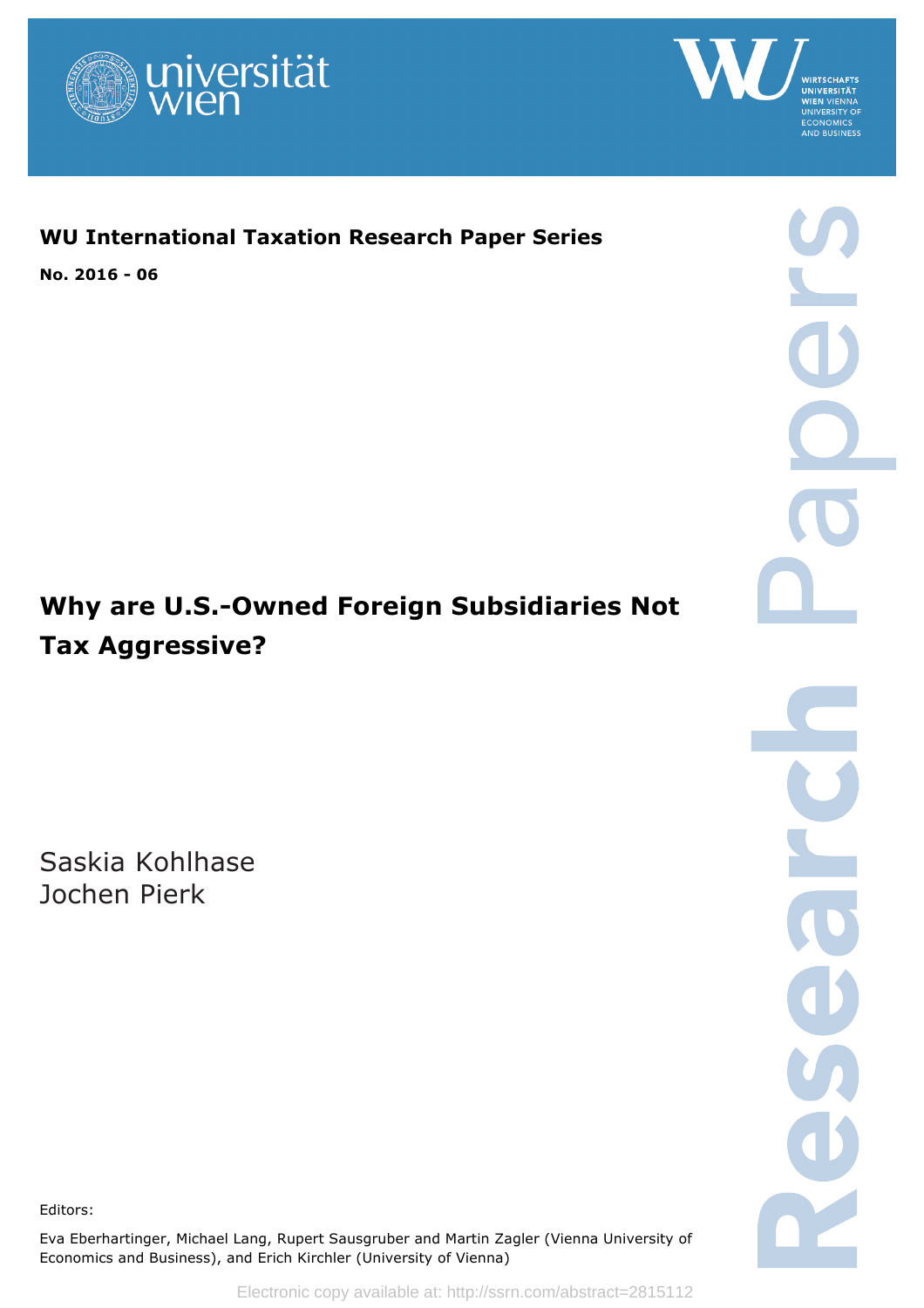# **Why are U.S.-Owned Foreign Subsidiaries Not Tax Aggressive?**

Saskia Kohlhase Vienna University of Economics and Business saskia.kohlhase@wu.ac.at

Jochen Pierk Vienna University of Economics and Business jochen.pierk@wu.ac.at

# **Abstract:**

This paper empirically tests a theory laid out in Scholes et al. (2015, p. 315) that the U.S. worldwide tax system reduces the incentive of U.S. parent companies to be tax aggressive in their foreign subsidiaries. Investors subject to a worldwide tax system pay taxes on their worldwide income, regardless of the origin thereof. Therefore, a U.S. investor pays the difference between the effective tax payment abroad and the higher U.S. statutory tax when profits are repatriated. In contrast, investors subject to territorial tax systems gain the full tax savings from being tax aggressive abroad. Our results show that U.S.-owned foreign subsidiaries have a by 1.2 percentage point higher average GAAP effective tax rate (ETR) compared to subsidiaries owned by foreign investors from countries with a territorial system. We contribute to the literature by showing a mechanism, other than cross-country profit shifting, why U.S. multinational companies have higher GAAP ETRs than multinationals subject to territorial tax systems.

*Keywords: Foreign subsidiaries; Tax aggressiveness; Tax avoidance; Territorial tax system; Worldwide tax system* 

**JEL classification:** H25, H26, H32

This paper has benefited from comments by Scott Dyreng, Martin Jacob, Terry Shevlin, and Ryan Wilson. We thank workshop participants at Aarhus University (Denmark), Vienna University of Economics and Business, WU-HU International Accounting Workshop in Berlin, the second European Accounting Symposium for Young Scholars (EASYS) in Maastricht, the Netherlands, and conference participants at the 2016 Annual Congress of the European Accounting Association in Maastricht.

Corresponding author: Jochen Pierk, Welthandelsplatz 1, 1020 Vienna, Austria, E-mail: jochen.pierk@wu.ac.at, Phone: +43/1/31336-5701, Fax: +43/1/31336-5701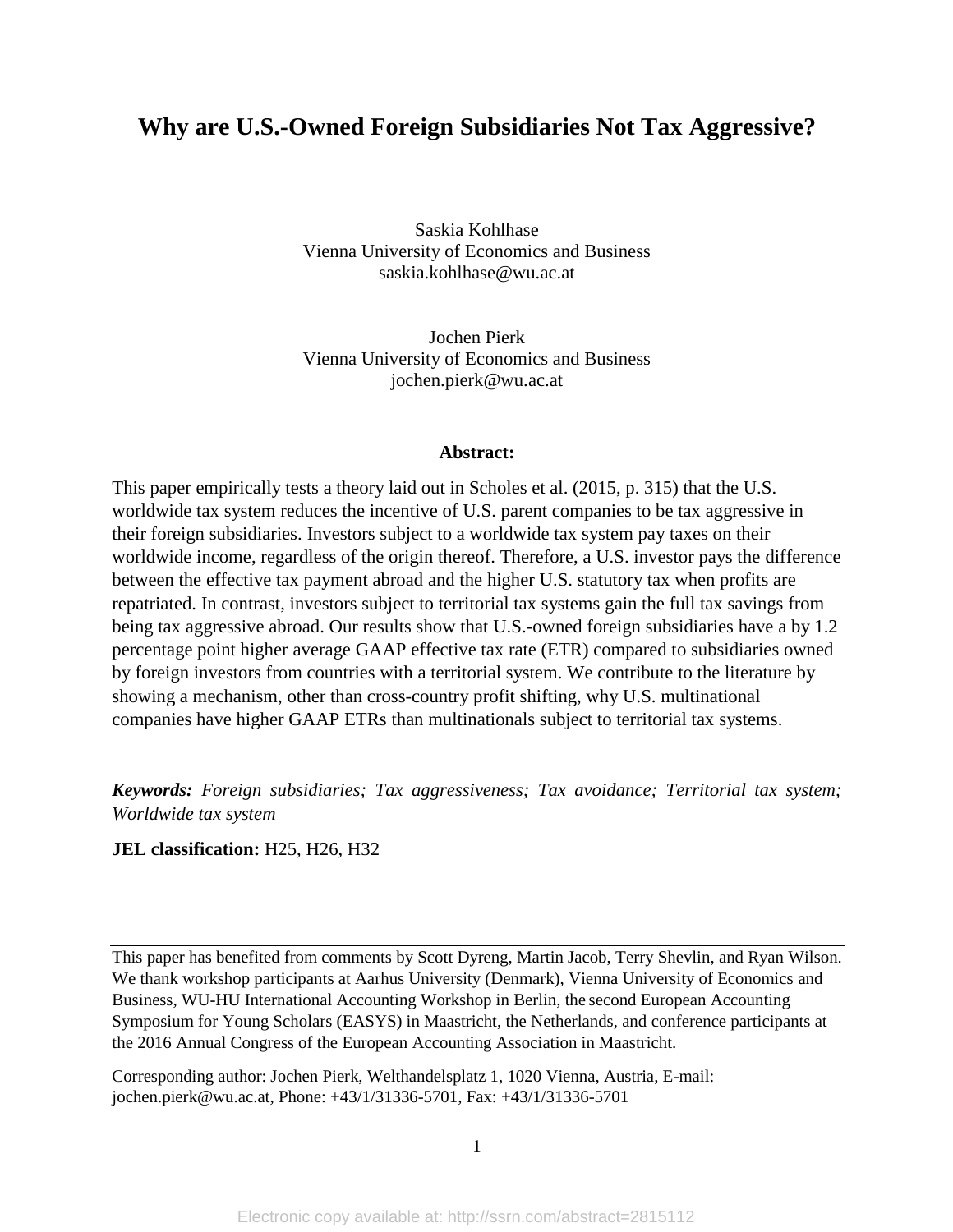# **1 Introduction**

l

It is well documented that multinationals shift income across jurisdictions (Dischinger and Riedel 2011; Dyreng and Lindsey 2009; Klassen and Laplante 2012; Newberry and Dhaliwal 2001, among others). Markle (2016) shows that parent companies subject to worldwide tax systems shift income to a lesser extent than parent companies subject to territorial systems. Under a worldwide system with deferral (as implemented in the United States), firms pay taxes on their worldwide income when dividends are repatriated regardless of the origin thereof, whereas countries with a territorial system exempt foreign-source income from taxation.<sup>1</sup> To avoid double taxation, tax authorities in worldwide tax systems grant a credit for taxes paid in a foreign jurisdiction (foreign tax credit). Less income shifting by parent companies subject to worldwide tax systems can be interpreted as being less tax aggressive *across* jurisdictions. However, the reduced incentive to be less tax aggressive across jurisdictions, as documented by Markle (2016), is not the only incentive arising from worldwide tax systems.

We test whether U.S. multinationals are less tax aggressive *within* jurisdictions where their foreign subsidiaries are located, when the statutory tax rate in a subsidiary's home country is lower than the U.S. statutory tax rate. This theory was laid out in Scholes et al. (2015, p. 315). The rationale is that a U.S. investor pays the difference between the tax payment abroad and the U.S. statutory tax rate when profits are repatriated, whereas investors located in countries with territorial tax systems gain the full tax savings from being tax aggressive abroad. Thus, the benefit of tax aggressiveness of foreign U.S.-owned subsidiaries is absent or reduced. We focus

<sup>&</sup>lt;sup>1</sup> Some countries technically apply a worldwide system, but are usually classified as applying a territorial system, as the majority of foreign dividends are exempted from taxation (e.g. Germany taxes 5% of foreign dividends at the statutory tax rate).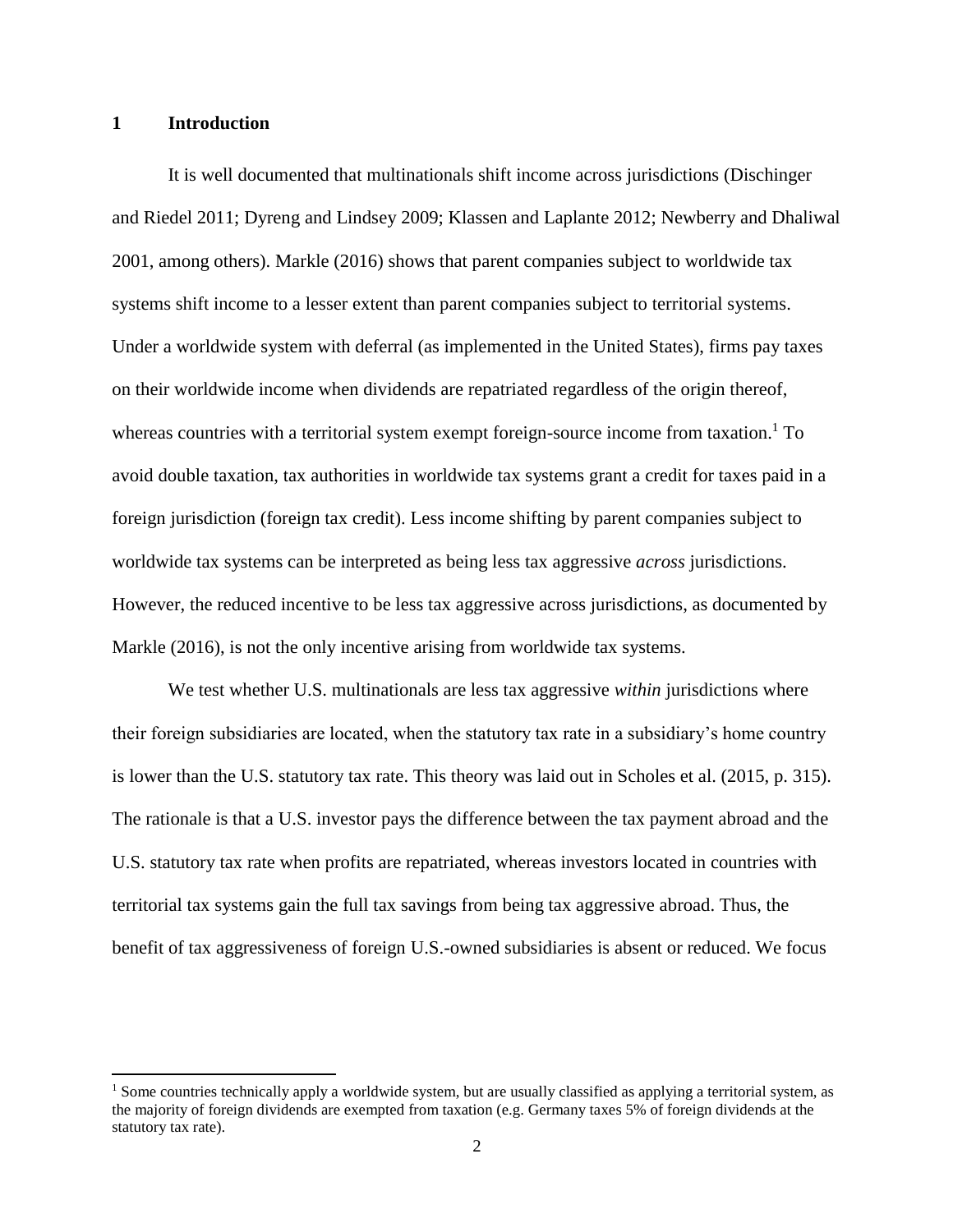our analyses on U.S.-owned foreign subsidiaries, as, currently, the United States is the only member of the G8 that has a worldwide tax system.

Our research question implies that we focus on the tax positions taken by multinationals' foreign affiliates. Thus, we are interested in differences in the tax aggressiveness of foreign affiliates. Tax aggressiveness is a broad concept that is influenced by international tax minimization strategies, such as income shifting, and by pursuing domestic tax minimization strategies, such as claiming bonus depreciation or choosing a domestic location for a foreign affiliate that minimizes regional taxes and surcharges. While there is no doubt that multinationals shift income to jurisdictions with low tax rates, all income (including the shifted income) will eventually be taxed, although the tax rate in tax havens might be close to zero. However, due to constraints on income shifting (e.g. the arm's length principle, CFC rules), most foreign subsidiaries still pay tax in the jurisdiction where they are located, and anecdotal evidence of multinationals not paying any taxes is rather the exception than the rule.<sup>2</sup> Thus, we investigate whether multinationals' foreign subsidiaries have different outcomes of tax aggressiveness incentivized by their parents' being subject to either a worldwide tax system or a territorial tax system. We choose GAAP effective tax rates (ETRs) as our measure to quantify ex post the extent of aggressive tax positions taken by foreign affiliates.<sup>3</sup>

It is not obvious that U.S. multinationals are less tax aggressive in their foreign subsidiaries because the U.S. worldwide tax system offers the possibility to defer additional home country taxation until dividends are repatriated. There is a political debate as to whether

 $\overline{a}$ 

<sup>2</sup> Dyreng, Lindsey, Markle, and Shackelford (2015) show that tax considerations affect the location of foreign equity affiliates, as firms minimize the tax burden along the equity supply chain. The authors argue that firms would not bear the additional costs associated with setting up tax-efficient equity supply chains if profit shifting were as effective as indicated by anecdotal evidence in the press (Dyreng et al. 2015). In line with that, we observe that U.S. owned subsidiaries are slightly more profitable than German firms without the possibility to shift income across jurisdictions (German stand-alone firms).

<sup>&</sup>lt;sup>3</sup> We cannot use cash effective tax rates, as European firms are not required to publish cash flow statements for their unconsolidated statements.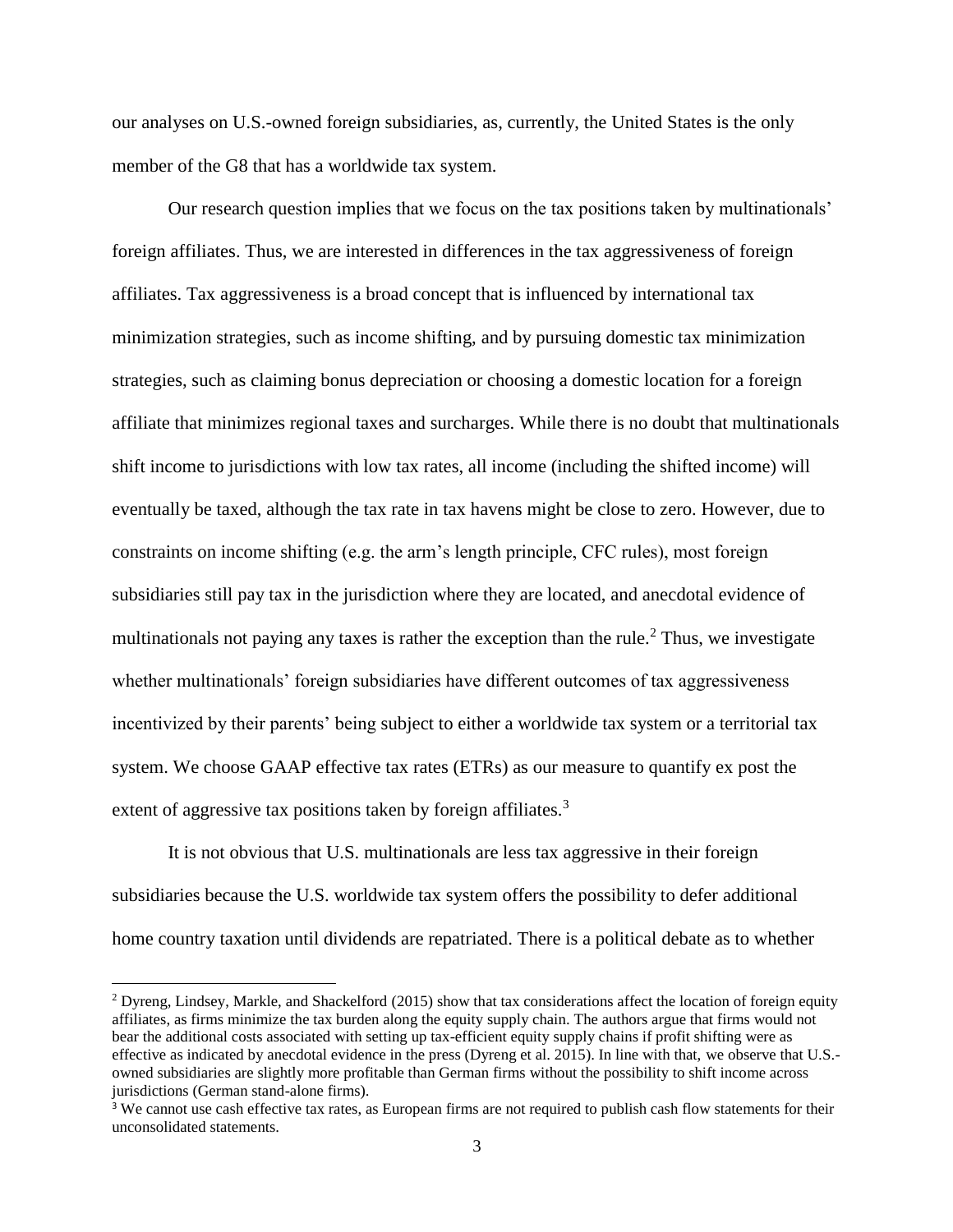U.S. multinationals act as if they were subject to a territorial system because there is the possibility to defer taxation until repatriation, and in that way multinationals can wait for another tax holiday to circumvent repatriation taxes. Recent media attention on tax avoidance strategies of, for example, Apple, Amazon, Google, and Starbucks which build up large amounts of cash overseas, corroborates the notion that multinationals do not intend to repatriate unless another tax holiday arises.<sup>4</sup> For these highly profitable multinationals this is a superior strategy, as their costs of issuing debt to refinance their activities within the United States are historically low – and lower than the repatriation taxes (Dyreng and Markle 2015). This suggests that we should not be able to see any (or at least only very small) differences in the tax aggressiveness of U.S.- and non-U.S.-owned subsidiaries.

To study whether U.S.-owned subsidiaries are less tax aggressive than other foreign subsidiaries, we use *unconsolidated financial* statements of European private firms owned by foreign shareholders. We start with a detailed analysis of U.S.-owned subsidiaries in Germany,<sup>5</sup> and our results suggest that subsidiaries of U.S. investors have approximately a 1.2 percentage point higher average GAAP effective tax rate (ETR) compared to subsidiaries of foreign investors located in countries with a territorial system. Furthermore, the higher ETR is driven by subsidiaries where both the ultimate and the immediate parent are incorporated in the United States.

We verify that the German finding holds in other European countries. In a sample of seven European countries with sufficient data and tax burden (domestic statutory tax rate plus

 $\overline{a}$ 

<sup>&</sup>lt;sup>4</sup> In line with that, U.S. multinationals use the locked-out cash for foreign acquisitions that are not necessarily valueenhancing (Hanlon, Lester, and Verdi 2015; Edwards, Kravet, and Wilson 2016).

<sup>&</sup>lt;sup>5</sup> Choosing Germany as our main setting is particularly useful as (i) there is a high book-tax alignment for unconsolidated financial statements, (ii) Germany is not considered a tax haven, (iii) private firm data with a high degree of detail are available, and (iv) U.S. investors (worldwide tax system) face a higher domestic tax rate than the German effective tax rate.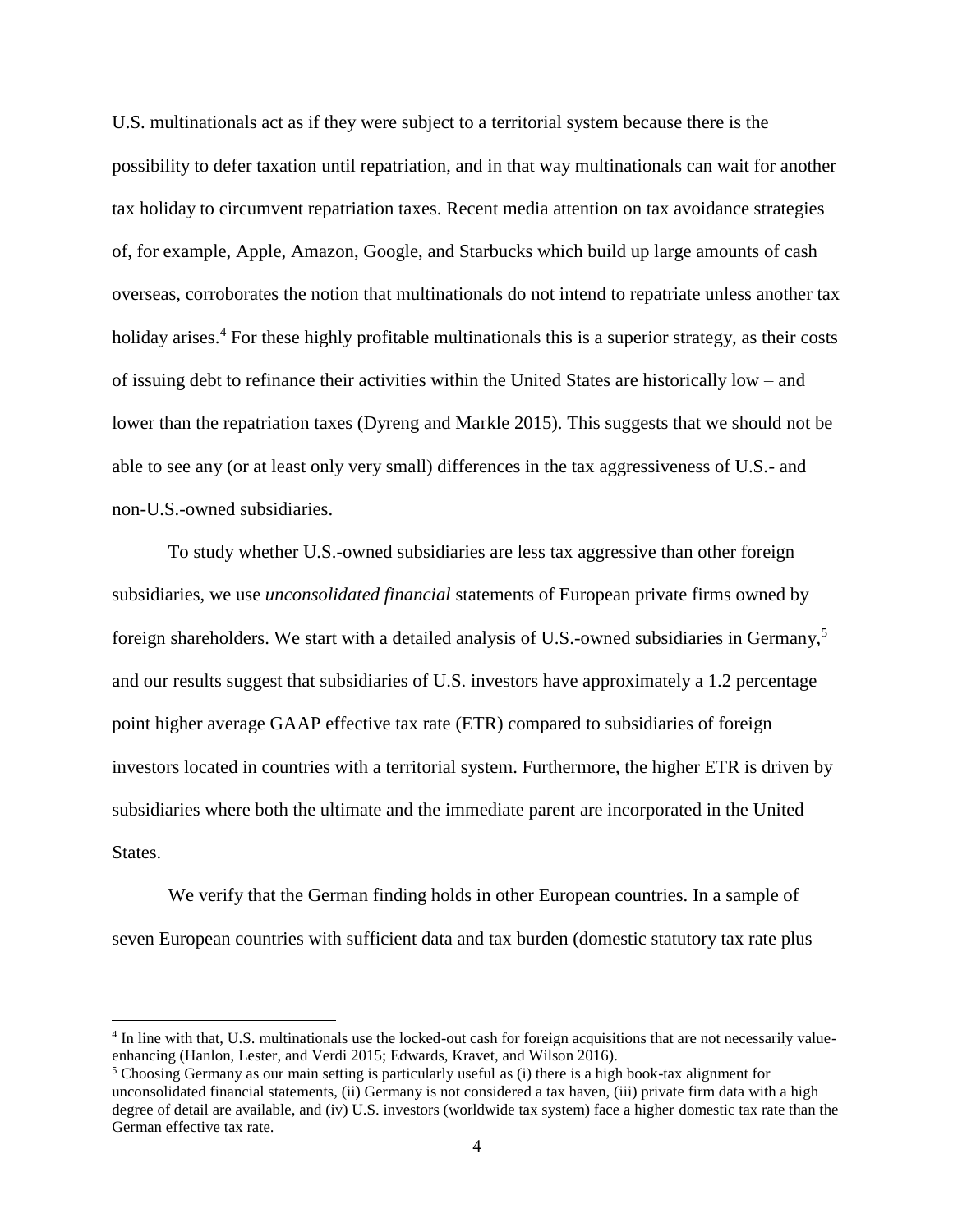withholding tax according to income tax treaties) below the U.S. statutory tax rate of 35% (Austria, Denmark, Finland, Germany, Ireland, Italy, and Sweden), we find in each country that U.S.-owned subsidiaries are less tax aggressive compared to other foreign subsidiaries.

Belgium, France, Norway, and Spain have a statutory tax burden for U.S.-owned subsidiaries exceeding the U.S. statutory tax rate. In this case, U.S.-owned subsidiaries are expected to be less tax aggressive only if their average foreign effective tax rate exceeds the U.S. statutory tax rate, as the U.S. tax system features an overall limitation on the foreign tax credit. However, U.S.-owned subsidiaries are *less likely* to pay additional taxes upon repatriation in these countries, and we expect to find U.S.-owned subsidiaries to be as tax aggressive as other foreign-owned subsidiaries. In fact, we find in two countries (Belgium and France) that U.S. investors are as tax aggressive as all other investors. In Norway and Spain, we find the same results as in the countries with a statutory tax rate below 35%. This indicates that, on average, U.S. parents investing in Belgium and France have an average foreign effective tax rate exceeding 35%.

Next, we investigate U.S. parent companies that have investments in Belgium and/or France (>35%) and an investment in a country with a statutory tax rate below 35%. For these multinationals, the average foreign tax rate is likely to be below 35%, and we find that subsidiaries owned by these U.S. investors are less tax aggressive in Belgium and France than subsidiaries owned by other foreign investors. Conversely, when U.S. investors have a subsidiary only in Belgium or France, they are statistically significantly *more* tax aggressive. Thus, U.S. investors respond to their foreign average effective tax rate – which is in line with the overall limitation on foreign tax credits under the U.S. worldwide tax system.

In further results and robustness tests, we find similar results for subsidiaries from the United Kingdom and Japan prior 2009 when both countries had a worldwide tax system in place.

5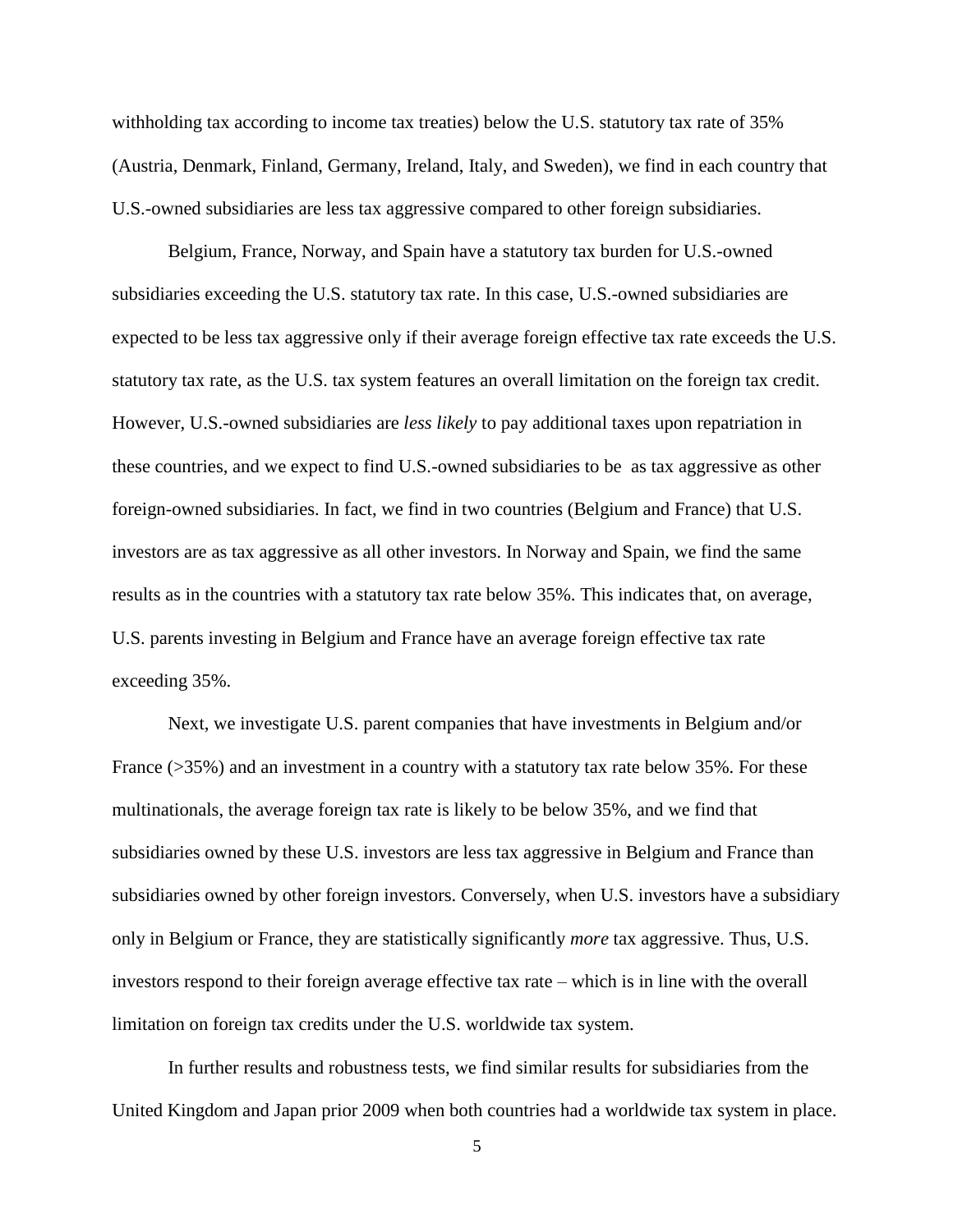Furthermore, we show that the results are not affected by different thresholds for the definition of a foreign U.S. subsidiary (e.g. 75% instead of 100% ownership), the use of long-run ETRs, characteristics of the parent companies, the existence of tax-loss carryforwards, or when we compare U.S.-owned subsidiaries only to Canadian-owned subsidiaries.

Our results are economically meaningful. The "excess" tax payments of U.S.-owned subsidiaries account, on average, for a reduction in return on equity of 0.5 percentage points per annum, neglecting potential costs of tax aggressiveness. Thus, U.S. investments into foreign subsidiaries are disadvantaged compared to investments from countries with a territorial tax system. We contribute to the literature in three ways. First, our results suggest that the tax system to which the parent company is subject and its interplay with foreign tax systems shapes taxrelevant decisions of multinationals and their subsidiaries. In line with the theory provided by Scholes et al. (2015), we show that a worldwide tax system not only affects income shifting (Atwood, Drake, Myers, and Myers 2012; Markle 2016), but also provides incentives for those subsidiaries operating abroad to be less tax aggressive.

Second, our findings contradict the assertions seen in the political debate that U.S. multinationals act as if they were in a territorial system because they can defer home country taxation by declaring profits earned abroad as permanently reinvested. If this were the case, subsidiaries with U.S. investors should be as tax aggressive as subsidiaries with investors from any other country.

Finally, our paper contributes to the academic, political, and public media discussion revolving around the costs and benefits of a worldwide versus territorial tax system. On the one hand, some studies document benefits of a worldwide tax system, such as decreased incidence of income shifting *across* jurisdictions (Atwood et al. 2012; Markle 2016). On the other hand, the worldwide tax system with deferral triggered unintended consequences since multinationals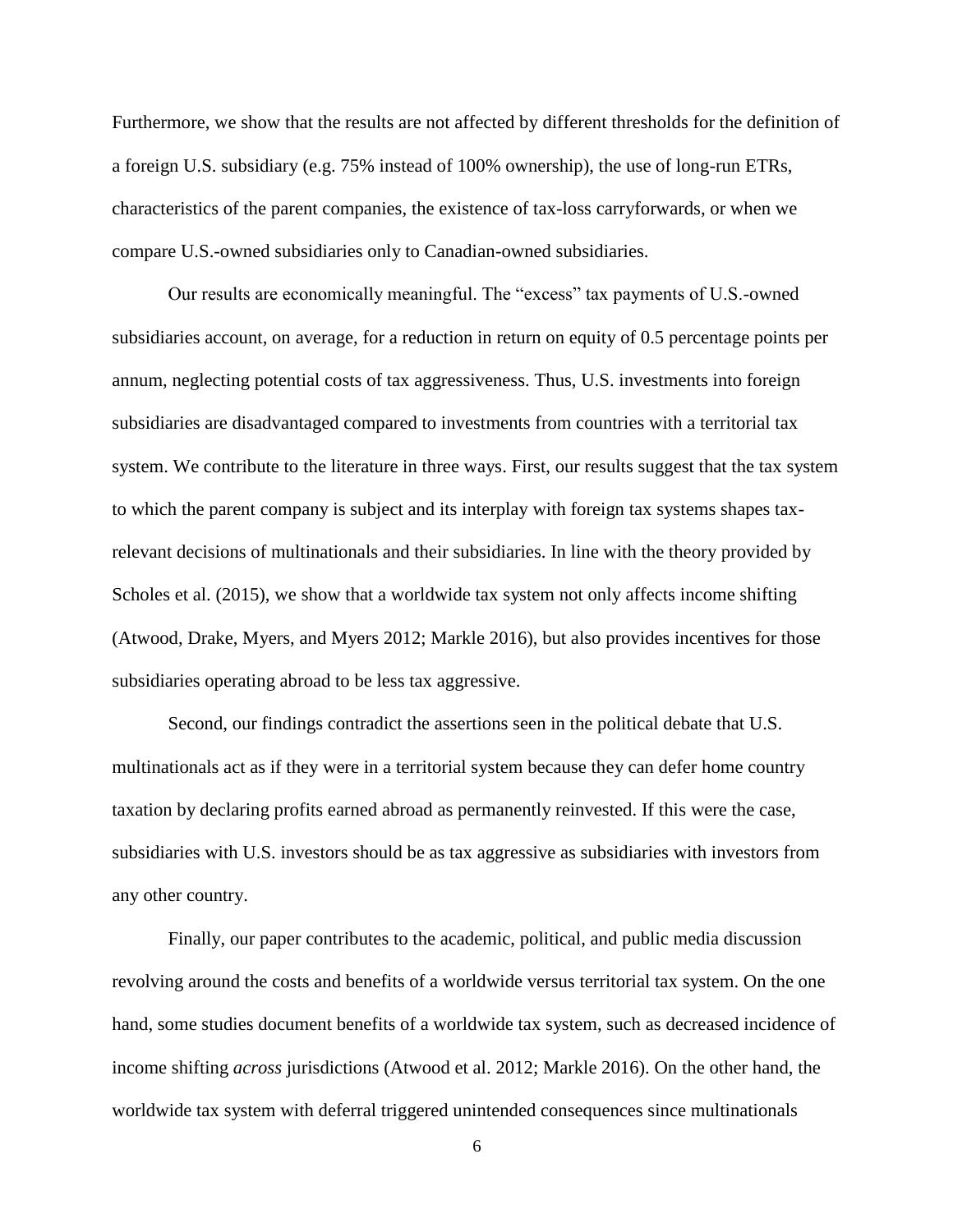accumulate large amounts of cash overseas waiting for being repatriated when another U.S. tax holiday comes (Fleischer 2012; Kocieniewski 2011; Linebaugh 2012). We show that U.S.-owned subsidiaries are less tax aggressive *within* jurisdictions as indicated by higher ETRs in foreign jurisdiction. In turn this reduces the amount the U.S. tax authority gains when profits are repatriated. Thus, the reduced tax aggressiveness of subsidiaries is a windfall profit for the tax authorities of the subsidiary's home country.

This paper is organized as follows. Section 2 explains the institutional setting and develops the hypothesis. Section 3 (4) explains the research design and findings on the German (European) sample and section 5 contains robustness tests and further results. Section 6 concludes.

# **2 Institutional Setting and Hypothesis Development**

In cross-border economic activities, three layers of taxation apply to the profit transfer from a foreign subsidiary to a parent company. First, the foreign country levies corporate income tax on the profit of the subsidiary (*tsub*). Second, in case that the subsidiary distributes dividends, the foreign tax authority levies withholding taxes on the dividend distribution (*twth*). Third, the home country of the parent can tax the dividends and grants a credit for taxes paid abroad (worldwide system, *tpar*) or exempts the dividends from tax (territorial system). Thus, in case that a worldwide country grants a credit for the taxes paid by the subsidiary and the withholding taxes, the tax burden is characterized by the following expression:

$$
\max\{t_{sub} + (1 - t_{sub}) * t_{wth} ; t_{par}\}.
$$
 (1)

In case of a territorial system the tax burden on dividend distributions amounts to:

$$
t_{sub} + (1 - t_{sub}) * t_{wth}.\tag{2}
$$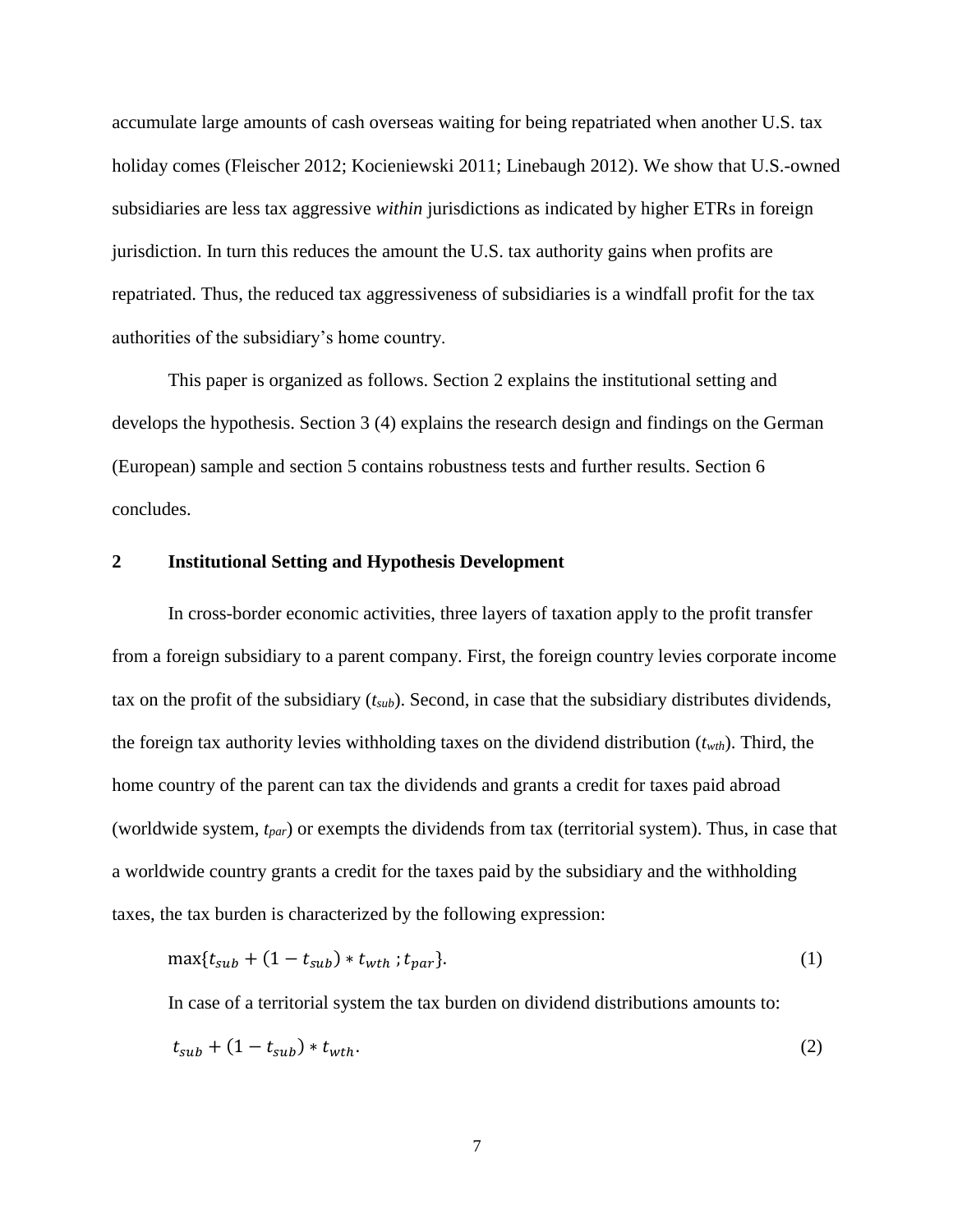As can be seen from the two equations, the tax burden of the two alternatives differs when the tax rate in the parent's home country is higher than the corporate income tax rate in the subsidiary's home country plus withholding tax on dividend distributions. In this case, additional home country taxation occurs when dividends are repatriated which provides a disincentive to repatriate profits earned abroad. This is often the case if a firm is owned by U.S. investors since (i) the U.S. is the only G8 member with a worldwide tax system and (ii) the U.S. statutory tax rate of 35% is higher than tax rates in most other countries.

A few studies address the impact of foreign tax credits on multinationals' behavior. Collins and Shackelford (1992) find that more stringent foreign tax credit limitations and interest allocation rules after the Tax Reform Act 1986 are associated with more preferred stock for U.S. multinationals. Collins, Kemsley, and Lang (1998) investigate income shifting behavior of U.S. multinationals in response to the average tax rates these multinationals face abroad. While their results indicate that there is little evidence of income shifting out of the U.S., they find that multinationals with average foreign tax rates exceeding the U.S. tax rate shift approximately \$25- 30 million of income per company into the U.S. per year.

The U.S. worldwide tax system defers taxation of foreign profits until repatriation and the concept of permanently reinvested earnings allows for not recognizing deferred tax liabilities for *financial accounting purposes*. Thus, foreign tax credits are only applicable if a U.S. multinational's subsidiary abroad distributes dividends. Desai, Foley, and Hines (2007) identify taxation of dividend income, domestic financing and investment needs, and agency problems as the three factors that shape dividend policy within the multinational firm. The U.S. worldwide tax system with a high corporate income tax provides an incentive not to repatriate dividends. The incentive increases if firms are less financially constrained and more technology intensive (Albring, Mills, and Newberry 2011; Foley, Hartzell, and Titman 2007). Another consequence is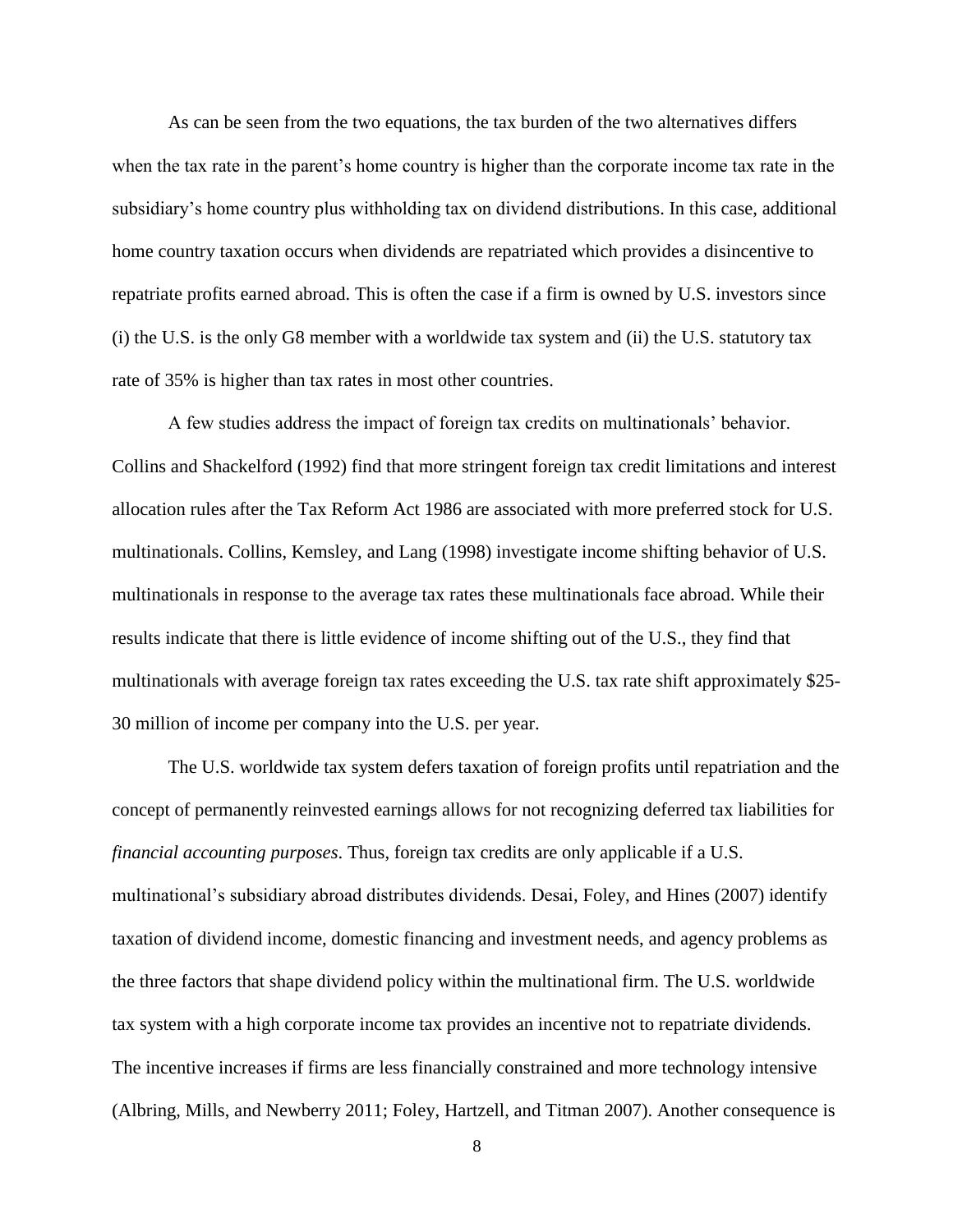high cash holdings abroad of U.S. multinationals. Hanlon et al. (2015) show that locked-out cash is associated with foreign acquisitions.

Blouin and Krull (2009) document that in case of no or low tax costs associated with dividend repatriation, multinationals with lower investment opportunities and higher free cash flows repatriate dividends. The repatriating multinationals use the cash for share repurchases. Graham, Hanlon, and Shevlin (2010) report that more than 60% of the funds repatriated at the reduced rate introduced by the American Jobs Creation Act 2004 were obtained from cash holdings abroad. Dharmapala, Foley, and Forbes (2011) suggest that the increased repatriations are only associated with additional shareholder payouts for multinationals with strong corporate governance. Finally, Desai, Foley, and Hines (2001) compare incorporated and non-incorporated affiliates. Their results suggest that aggregate dividend payouts would increase by 12.8% if the U.S. adopted a territorial tax system. Summing up, the literature so far is concerned with dividend policies within multinational groups but not with impact of the worldwide tax system in the parent's home country on the tax planning behavior of the subsidiaries operating abroad. We aim at closing this gap by comparing U.S.-owned subsidiaries with subsidiaries owned by investors from other countries.

Because of the worldwide tax system and the high U.S. tax rate we argue that U.S.-owned subsidiaries are less tax aggressive than subsidiaries from countries with a territorial system. The rationale for this is that if U.S. investors repatriate foreign earnings, they will pay the higher U.S. tax rate eventually.<sup>6</sup> Generally, the decision to engage in aggressive tax strategies depends on the

 $\overline{a}$ 

<sup>&</sup>lt;sup>6</sup> As the United States applies an overall limitation, the foreign tax credit rules allow a balancing of profits obtained from countries with higher and lower tax rates than the U.S. tax rate. Thus, the weighted average tax rate of all foreign operations is relevant to determine whether a U.S.-owned subsidiary is supposed to be less tax aggressive than non U.S.-owned subsidiaries. The above-described scenario, however, is applicable only to active income. Passive income (e.g. from rental activities or businesses in which the taxpayer does not materially participate) can be balanced only with other passive income.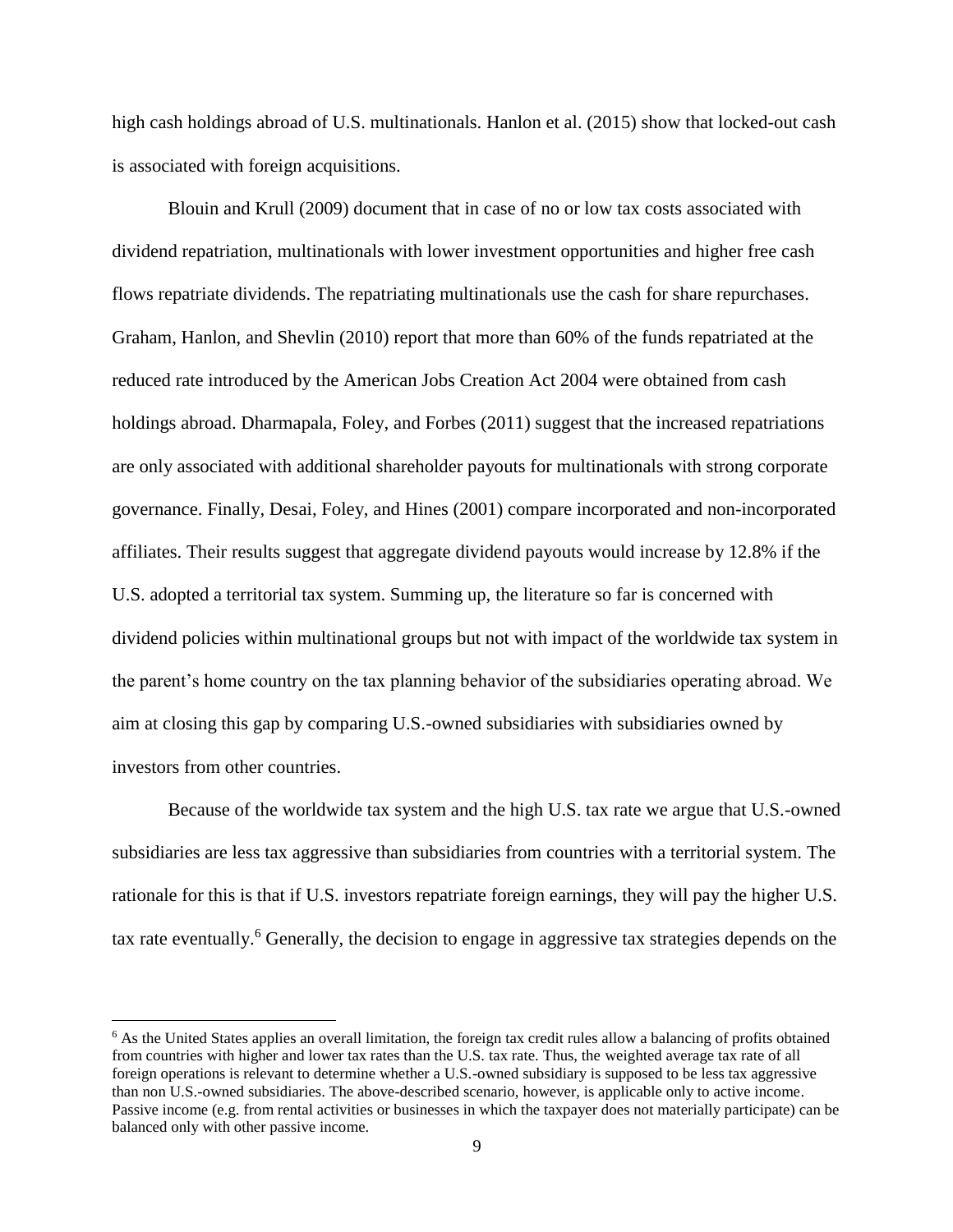costs and benefits for the involved parties. Tax savings lead to rent extraction for shareholders and to higher salaries/bonuses for managers if the interests of both groups are aligned. Whereas the benefits are obvious, the costs of tax avoidance can be direct or indirect. Direct costs are, for example, the costs of establishing complex tax structures within the group, as well as payments for tax advisors. Indirect costs are, for example, the increased likelihood of sanctions from the tax authorities and reputational costs. Assuming that multinationals have scarce resources and the benefit of tax aggressiveness of subsidiaries owned by U.S. investors is reduced, these investors might have fewer incentives to avoid taxes in the foreign subsidiary. However, the U.S. worldwide tax system offers the possibility to defer additional home country taxation until dividends are repatriated and in that way multinationals can wait for another tax holiday to circumvent repatriation taxes. Thus, it is an empirical question as to whether U.S.-owned subsidiaries are less tax aggressive. We state our hypothesis as follows.

**H**: U.S.-owned subsidiaries abroad are less tax aggressive than subsidiaries owned by investors from a country with a territorial system if the U.S. tax rate is above the foreign tax rate.

# **3 German Sample**

# **Sample and Research Design**

In theory, the average tax rate of all foreign operations is the correct comparison for the U.S. tax rate to decide upon being tax aggressive abroad. However, given the tax rate cuts in many countries, it is unlikely that U.S. multinationals face weighted average tax rates over all their foreign activities above the U.S. statutory tax rate. Thus, we are confident that a country by country analysis is feasible even though the U.S. foreign tax credit is computed using the overall limitation.

10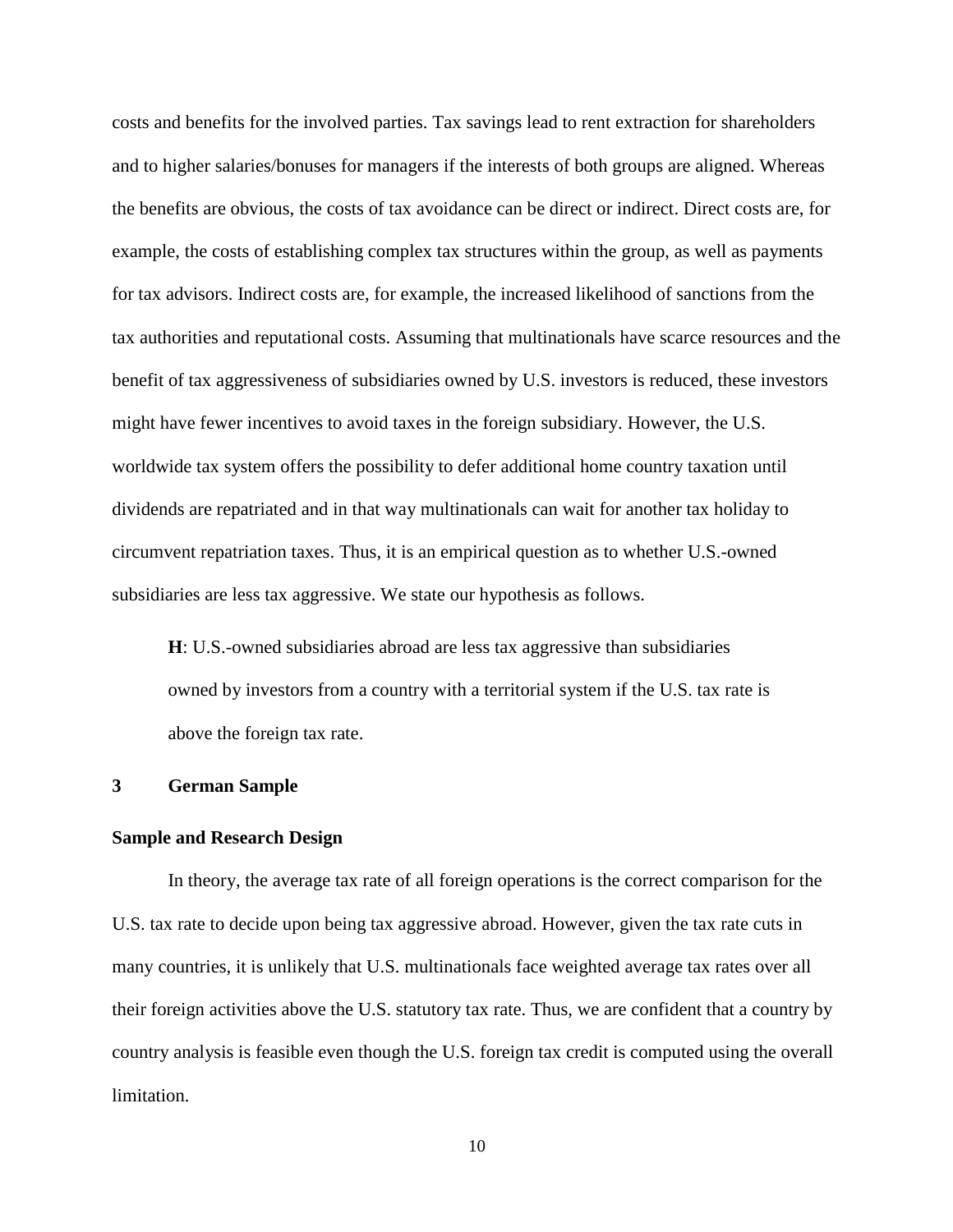Data is gathered from Hoppenstedt and Orbis. We obtain financial statement data from the Hoppenstedt Database and shareholder data from the Orbis Database. As the data sets available to the authors do not have a common identifier, we match both data sets using the German Commercial Register Number (GCRN).

We use German unconsolidated financial statements until 2009, as private firm data are available and Germany features a high book-tax alignment for that time period (Pfaff and Schröer 1996). In 2010, new German GAAP was introduced and the book-tax conformity was reduced. We do not include data before 2005 since there is no shareholder information available to us. Thus, our sample period is  $2005 - 2009$ .<sup>7</sup> Although there was a tax cut in Germany effective in 2008, the *average effective tax rate* of the sample is below 35% in all years.

We limit the shareholder data to shareholdings from corporations. We delete subsidiaries with negative pretax income in order to calculate the effective tax rates. Furthermore, we delete observations with missing data on total assets, net income, and tax expense. The final sample consists of 4,199 firm-year observations of subsidiaries that are wholly-owned by foreign investors.

In Germany, unconsolidated statements are the basis for determining taxable profit. Thus, the unconsolidated financial statement captures the income generated in Germany that will be taxed by the tax authorities. However, differences between financial accounting and tax accounting arise from specific tax rules (Pfaff and Schröer 1996). Tax avoiding strategies are, for example, choosing the location of a subsidiary within Germany such that regionally variant taxes (local business taxes) are minimized, and minimizing non-tax deductible expenses. While it is hard to say which strategies the subsidiaries in our sample actually apply, tax audit statistics

l

 $<sup>7</sup>$  Some missing shareholder-years were filled with information from the previous year. For example, if we observe</sup> the same shareholder in 2007 and in 2009, while 2008 is missing, we assume that the shareholder in 2008 is the same as in 2007. Thus, as soon as shareholder data are updated, we use the updated data.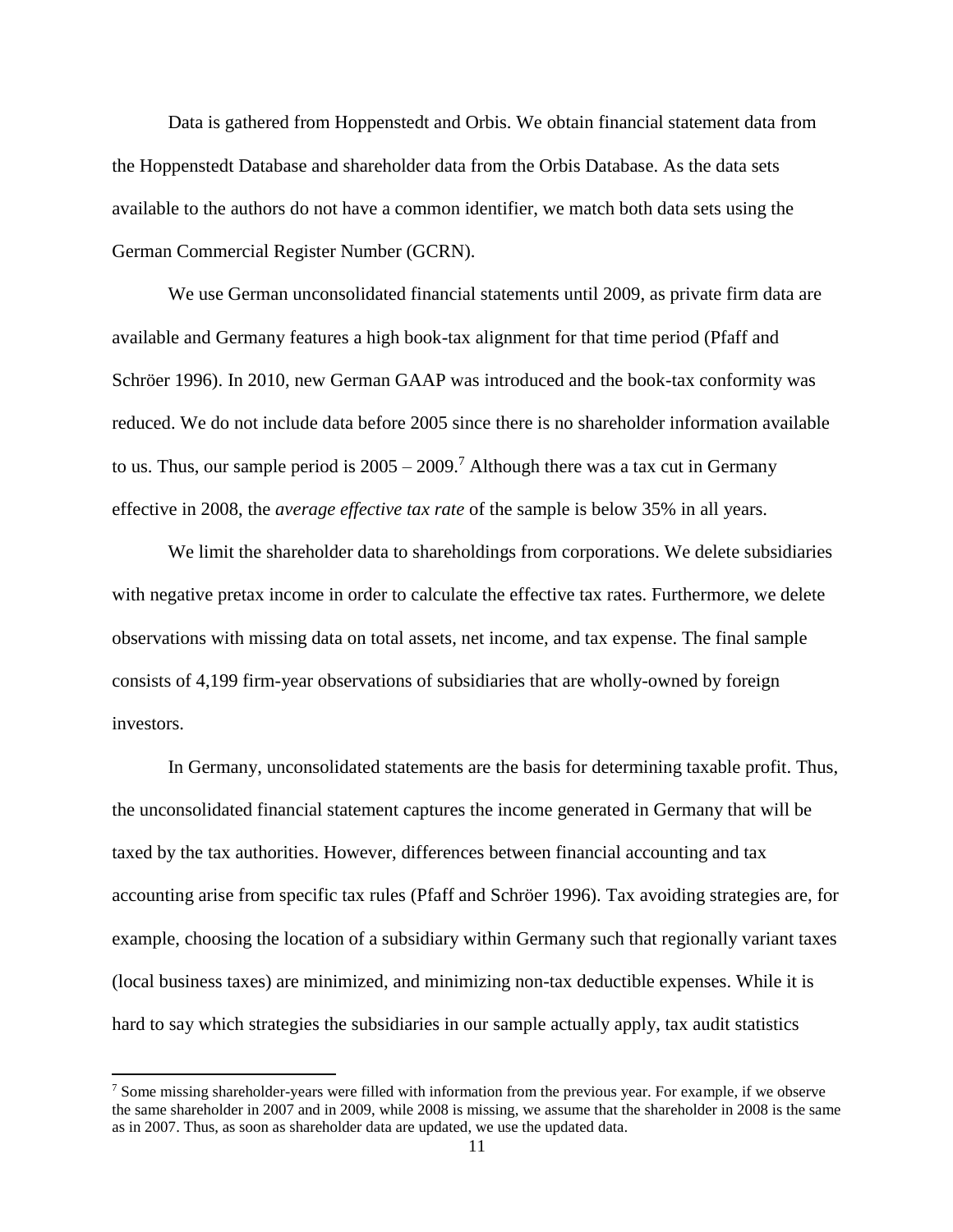published by the German Federal Ministry of Finance show that additional tax revenue of around  $E17.2$  billion was raised in 2013 due to tax audits. This suggests that German firms take some aggressive tax positions which are not approved by the tax authorities. Therefore, our measure of tax aggressiveness is the result of all tax minimization strategies taken by the foreign subsidiary *within* the respective jurisdiction and thus a measure of the subsidiaries' tax aggressiveness. We cannot use cash-based tax avoidance measures, as European firms are not required to publish cash flow statements for their unconsolidated statements. Therefore, the effective tax rate is then computed as income tax plus deferred tax deflated by pretax income.<sup>8</sup>

$$
ETR = (Income Tax + Deferred Tax) / PRETAX
$$
\n(3)

The dependent variable is *ETR* and our main variable of interest is an indicator variable that takes on the value of one if a subsidiary is wholly owned by U.S. shareholders (*US100*). Furthermore, the models use the following control variables: return on assets (*ROA*), debt ratio (*DEBT*), intangible assets (*INTANG*), size measured as the logarithm of total assets (*SIZE)*, the ratio of property, plant and equipment over total assets (*PPE),* and *BIG5* is coded one if the respective company is audited by one of the five top auditors in Germany (BDO, Deloitte, EY, KPMG, PWC)*.* <sup>9</sup> We do not control for application of International Financial Reporting Standards (IFRS) since German firms are required to use local GAAP for the unconsolidated statements.<sup>10</sup>

 $\overline{\phantom{a}}$ 

<sup>&</sup>lt;sup>8</sup> The German tax authorities make certain amendments to the profits of the unconsolidated statement. One of the most significant is that only 5% of the dividends are subject to taxation. Furthermore, the depreciation of shares in affiliated companies is not tax-deductible. To make sure that our measure of tax avoidance picks up *tax planning* and is not predominantly driven by systematic differences that result in permanent book-tax differences by default, we correct for both positions. Furthermore, ETRs are a meaningful measure of tax avoidance, only if the denominator is derived from financial accounting. If the denominator were the "true" taxable income, the effective tax rate would equal the statutory tax rate. Thus, we do not aim at computing the true taxable income, but correct only for positions which by default create permanent differences between financial and tax accounting, and thus cannot be classified as tax planning.

<sup>9</sup> In addition to the BIG4 auditing companies, BDO is often considered as among the top auditors in Germany.

 $10$  De Simone (2016) shows that the introduction of IFRS for unconsolidated statements in some European countries affected tax-motivated income shifting.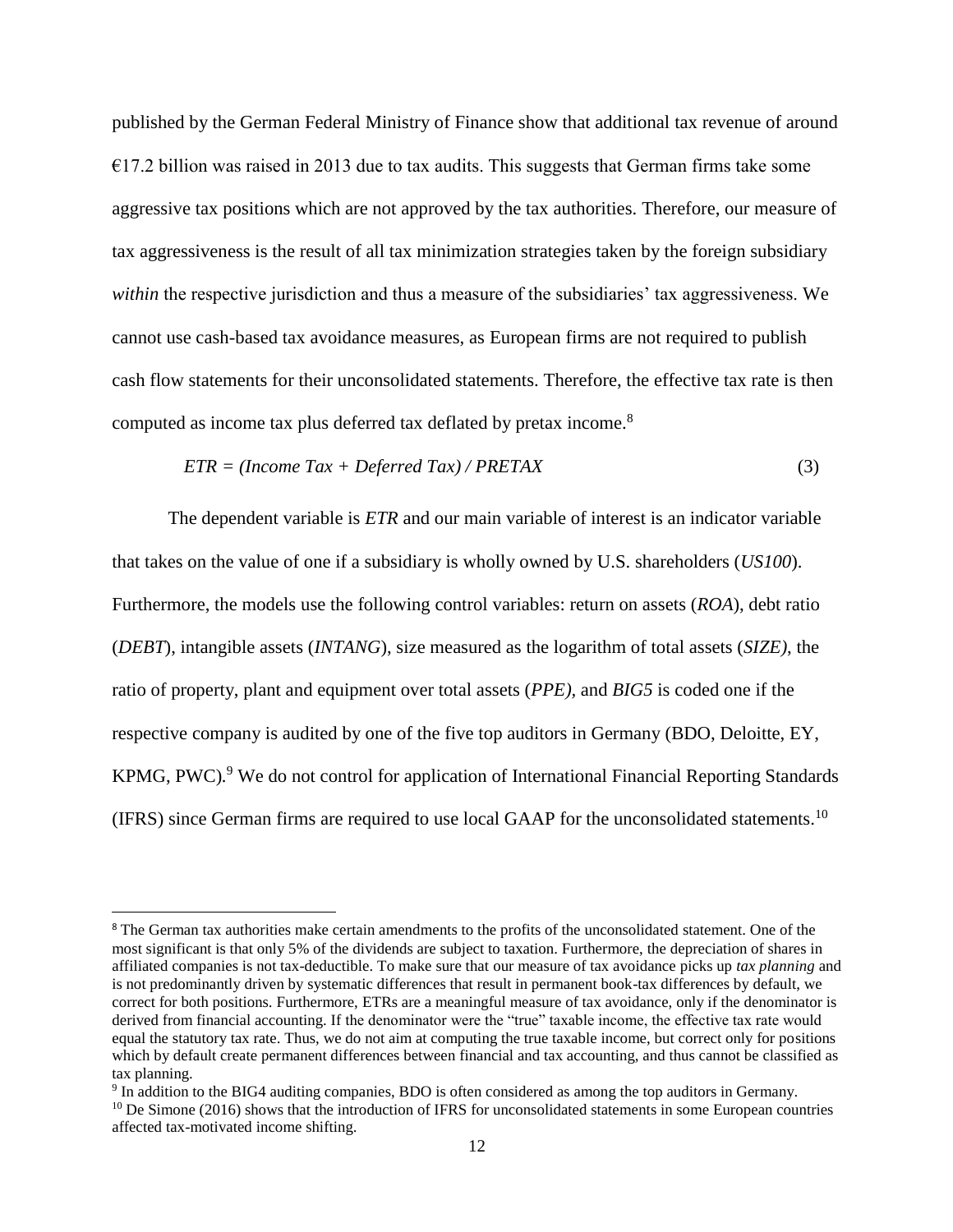$$
ETR_i = \beta_0 + \beta_1 * US100 + \sum_{i=2}^{X} \beta_i * controls + \varepsilon
$$
 (4)

Panel A of Table 1 displays the descriptive statistics of our sample. 12.8% of the sample is wholly-owned by U.S. investors (537 firm-year observations). The average tax rate is 31%. Approximately 20% of the sample is audited by one of the Big5 auditing firms. As the sample is limited to subsidiaries with pretax profits in order to compute tax rates, subsidiaries are on average highly profitable. The average return on assets is 9.6%. Property, plant and equipment account on average for 16.0% of total assets and intangible assets amount on average to approximately 2%. Panel B and Panel C contain the descriptive statistics separately for U.S.- and non-U.S.-owned subsidiaries. In line with our hypothesis, the average tax rate of U.S.-owned subsidiaries is higher than the average tax rate of the control sample (31.7% vs. 30.8%). Pearson and Spearman correlations are shown in Table 2. *US100* is positively but statistically insignificantly correlated with *ETR*. *ETR* is significantly negatively correlated with profitability (*ROA*).

# **Insert Table 1 and Table 2 here**

# **Findings: Germany**

 $\overline{\phantom{a}}$ 

The main results of the German sample are shown in Table 3. Standard errors are clustered at the investor home country. In line with our hypothesis, Model 1 shows that fully U.S.-owned subsidiaries have a statistically significant 1.2 percentage point higher tax rate than subsidiaries from countries with a territorial system.<sup>11</sup> In Model 2 we control for other

 $11$  Germany exhibited a corporate income tax rate cut of 10 percentage points in 2008 which we control for by using year fixed effects. Furthermore, we control for differences between legal forms because our sample of foreignowned subsidiaries consists of *Gesellschaften mit beschränkter Haftung* (GmbH) – which are comparable to S corporations, and *Aktiengesellschaften* (AG) – which are comparable to C corporations. Both legal forms, however, entail limited liability.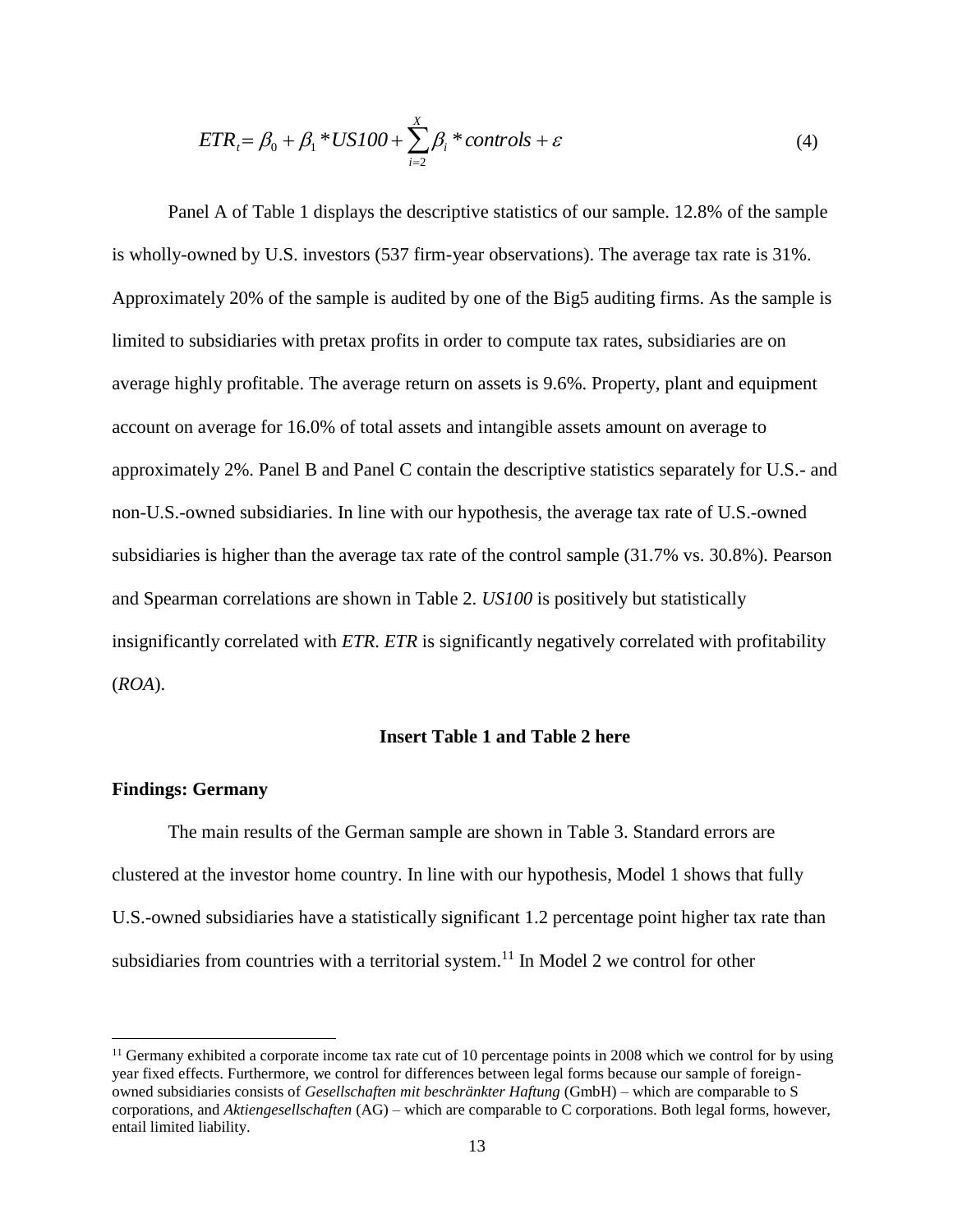determinants of tax aggressiveness and we include *NON\_EU* which is coded one if the investor is located in a non-EU country, and zero otherwise. As U.S.-owned subsidiaries form part of the non-EU countries, the coefficient of *US100* can now be interpreted as the additional effect of the U.S. investor over and above the average effect of all non-EU countries. Thereby, we rule out that our results are driven by geographical distance or institutional knowledge assuming that investors from other non-EU countries have a similar knowledge of the German tax system.

The coefficient of 0.012 means that U.S.-owned subsidiaries pay 1.2 Euro-Cent ( $\epsilon$ 0.012) more taxes on each Euro earned compared to other non-German subsidiaries. To give an economic magnitude, we calculate the reduction in return on equity due to the reduced tax aggressiveness of wholly U.S.-owned subsidiaries. We divide the "excess" tax payments of wholly U.S.-owned subsidiaries by the level of equity of these subsidiaries. Neglecting potential costs of tax planning, U.S.-owned subsidiaries lose, on average, 0.5 percentage points return on equity (*ROE*) per annum.

## **Insert Table 3 here**

Models 3 and 4 contain cross-sectional tests. In Model 3 we include an indicator variable *IMM* that is coded one when the ultimate and immediate owner are located in the same country, and zero otherwise.<sup>12</sup> Foreign investors with a less complex group structure abroad might have fewer investment and refinancing opportunities, and are thus more likely to repatriate in a timely manner. Thus, it is less likely that these firms will wait for a tax holiday to avoid repatriation taxes, and that these subsidiaries will have a reduced incentive to be tax aggressive abroad. We

 $\overline{\phantom{a}}$ 

 $12$  Unfortunately, we do not observe the full group structure. However, for approximately half of our observations we can control for whether the immediate owner is located in the same country as the ultimate owner. We have a subgroup of 257 U.S. subsidiaries where the ultimate owner and the immediate owner are incorporated in the United States.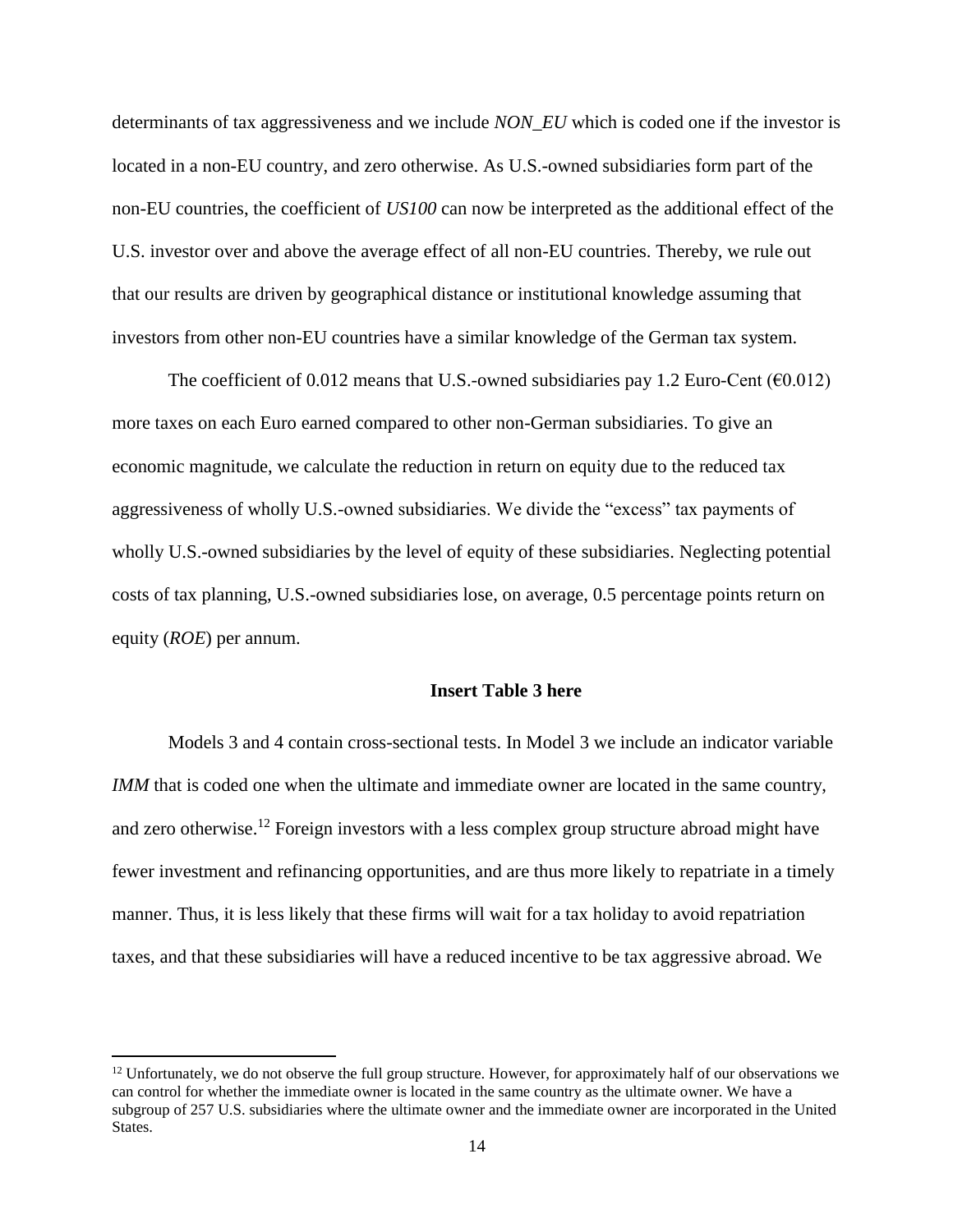expect and find higher ETRs within this subgroup where the immediate owner is located in the same country as the ultimate owner (see interaction *US100 \* IMM*).

In Model 4, we include the variable *DIV*. The incentive of foreign subsidiaries to be less tax aggressive exists only if the subsidiaries actually pay out dividends. *DIV* is defined as the ratio of dividends to net income. We do not observe actual dividend payments, but we compute dividends as the net income of the current year minus the change in equity of the following year. This procedure reduces the sample size to 2,325 firm-year observations. Subsidiaries that pay dividends have a reduced incentive to avoid taxes because it is less likely that they will wait for a tax holiday. The interaction of *US100* and *DIV* has the expected sign, but the significance level is only close to conventional levels (P-Value: 0.148).

In Model 5, we match each U.S.-owned subsidiary based on all covariates with a subsidiary owned by investors from a country with a territorial system. Thus, we compare subsidiaries that are similar across all covariates and their only difference is the parent company's home country.<sup>13</sup> The matching algorithm reduces the sample to 361 U.S. firm-year observations and 361 control firms. Non-tabulated t-tests show that there are no statistical differences between the two groups. The findings are in line with the previous models.<sup>14</sup> Overall, the results of Table 3 show that U.S.-owned subsidiaries have a higher tax rate than subsidiaries that are owned by investors from countries with a territorial system.

 $\overline{a}$ 

<sup>&</sup>lt;sup>13</sup> We match without replacement and use a caliper of 5 percentage points for continuous variables and an exact matching for indicator variables. We find similar results if we use a propensity score matching design where the first stage models the likelihood of being a U.S. parent.

<sup>&</sup>lt;sup>14</sup> We do not match the dependent variable, but match U.S. and non U.S. subsidiaries based on all covariates. Thus, the covariates still have variation and explanatory power for the dependent variable (for example, if profitability is negatively associated with the ETR in both the treatment and control groups).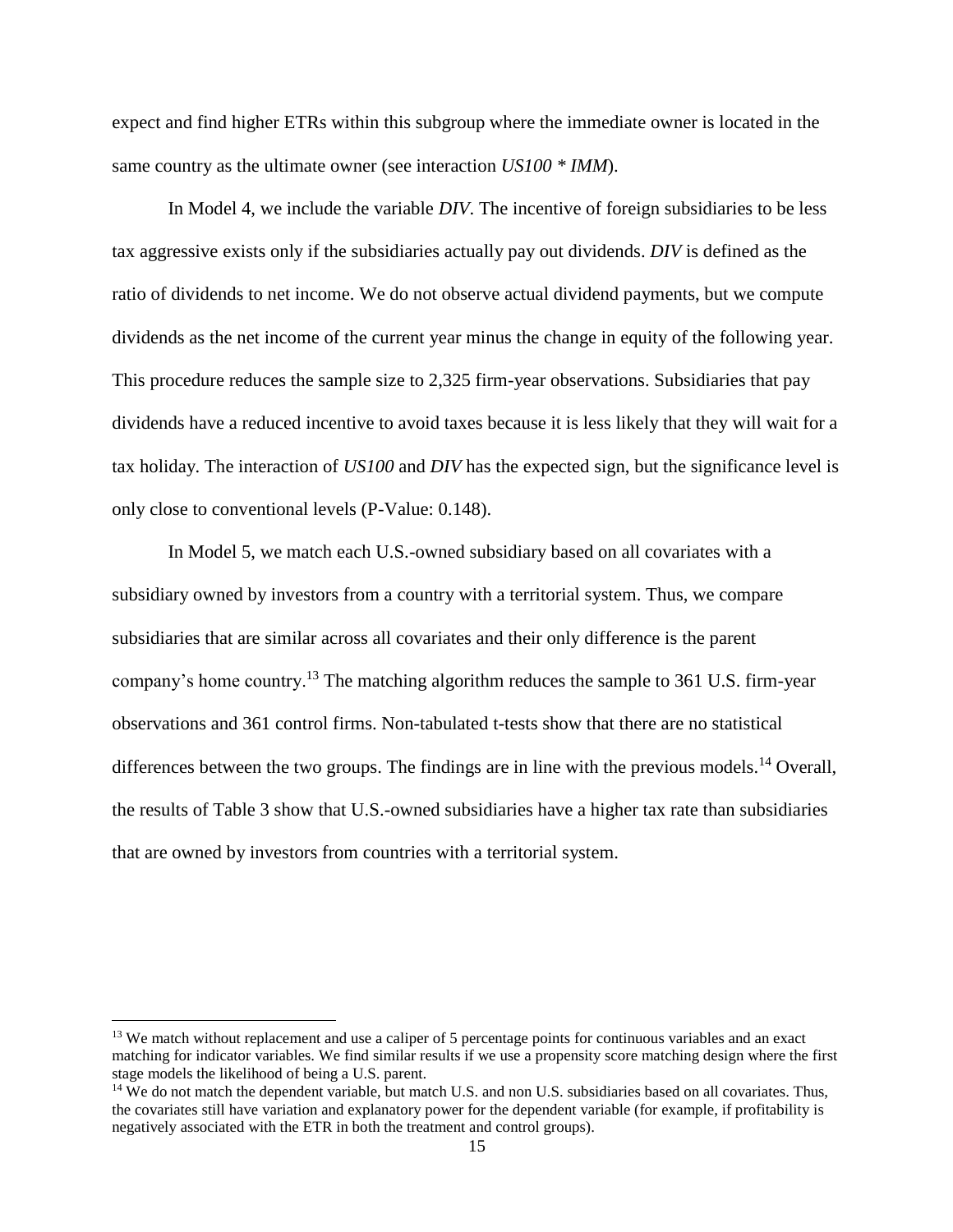# **Influence of the Parent**

Parent company characteristics (e.g. firm size) may influence tax aggressiveness of subsidiaries abroad. Therefore, we use the shareholder identification number to include those characteristics. We obtain this information for 1,809 firm-year observations. Model 1 of Table 4 includes *US100* and tests whether U.S.-owned subsidiaries are less tax aggressive. We further control for the characteristics of the subsidiaries ("Sub Control: Yes"), and the displayed control variables are based on the parent companies, denoted by the subscript "p". Model 2 furthermore includes industry, legal form, and year fixed effects. The results show that the characteristics of the parent companies have only limited explanatory power, and the coefficient of *US100* remains positive and significant in all specifications.

# **Insert Table 4 here**

# **4 European Sample**

#### **Sample and Research Design**

We extend our analyses to other European countries. The time frame is in line with the German analysis (2005 to 2009). We limit the European sample to those countries where we have sufficient firm-level and shareholder data. This provides us with 85,348 firm-year observations for 11 countries. Similar to the German setting, we use unconsolidated financial statements in our European sample, as in Europe taxation is usually tied to unconsolidated financial statements. The sample includes only wholly-owned foreign subsidiaries in the respective countries.

Panel A of Table 5 reports summary statistics for the variables of the European sample. *ROA* and *SIZE* (measured as log of total assets) show a mean of 0.094 and 15.889, respectively. This indicates that foreign subsidiaries in all European countries of our sample are about as

16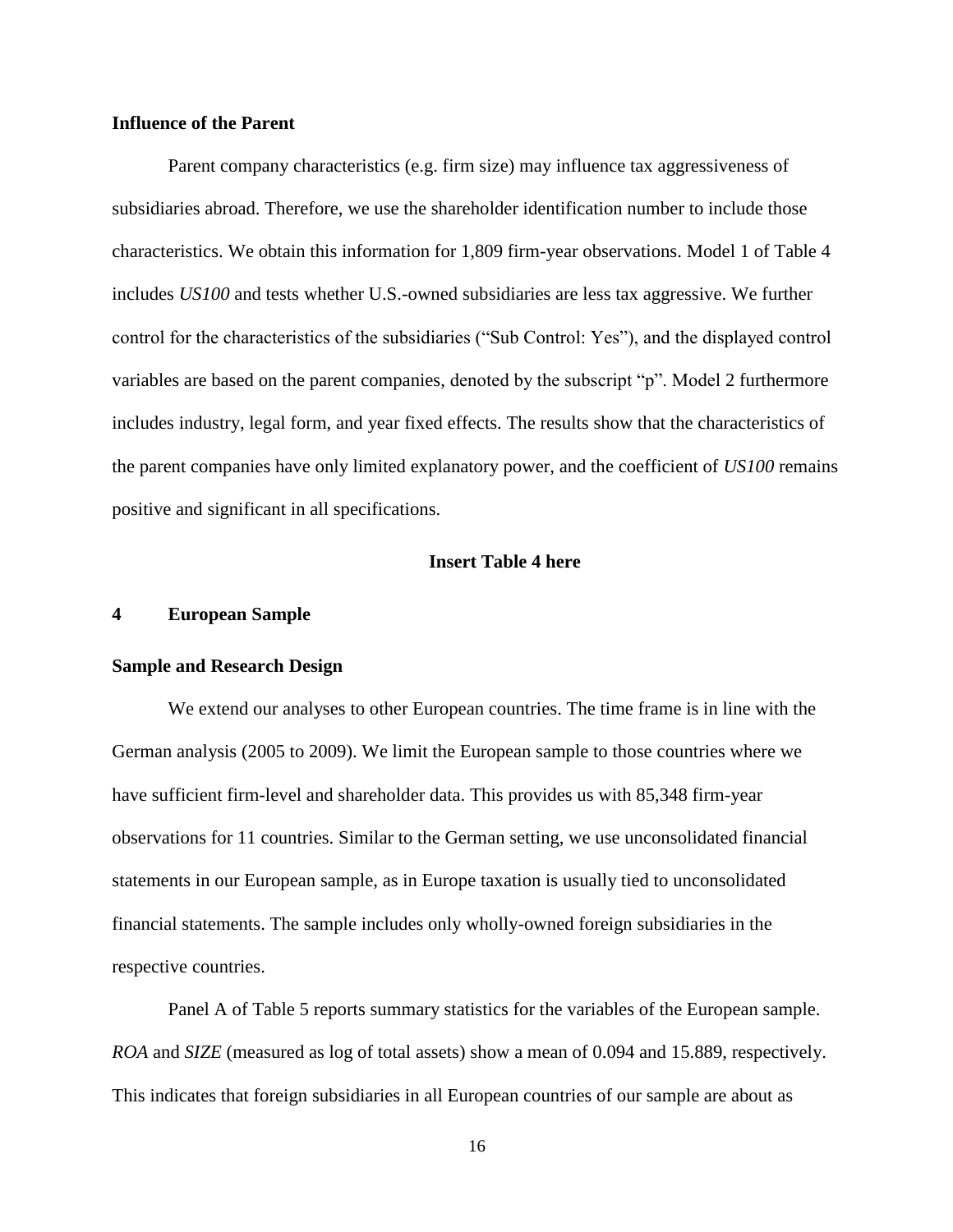profitable as the German subsidiaries, but smaller. Similar to Table 1, Panel B and Panel C of Table 5 show that U.S.-owned subsidiaries have a higher average tax rate compared to the control sample (33.4% vs. 32.4%). Panel D of Table 5 reports the statutory corporate income tax rate plus regionally invariant surcharges and withholding taxes (column STR), and effective tax rates for the European sample. It shows that Belgium, France, Norway, and Spain have a statutory total tax burden exceeding the U.S. statutory tax rate of 35%.<sup>15</sup>

We observe an unusually high effective tax rate for Italy of 50.1%, while the statutory tax rate in Italy amounted to 33% from 2005 to 2007 and was reduced as from 2008 to 27.5%. Adding withholding taxes, the total tax burden amounts to 31.1%. This is significantly lower than the effective tax rate of 50.1% because Italian firms classify social security costs paid by the firm as income taxes. Thus, the effective tax rate of 50.1% is overstated and the real tax burden is below the U.S. 35% statutory tax rate.

# **Insert Table 5 here**

# **Findings: Less than 35%**

 $\overline{\phantom{a}}$ 

Next, we repeat our analysis in different European countries. We split the countries for this analysis based on whether the statutory tax burden exceeds 35%. For countries with a total tax burden below 35% (domestic tax plus withholding tax according to income tax treaties), we expect to find the same results as in the German sample. The regression design is the same as in Equation 5. Due to limited data availability, we control for only *ROA* and *SIZE*. <sup>16</sup> *ROA* is defined as pretax book income over total assets, and *SIZE* is defined as the natural logarithm of total

<sup>&</sup>lt;sup>15</sup> Countries with insufficient data on either financial statements or shareholder data are dropped (e.g. for the Netherlands, we observe only 40 firm-year observations with foreign shareholders).

<sup>&</sup>lt;sup>16</sup> In the European sample, we find similar effects for German firms as in the German sample with all controls. Thus, we are confident that controlling for only *ROA* and *SIZE* does not influence the results.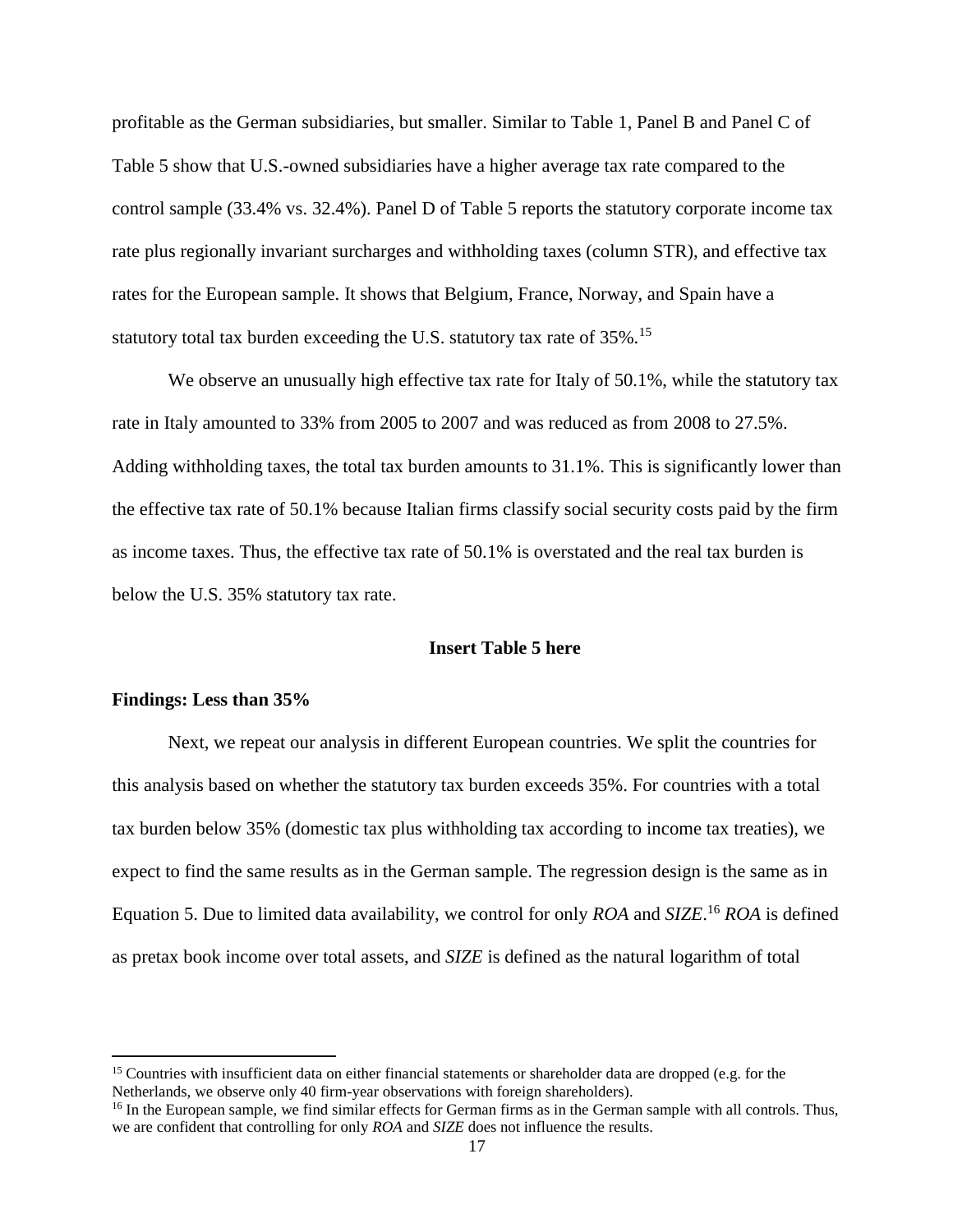assets. Table 6 shows the multivariate regression results for European countries with effective tax rates less than 35%.

Column ALL shows that for these countries the effective tax rate is 2.1 percentage points higher if a firm is owned by a U.S. investor. Thus, the effect is stronger compared to the German sample. If we test our hypothesis individually for each country, the coefficient for *US100* is always positive and statistically significant in five out of seven countries. In the remaining two countries, the level of significance is only close to conventional levels (P-values for Austria: 0.155, and Italy: 0.126). The magnitude ranges from 1.9 percentage points (Germany<sup>17</sup> and Sweden) to 3.6 percentage points (Finland).<sup>18</sup>

# **Insert Table 6 here**

# **Findings: Greater than 35%**

l

U.S. multinationals can balance the repatriation tax burden across dividend payments from countries with tax rates above and below 35%. If the average effective tax rates of foreign subsidiaries exceed the U.S. statutory tax rate of 35%, the U.S. tax authorities grant no credit for the taxes paid in excess of 35%. Thus, we do not expect to find the effect documented in the previous sections. Conversely, we expect subsidiaries owned by U.S. parent companies to be as tax aggressive as subsidiaries owned by non-U.S. investors. Therefore, we repeat our analyses for Belgium, France, Norway, and Spain where the statutory tax rate (domestic tax plus withholding tax according to double tax treaties) exceeds 35%. While we cannot be certain that the U.S.

 $17$  Using the Orbis data, we have many more observations in Germany compared to the prior analysis. This is because we (i) need less information in Table 6 due to the limited control variables and (ii) we do not have to merge the data using the German Commercial Register Number. However, the results show that, in this case, the effect seems to be stronger (1.9 percentage points).

 $18$  In Italy, the coefficient of the intercept is relatively high (0.832). This implies that a company would have an effective tax rate of 83.2 percent if all other variables were zero. However, the sample is limited to firm-year observations with positive pretax income and the coefficient of *ROA* is highly negative. Furthermore, all other coefficients are also negative and the respective variables are non-negative. Thus, all variables have a negative slope, and consequently ETRs are lower than 83.2 percent.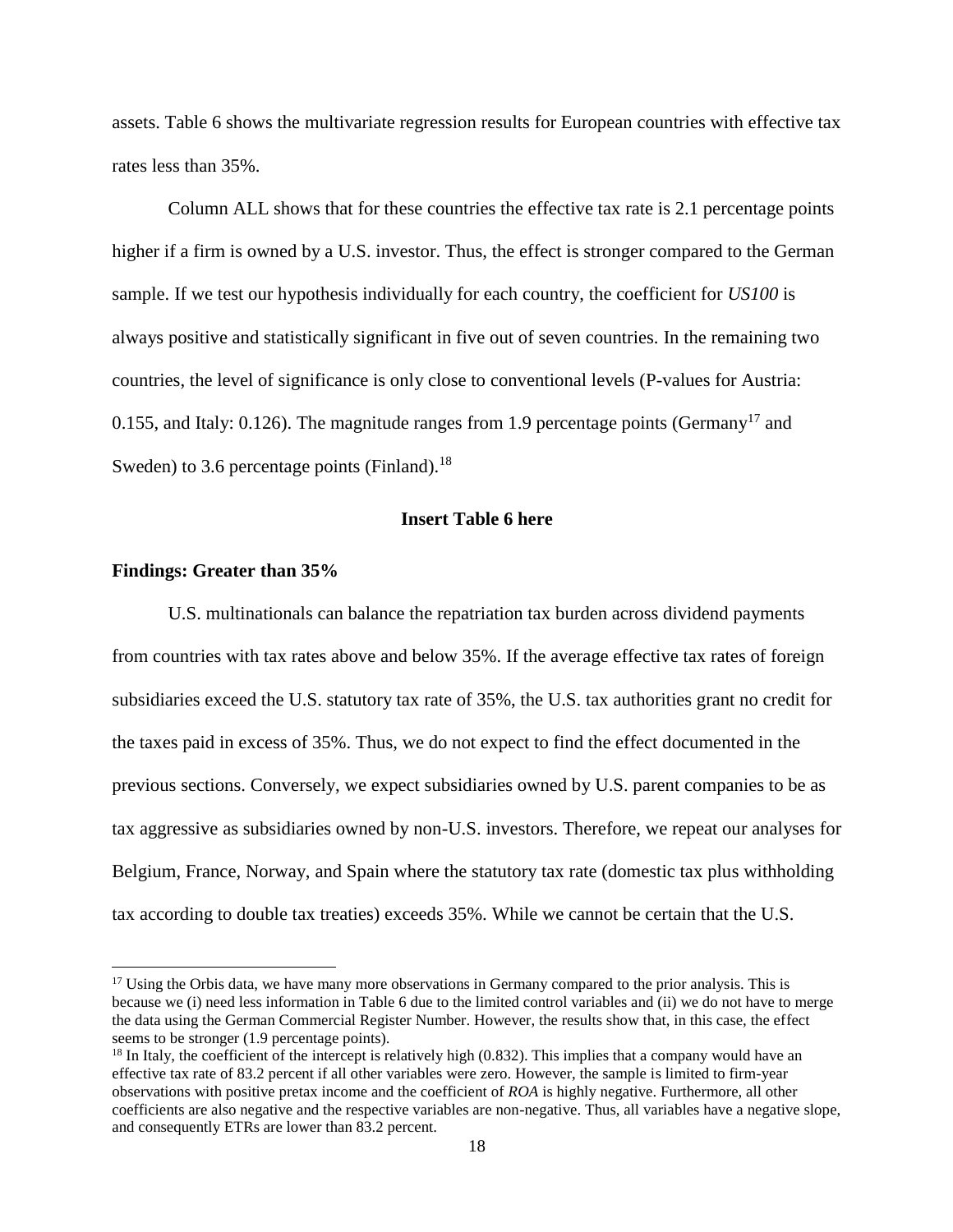*average* foreign tax rate also exceeds 35%, we consider it more likely in this sample for two reasons. First, pushing the average tax rate across all countries below 35% is not easy, as many developed countries have a corporate income tax rate around 30%. Second, balancing a high repatriation tax burden with a low one is allowed only for active income (earned through regular, continuous, and substantial operations which are not classified as rental activity), and tax havens usually have low economic power to engage in real operations.

In Table 7 we find a non-significant and slightly negative coefficient across the four countries. When testing each country separately, we find non-statistically significant coefficients of -0.002 and -0.003 for *US100* in Belgium and France, respectively. Thus, in these two countries U.S. investors are as tax aggressive as all other investors, indicating that they face an average foreign tax rate above 35%. In Norway and Spain, *US100* yields a positive parameter estimate of 0.033 and 0.015, respectively. This indicates that the typical U.S. investor faces an average worldwide tax rate below 35%, and being tax aggressive does not pay off. We investigate these differences in the next section in more detail.

#### **Insert Table 7**

# **Cross-Sectional Tests: Belgium and France**

We conclude in the previous section that U.S. investors in Belgium and France are as tax aggressive as all other foreign investors in both countries, based on a null result. To strengthen our line of argumentation, we run two additional tests on Belgium and France. First, we limit our sample to foreign investors that are shareholders in Belgium or France *and* in a country with a total tax burden below 35%. In this sample (*Belgium/France & <35%*), we expect U.S. shareholders to be less tax aggressive than other foreign shareholders because the weighted average foreign tax rate is likely below 35%. Second, we use a sample where foreign

19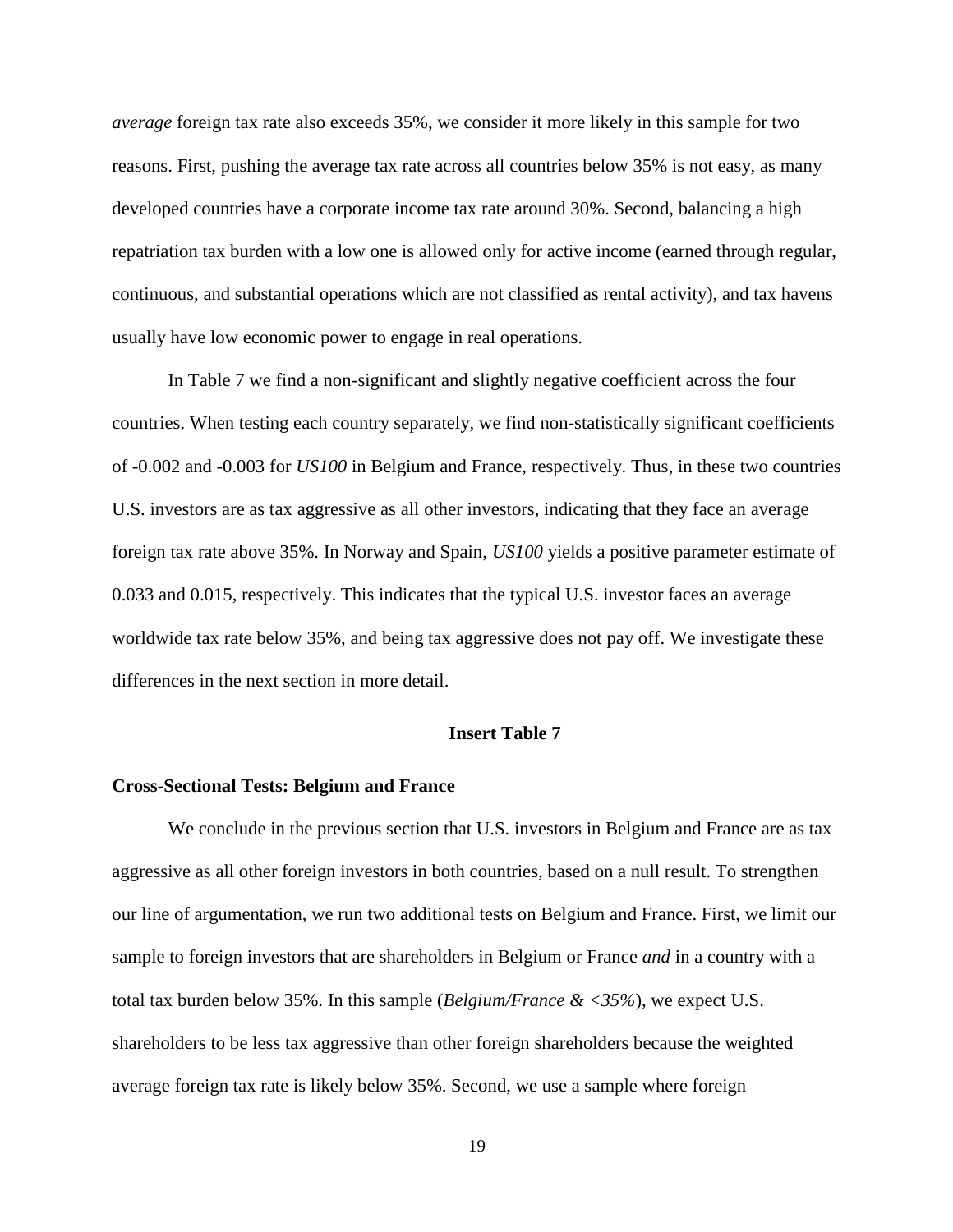shareholders do not have any shareholdings in countries apart from Belgium and France.<sup>19</sup> In this sample the foreign tax rate is above 35% and we expect U.S. shareholders to be as tax aggressive as other foreign shareholders.

Table 8 reports the results for the common shareholders sample in Model 1 and Model 2 (*Belgium/France & <35%*) and the results for the no-common-shareholder sample in Models 3 and 4 (*Belgium/France only)*. The results are in line with our expectation. Thus, in Model 1 and Model 2, U.S. shareholders are less tax aggressive than other foreign shareholders, as indicated by positive and statistically significant coefficients of around 0.015. In the second sample where foreign shareholders have their only foreign business activities in Belgium or France, U.S. shareholders are more tax aggressive than the other shareholders.

A potential concern of this paper is that less tax aggressive U.S. groups may self-select into specific countries. Table 8 addresses this concern. If self-selection were an issue, we would observe only one group of subsidiaries in the Belgium/France sample, either less tax aggressive subsidiaries or more tax aggressive subsidiaries. However, we find that U.S.-owned subsidiaries behave *less* tax aggressive if their average foreign tax rate is below 35% and *more* tax aggressive if their average foreign tax rate is above 35%. Thus, self-selection is less of a concern.

# **Insert Table 8**

# **Japan and the United Kingdom**

l

Japan and the United Kingdom had a worldwide tax system in place until 2009. Similar to U.S.-owned subsidiaries, we compare U.K.- and Japanese-owned subsidiaries to other foreignowned subsidiaries in jurisdictions where the average effective tax rates are below and above the

<sup>&</sup>lt;sup>19</sup> This is based on our sample of European shareholdings. We cannot rule out that these groups have active income in other low-tax countries. However, it is at least more likely that, based on the mentioned sample split, these firms have higher foreign average tax rates.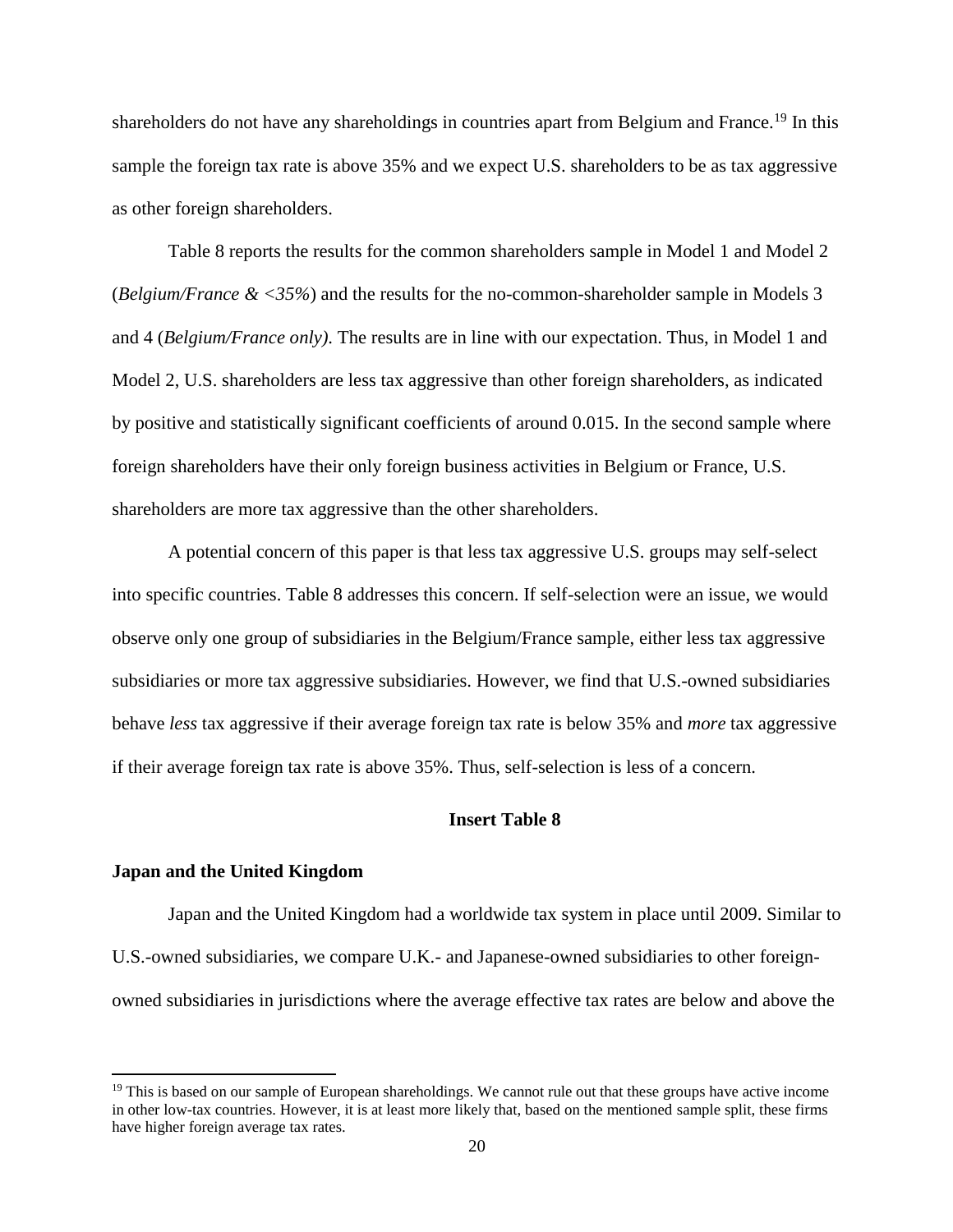Japanese and U.K. statutory tax rates, respectively.<sup>20</sup> Thus, we expect to find that U.K. and Japanese subsidiaries are less tax aggressive in countries where the average ETR is below the Japanese and U.K. statutory tax rates, and no effect in countries where the average ETR is above.

The statutory tax rate between 2005 and 2009 was 42% in Japan and 30% in the United Kingdom. Therefore, we first test whether subsidiaries owned by investors from the United States, the United Kingdom and Japan are less tax aggressive than subsidiaries owned by investors from other countries in a sample of countries with a statutory tax rate below 30%. This test is similar to Table 7, with the exception that observations from Germany (average STR 33.3%) and Italy (average STR 31.1%) are not included. The first column of Table 9 shows that subsidiaries owned by U.K. and Japanese investors are statistically significantly less tax aggressive. While the economic magnitude is very high for Japanese subsidiaries (4.7 percentage points), it is much lower for U.K. subsidiaries (0.3 percentage points).

Column 2 of Table 9 (> 35%) shows that subsidiaries owned by U.K. investors are not less tax aggressive when the statutory tax rate is above 35%. In this case, these subsidiaries have the same incentive to be tax aggressive. We could not conduct this test for Japanese-owned subsidiaries, as only Belgium has a higher tax rate than Japan and we observe only 26 Japaneseowned subsidiaries in Belgium. Overall, using U.K.- and Japanese-owned subsidiaries as treatment countries corroborates our finding that multinationals from countries with worldwide tax regimes are less tax aggressive in their foreign subsidiaries.

# **Insert Table 9**

 $\overline{a}$ 

<sup>&</sup>lt;sup>20</sup> Ideally, we could do a pre-post comparison (difference-in-difference design). However, we do not have sufficient ownership data available for U.K. and Japanese firms after 2009.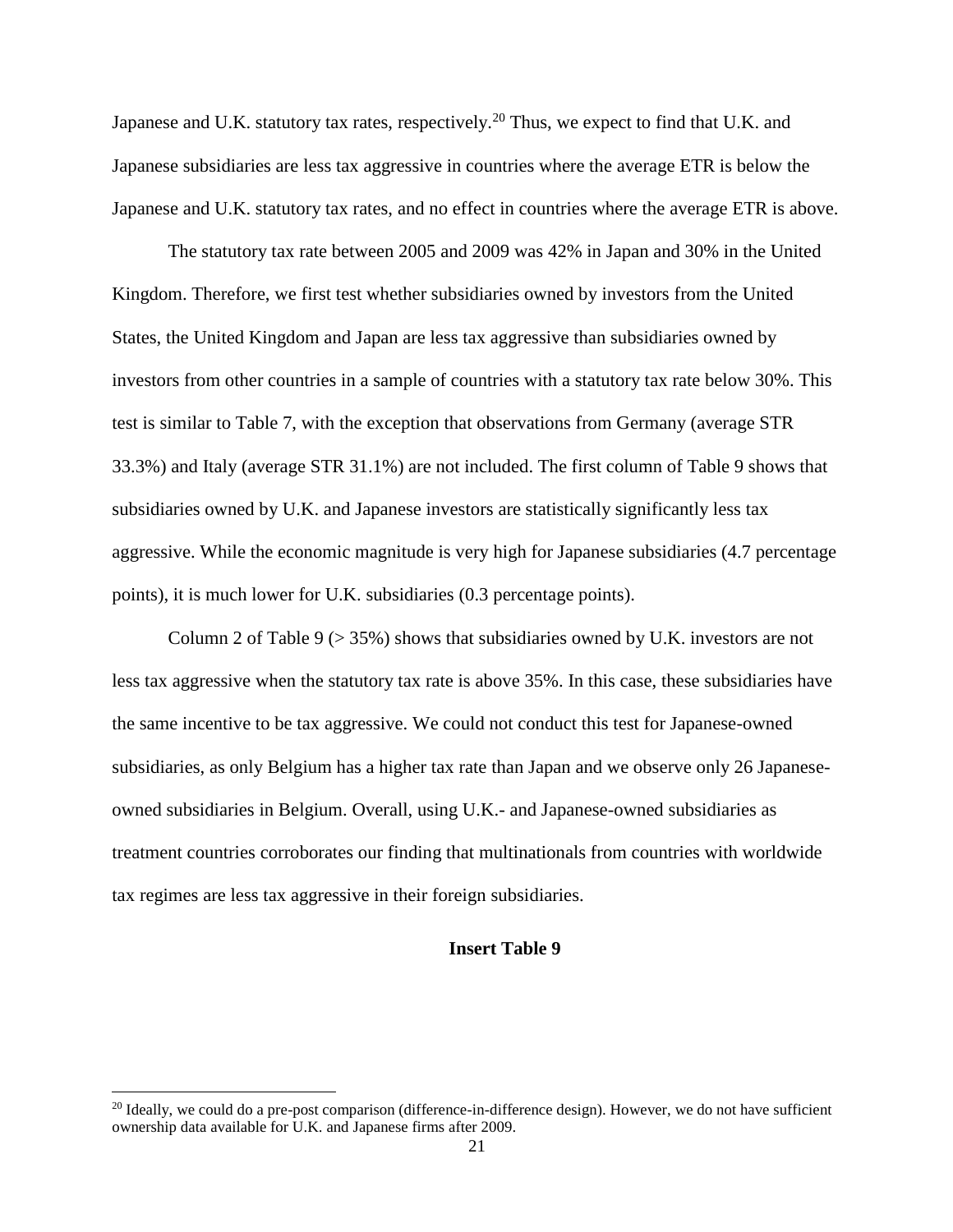# **5 Robustness Tests and Further Results**

#### **Different Thresholds**

In Table 10 we repeat our analyses from Table 3 (German sample) with five different thresholds (0, 25, 50, 75, and 100% U.S. ownership). The first threshold is *US0* which equals one if the respective firm has at least one U.S. investor, and zero otherwise. If investors hold more than 25%, they can prevent other investors from changing the bylaws or liquidating the firm. *US25* equals one if more than 25% of the investors are from the United States, and zero otherwise. If investors hold more than 50% of the votes, they can determine the strategy of the firm, as they hold a majority in the supervisory board. *US50* equals one if more than 50% of the investors are from the United States, and zero otherwise. If investors control at least 75% of the votes, they are able to change the bylaws (§ 262 Abs. 1 Nr. 2 AktG) or even liquidate the respective company (§ 179 Abs. 2 AktG). *US75* equals one if at least 75% of the investors are from the United States, and zero otherwise. Lastly, *US100* equals one if the firm is wholly-owned by a U.S. investor, and zero otherwise.

The control sample is defined accordingly. For example, when we investigate firms with more than 25% U.S. investors, the control sample consists of firms that have at least 25% investors from one other non-German country. The results are statistically significant across all models. As one would expect, the coefficient increases with the degree of U.S. investors.

# **Insert Table 10 here**

# **Long-Run ETR**

Our sample does not contain subsidiaries with negative pretax income. This sample selection could potentially affect our results. As tax rates of firm-years with negative pretax income are not meaningful, we cannot simply include them in our sample. However, we can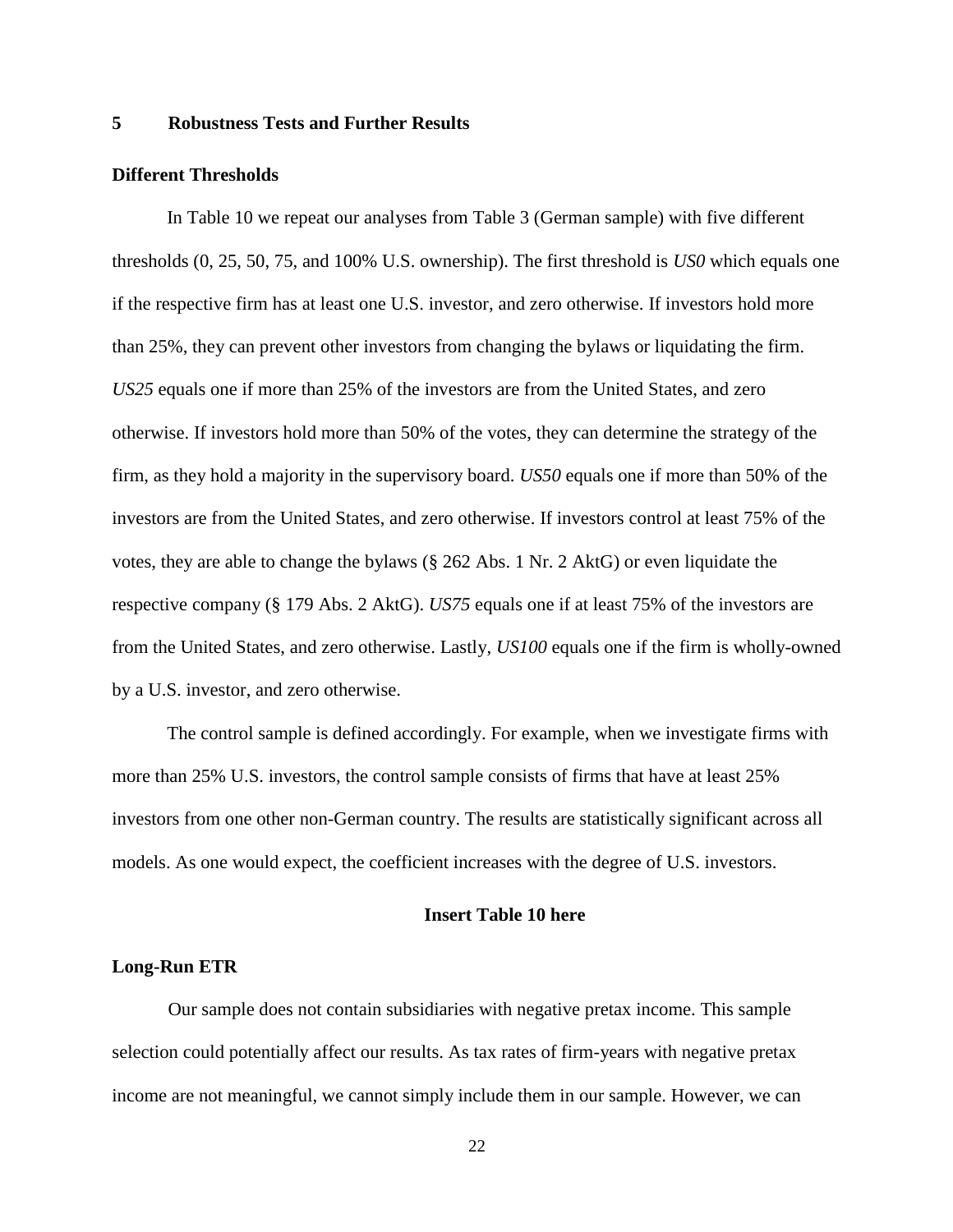compute long-run effective tax rates over several years and exclude only those subsidiaries where the sum of the pretax income is negative. This has several advantages. First, the sample selection problem is reduced, as we are able to include firm-years with negative pretax income. Second, this approach reduces the problem of tax loss offsetting. And third, Dyreng, Hanlon, and Maydew (2008) show that annual tax rates are not necessarily predictive of the long-run tax avoidance strategy.

In Table 11 (German sample), we include subsidiaries with at least 3 years of observations, instead of including every subsidiary with at least 1 year of data. The dependent variable is the average tax rate, and – in line with Gallemore and Labro (2015) – we compute our control variables as averages over time. In Model 1, we include the main variable of interest, *US100*, and fixed effects, and find a significantly positive coefficient of 0.016. When including further controls, the coefficient increases to 0.026. Thus, we still find that U.S.-owned subsidiaries are less tax aggressive.

## **Insert Table 11 here**

#### **Tax Loss Carryforwards**

In our multivariate regressions, we do not control for the existence of tax loss carryforwards (TLCFs), as firms are not required to publish their amount of TLCF. This could potentially influence our results if U.S.-owned subsidiaries were more profitable and would thus show less TLCFs than non-U.S.-owned subsidiaries. We address this concern by limiting our sample to subsidiaries with more than one consecutive year of positive pretax income, and then delete the first observation of each firm. Such a reduced sample is less prone to the influence of TLCF, as firms would offset (at least partly) TLCFs in the first profitable year after the tax loss. For the reduced sample, we find that U.S.-owned subsidiaries have higher ETRs than the control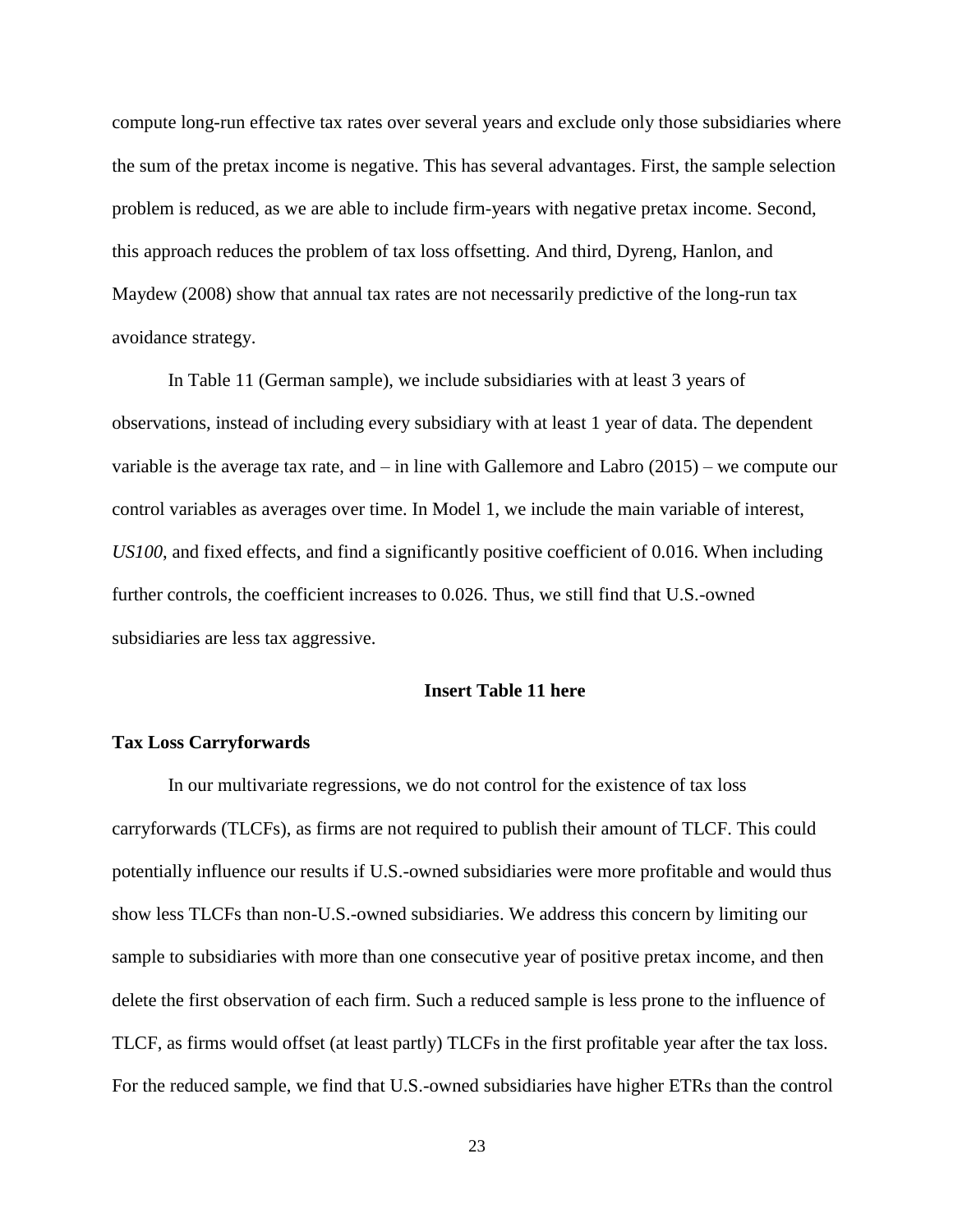sample (Table 12, German sample). The effect is even greater than in our main analysis in Table 3. Thus, we conclude that differences in the profitability of subsidiaries and the existence of TLCFs do not explain our findings.

# **Insert Table 12 here**

# **United States versus Canada**

So far, we include a non-EU dummy to rule out that our results are driven by geographical distance or institutional knowledge about a country's tax system. However, compared to other non-EU countries, the U.S. culture is close to that of Europe. To rule out that our results are driven by geographical or cultural differences between the investors' home countries, we compare U.S.-owned subsidiaries with Canadian-owned subsidiaries.<sup>21</sup> Table 13 shows that U.S.-owned subsidiaries have a more than 2.7 percentage points higher tax rate compared to Canadian-owned subsidiaries. However, this results should be interpreted with caution, as the sample contains only 62 Canadian firm-year observations (35 different subsidiaries).

# **Insert Table 13 here**

# **6 Conclusion**

 $\overline{a}$ 

This paper investigates the impact of a worldwide tax system at the level of a parent company on the tax aggressiveness of its subsidiaries abroad. We find that subsidiaries owned by U.S. investors show a by 1.2 percentage point higher ETR compared to subsidiaries owned by investors from a country with a territorial tax system. We argue that this is due to the high U.S. tax rate that is levied on dividend distributions of a subsidiary when profits are repatriated.

<sup>&</sup>lt;sup>21</sup> We are aware that the Canadian culture is not the same as the U.S. culture. However, we believe that the Canadian culture is the closest one.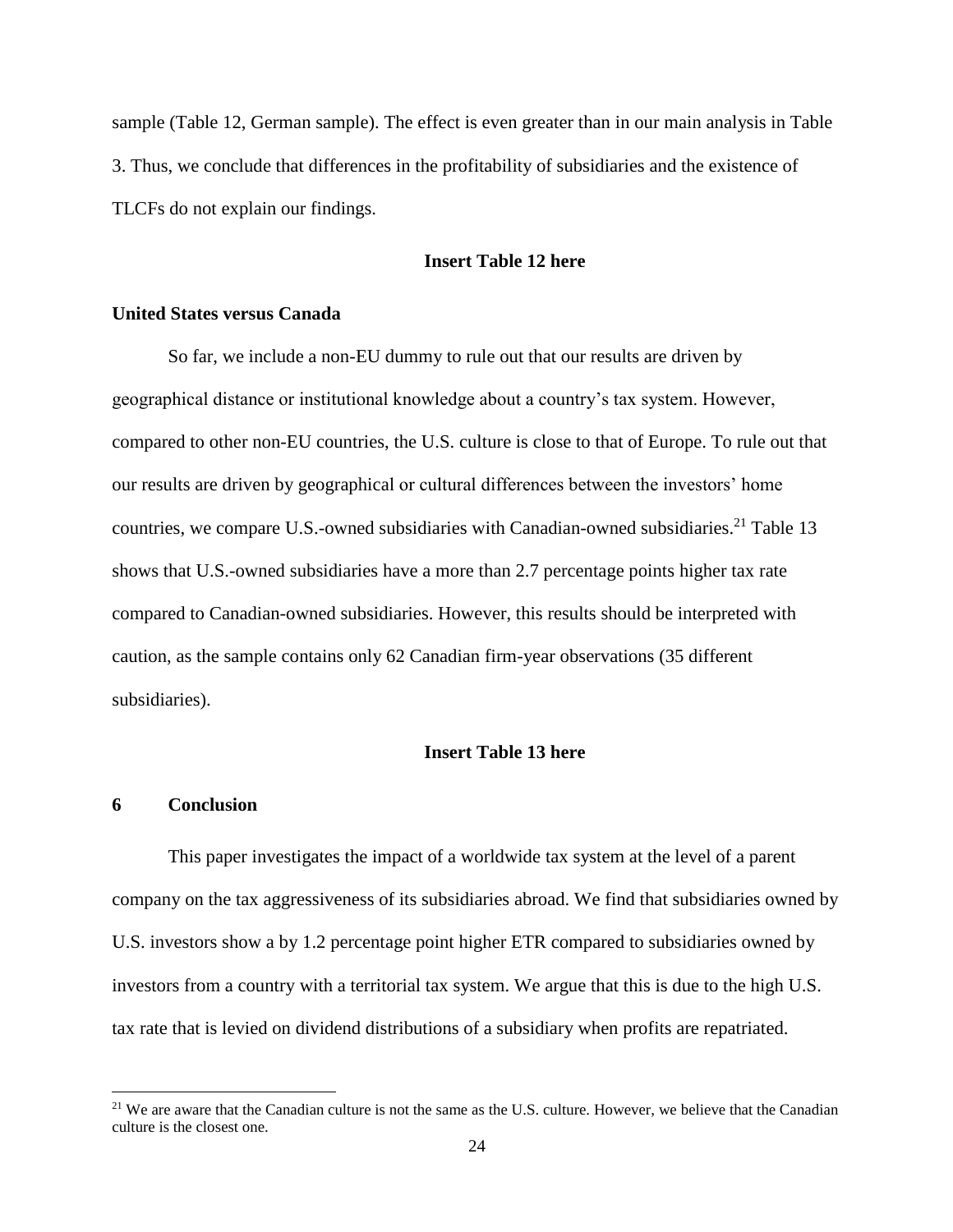An alternative explanation for our findings could be cultural differences across countries, such as reputational concern. However, we are not aware why especially U.S. investors should face higher reputational costs than other investors.<sup>22</sup> In a similar vein, the costs associated with tax avoidance should also be constant across foreign investors, as all foreign investors face the same litigation risk in the foreign jurisdiction in case of tax fraud. Nevertheless, geographical distance or similarity in the tax systems could have an effect on the costs of tax avoidance. We rule this out by testing the incremental effect of U.S.-owned subsidiaries over and above other non-EU countries, and comparing U.S.-owned subsidiaries with Canadian-owned subsidiaries. The variable for being U.S. owned remains qualitatively the same and statistically significant.

Our study contributes to the existing literature by showing why U.S. multinationals are less tax aggressive in their foreign subsidiaries. Markle (2016) documents that parent companies in countries which apply a worldwide tax system, shift less income across jurisdictions into their foreign subsidiaries than parent companies in countries that apply a territorial tax system. Furthermore, we document that subsidiaries owned by investors from country that applies a worldwide tax system have no incentive to take aggressive tax positions in foreign jurisdictions when the domestic tax rate does not exceed the U.S. statutory tax rate. Taxing multinationals based on their worldwide profits leads to a reduction in profitability of their foreign subsidiaries, and can lead to a wealth transfer from the residence state of the parent to the residence state of the subsidiary. This wealth transfer takes place at the cost of the parent's shareholders, who receive a lower after-tax return.

 $\overline{a}$ 

<sup>&</sup>lt;sup>22</sup> Gallemore, Maydew, and Thornock (2014) do not find a reputational effect of U.S. firms that engage in tax sheltering.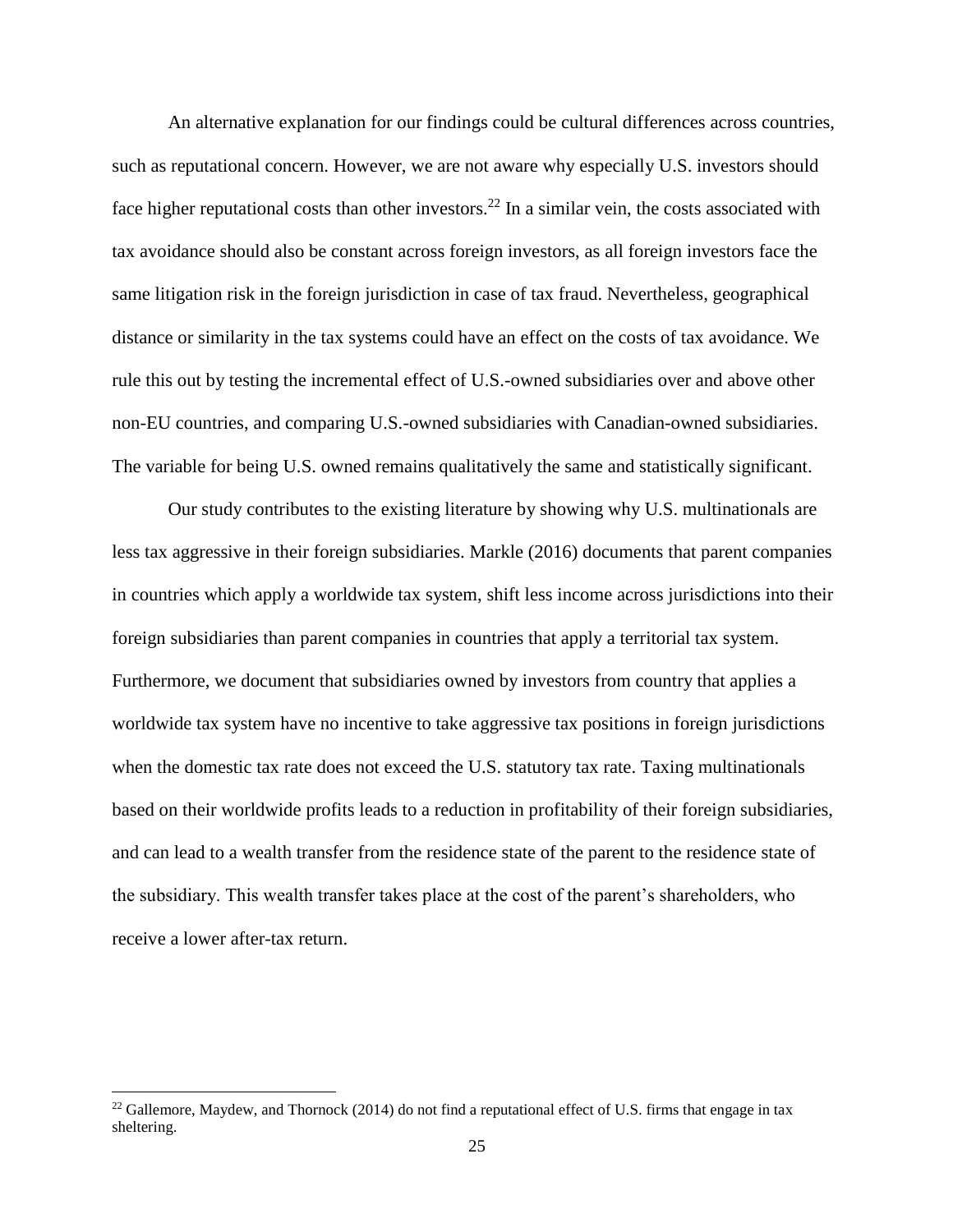# **REFERENCES**

- Albring, S. M., L. F. Mills, and K. J. Newberry. 2011. Do debt constraints influence firms' sensitivity to a temporary tax holiday on repatriations? *Journal of the American Taxation Association* 33 (2): 1−27.
- Atwood, T. J., M. S. Drake, J. N. Myers, and L. A. Meyers. 2012. Home country tax system characteristics and corporate tax avoidance: International evidence. *The Accounting Review* 87 (6): 1831−1860.
- Blouin, J., and L. Krull. 2009. Bringing it home: A study of the incentives surrounding the repatriation of foreign earnings under the American Jobs Creation Act of 2004. *Journal of Accounting Research* 47 (4): 1027−1059.
- Collins, J., D. Kemsley, and M. Lang. 1998. Cross-jurisdictional income shifting and earnings valuation. *Journal of Accounting Research* 36 (2): 209−229.
- Collins, J., D. Shackelford. 1992. Foreign tax credit limitations and preferred stock issuances. *Journal of Accounting Research* 30 (Supplement): 103−124.
- Desai, M. A., C. F. Foley, and J. R. Jr. Hines. 2001. Repatriation taxes and dividend distortions. *National Tax Journal* 54 (4): 829−851.
- Desai, M. A., C. F. Foley, and J. R. Jr. Hines. 2007. Dividend policy inside the multinational firm. *Financial Management* 31 (1): 5−26.
- De Simone, L. 2016. Does a common set of accounting standards affect tax-motivated income shifting for multinational firms? *Journal of Accounting and Economics* 61 (1): 145−165.
- Dharmapala, D., C. F. Foley, and K. J. Forbes. 2011. Watch what I do, not what I say: The unintended consequences of the Homeland Investment Act. *Journal of Finance* 66 (3): 753−787.
- Dischinger, M., and N. Riedel. 2011. Corporate taxes and the location of intangible assets within multinational firms. *Journal of Public Economics* 95 (7): 691−707.
- Dyreng, S. D., M. Hanlon, and E. L. Maydew. 2008. Long-run corporate tax avoidance. *The Accounting Review* 83 (1): 61−82.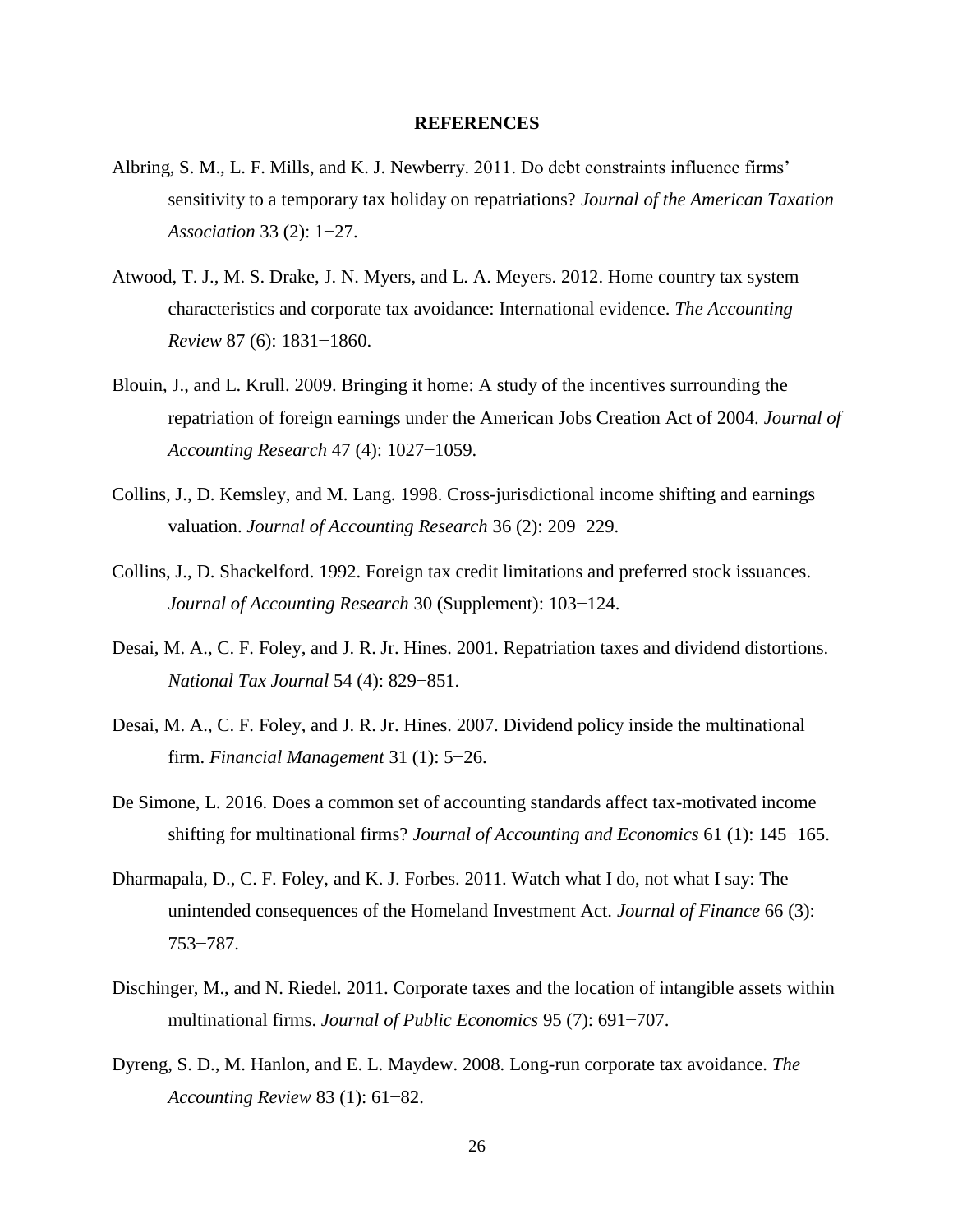- Dyreng, S. D., and B. P. Lindsey. 2009. Using financial accounting data to examine the effect of foreign operations located in tax havens and other countries on U.S. multinational firms' tax rates. *Journal of Accounting Research* 47 (5): 1283−1316.
- Dyreng, S. D., and K. Markle. 2015. The effect of financial constraints on tax-motivated income shifting by U.S. multinationals. *The Accounting Review* (forthcoming).
- Dyreng, S. D., B. P. Lindsey, K. S. Markle, and D. A. Shackelford. 2015. The effect of tax and nontax country characteristics on the global equity supply chains of U.S. multinationals. *Journal of Accounting and Economics* 59 (2−3): 182−202.
- Edwards, A., T. Kravet, and R. Wilson. 2016. Trapped cash and the profitability of foreign acquisitions. *Contemporary Accounting Research* 33 (1): 44−77.
- Foley, C. F., J. C. Hartzell, S. Titman, and G. Twite. 2007. Why do firms hold so much cash? A tax-based explanation. *Journal of Financial Economics* 86 (3): 579−607.
- Fleischer, V. 2012. Overseas cash and the tax games multinationals play. *The New York Times* (October 3, 2012).
- Gallemore, J., and E. Labro. 2015. The importance of the internal information environment for tax avoidance. *Journal of Accounting and Economics* 60 (1): 149−167.
- Gallemore, J., E. L. Maydew, and J. R. Thornock. 2014. The reputational costs of tax avoidance. *Contemporary Accounting Research* 31 (4): 1103−1133.
- Graham, J. R., M. Hanlon, and T. Shevlin. 2010. Barriers to mobility: The lockout effect of U.S. taxation of worldwide corporate profits. *National Tax Journal* 63 (4): 1111−1144.
- Hanlon, M., R. Lester, and R. Verdi. 2015. The effect of repatriation tax costs on U.S. multinational investment. *Journal of Financial Economics* 116 (1): 179−196.
- Kocieniewski, D. 2011. Companies push for tax break on foreign cash. *The New York Times*  (June 19, 2011).
- Klassen, K. J., and S. K. Laplante. 2012. Are U.S. multinational corporations becoming more aggressive income shifters? *Journal of Accounting Research* 50 (5): 1245−1285.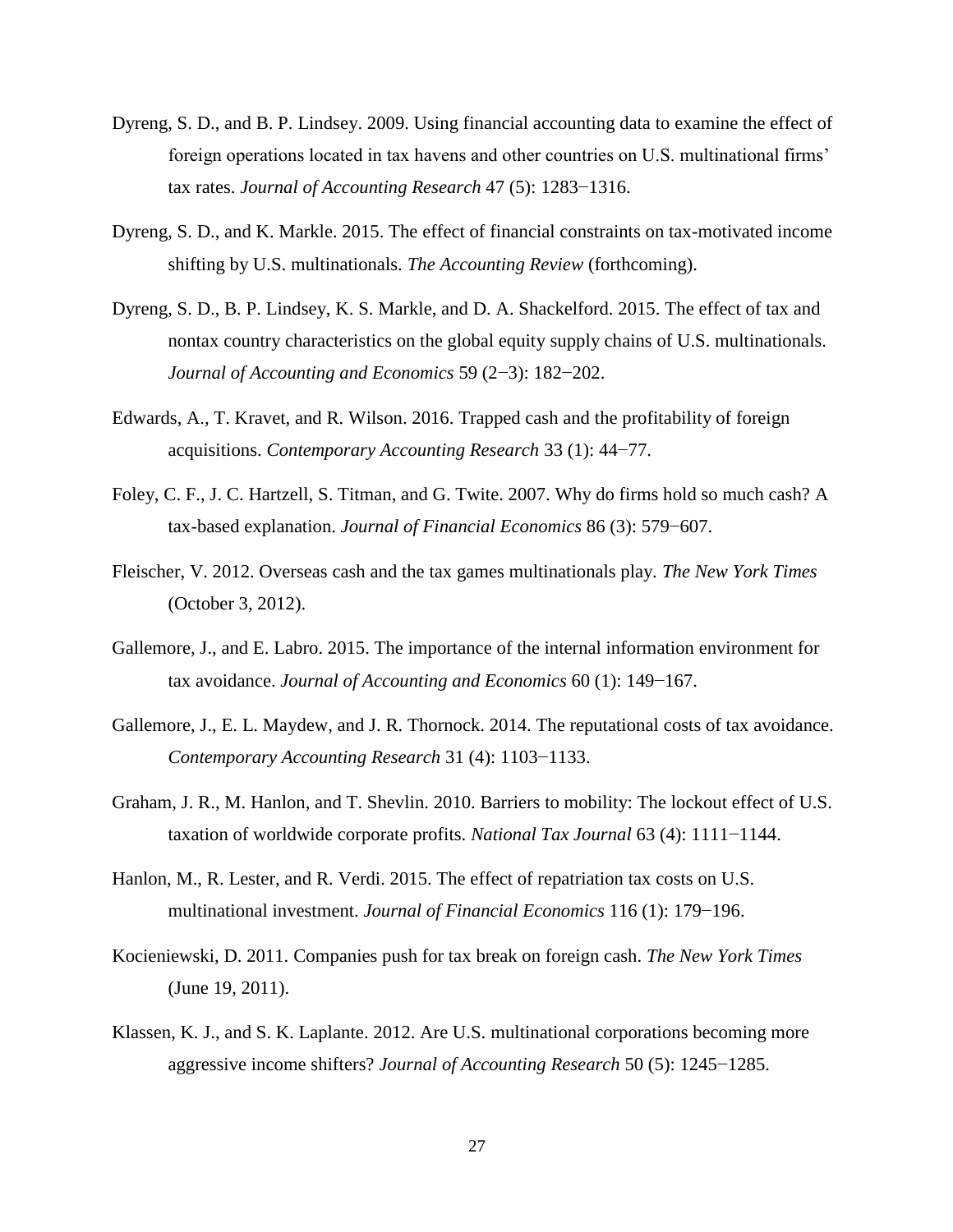- Linebaugh, K. 2012. Top U.S. firms are cash-rich abroad, cash-poor at home. *The Wall Street Journal* (December 4, 2012).
- Markle, K. 2016. A comparison of the tax-motivated income shifting of multinationals in territorial and worldwide countries. *Contemporary Accounting Research* 33 (1): 7−43.
- Newberry, K., and D. Dhaliwal. 2001. Cross-jurisdictional income shifting by U.S. multinationals: Evidence from international bond offerings. *Journal of Accounting Research*, 39 (3): 643−662.
- Pfaff, D., and T. Schröer. 1996. The relationship between financial and tax accounting in Germany: The authoritativeness and reverse authoritativeness principle. *European Accounting Review* 5 (Suppl. 1): 963−979.
- Scholes, M. S., M. A. Wolfson, M. M. Erickson, M. L. Hanlon, E. M. Maydew, and T. Shevlin. 2015. Taxes and Business Strategy, 5<sup>th</sup> Edition, Prentice Hall.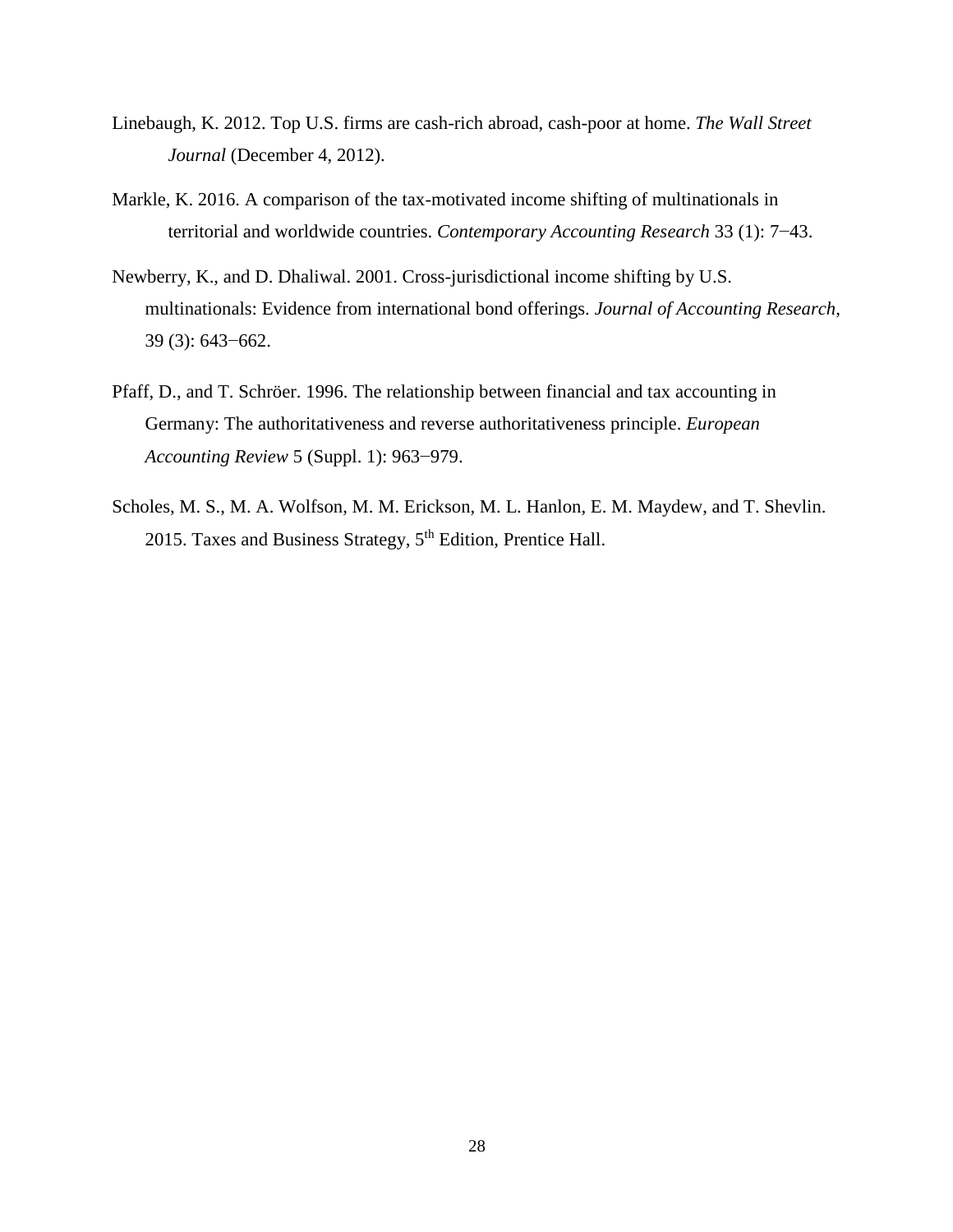# **TABLES**

| Panel A: Full Sample |       |        |       |        |                 |                 |        |        |  |
|----------------------|-------|--------|-------|--------|-----------------|-----------------|--------|--------|--|
| Variable             | N     | Mean   | Sd    | Min    | P <sub>25</sub> | P <sub>50</sub> | P75    | Max    |  |
| <i>US100</i>         | 4,199 | 0.128  | 0.334 | 0.000  | 0.000           | 0.000           | 0.000  | 1.000  |  |
| <b>ETR</b>           | 4,199 | 0.310  | 0.149 | 0.003  | 0.238           | 0.317           | 0.391  | 0.814  |  |
| <b>ROA</b>           | 4,199 | 0.096  | 0.091 | 0.000  | 0.031           | 0.069           | 0.131  | 0.464  |  |
| <b>DEBT</b>          | 4,199 | 0.590  | 0.242 | 0.025  | 0.426           | 0.606           | 0.771  | 1.136  |  |
| <i>PPE</i>           | 4,199 | 0.160  | 0.210 | 0.000  | 0.013           | 0.066           | 0.234  | 0.918  |  |
| <i><b>INTANG</b></i> | 4,199 | 0.019  | 0.057 | 0.000  | 0.000           | 0.002           | 0.008  | 0.384  |  |
| <b>SIZE</b>          | 4,199 | 16.809 | 1.592 | 11.285 | 15.880          | 16.729          | 17.695 | 21.349 |  |
| BIG5                 | 4,199 | 0.201  | 0.401 | 0.000  | 0.000           | 0.000           | 0.000  | 1.000  |  |

#### **Table 1: Descriptive Statistics: Germany Panel A: Full Sample**

# **Panel B:** *US100* **= 0**

| Variable             | N     | Mean   | Sd    | Min    | P <sub>25</sub> | P <sub>50</sub> | P75    | Max    |
|----------------------|-------|--------|-------|--------|-----------------|-----------------|--------|--------|
| <b>ETR</b>           | 3,662 | 0.308  | 0.149 | 0.003  | 0.233           | 0.317           | 0.391  | 0.814  |
| <b>ROA</b>           | 3,662 | 0.095  | 0.091 | 0.000  | 0.031           | 0.067           | 0.130  | 0.464  |
| <b>DEBT</b>          | 3,662 | 0.599  | 0.238 | 0.025  | 0.441           | 0.615           | 0.775  | 1.136  |
| <b>PPE</b>           | 3,662 | 0.162  | 0.211 | 0.000  | 0.012           | 0.067           | 0.238  | 0.918  |
| <i><b>INTANG</b></i> | 3,662 | 0.020  | 0.058 | 0.000  | 0.000           | 0.001           | 0.008  | 0.384  |
| <b>SIZE</b>          | 3,662 | 16.809 | 1.627 | 11.285 | 15.882          | 16.729          | 17.704 | 21.349 |
| BIG5                 | 3,662 | 0.206  | 0.404 | 0.000  | 0.000           | 0.000           | 0.000  | 1.000  |

# **Panel C:** *US100* **= 1**

| Variable      | N   | Mean   | Sd    | Min    | P <sub>25</sub> | P50    | P75    | Max    |
|---------------|-----|--------|-------|--------|-----------------|--------|--------|--------|
| <b>ETR</b>    | 537 | 0.317  | 0.149 | 0.003  | 0.263           | 0.314  | 0.390  | 0.464  |
| <b>ROA</b>    | 537 | 0.101  | 0.088 | 0.000  | 0.036           | 0.081  | 0.136  | 1.136  |
| <b>DEBT</b>   | 537 | 0.528  | 0.259 | 0.025  | 0.323           | 0.525  | 0.728  | 0.918  |
| <b>PPE</b>    | 537 | 0.148  | 0.199 | 0.000  | 0.017           | 0.062  | 0.190  | 0.384  |
| <b>INTANG</b> | 537 | 0.016  | 0.048 | 0.000  | 0.000           | 0.002  | 0.008  | 21.349 |
| <b>SIZE</b>   | 537 | 16.805 | 1.336 | 11.285 | 15.871          | 16.729 | 17.627 | 1.000  |
| BIG5          | 537 | 0.168  | 0.374 | 0.000  | 0.000           | 0.000  | 0.000  | 0.000  |

This table provides descriptive statistics for the German sample. *US100* equals one if the firm is wholly-owned by U.S. investors, and zero otherwise. *ETR* is the effective tax rate and calculated as total tax expense (including deferred taxes) divided by pretax income. *ROA* is pretax income divided by total assets. *DEBT*, *PPE*, and *INTANG* are total debt, PPE, and intangible assets deflated by total assets. *SIZE* is the logarithm of total assets. *BIG5* is coded one if the respective company is audited by one of the top auditors in Germany (BDO, Deloitte, EY, KPMG, PwC). All non-dichotomous data are winsorized at the 1% and 99% level.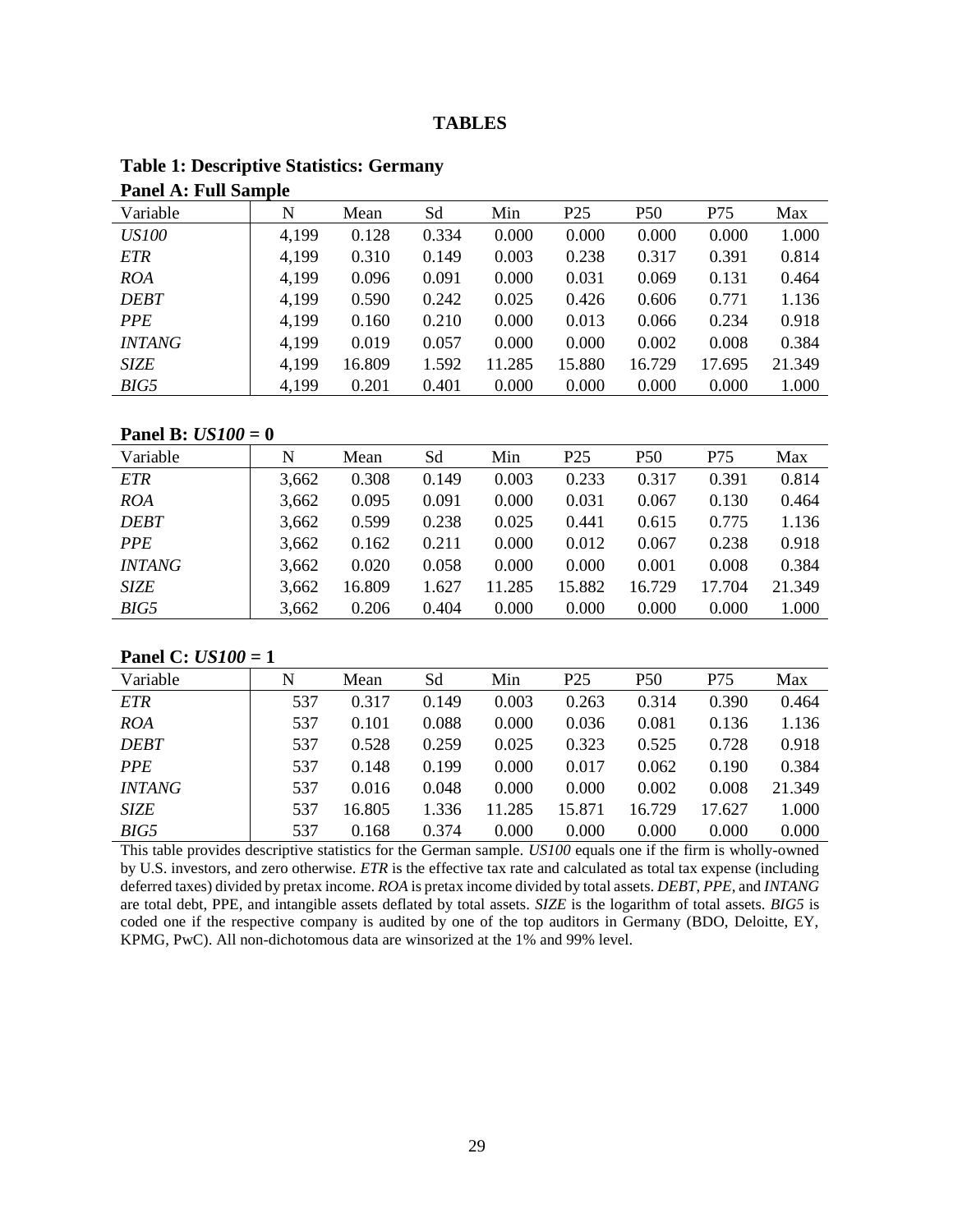| Variable             |              | <b>ETR</b> |            | <b>DEBT</b> |            | <i><b>INTANG</b></i> |             | BIG5       |
|----------------------|--------------|------------|------------|-------------|------------|----------------------|-------------|------------|
|                      | <i>US100</i> |            | <i>ROA</i> |             | <b>PPE</b> |                      | <b>SIZE</b> |            |
| <i>US100</i>         |              | 0.02       | 0.02       | $-0.10***$  | $-0.02$    | $-0.02$              | 0.00        | $-0.03**$  |
| <b>ETR</b>           | 0.01         |            | $-0.17***$ | 0.02        | $-0.07***$ | $0.05***$            | $-0.02$     | 0.01       |
| <i>ROA</i>           | $0.04**$     | $-0.18***$ |            | $-0.27***$  | $-0.04***$ | $-0.05***$           | $-0.13***$  | $-0.06***$ |
| <b>DEBT</b>          | $-0.10***$   | $0.05***$  | $-0.35***$ |             | $-0.12***$ | 0.01                 | $0.13***$   | 0.01       |
| <b>PPE</b>           | 0.00         | $-0.05***$ | $0.05***$  | $-0.11***$  |            | $-0.05***$           | $0.09***$   | $-0.03*$   |
| <i><b>INTANG</b></i> | 0.01         | 0.03       | 0.02       | 0.02        | $0.17***$  |                      | $0.04***$   | $-0.03$    |
| <b>SIZE</b>          | 0.00         | $-0.04**$  | $-0.14***$ | $0.09***$   | $0.05***$  | $0.07***$            |             | $0.47***$  |
| BIG5                 | $-0.03**$    | 0.00       | $-0.05***$ | 0.01        | 0.01       | $0.08***$            | $0.48***$   |            |

**Table 2: Pearson and Spearman Correlations Germany**

This table provides Spearman correlations below the diagonal and Pearson correlations above the diagonal. *US100* equals one if the firm is wholly-owned by U.S. investors, and zero otherwise. *ETR* is the effective tax rate and calculated as total tax expense (including deferred taxes) divided by pretax income. *ROA* is pretax income divided by total assets. *DEBT*, *PPE*, and *INTANG* are total debt, PPE, and intangible assets deflated by total assets. *SIZE* is the logarithm of total assets. *BIG5* is coded one if the respective company is audited by one of the top auditors in Germany (BDO, Deloitte, EY, KPMG, PwC). All non-dichotomous data are winsorized at the 1% and 99% level. \*\*\*/\*\*/\* mark significance at the 1/5/10% level.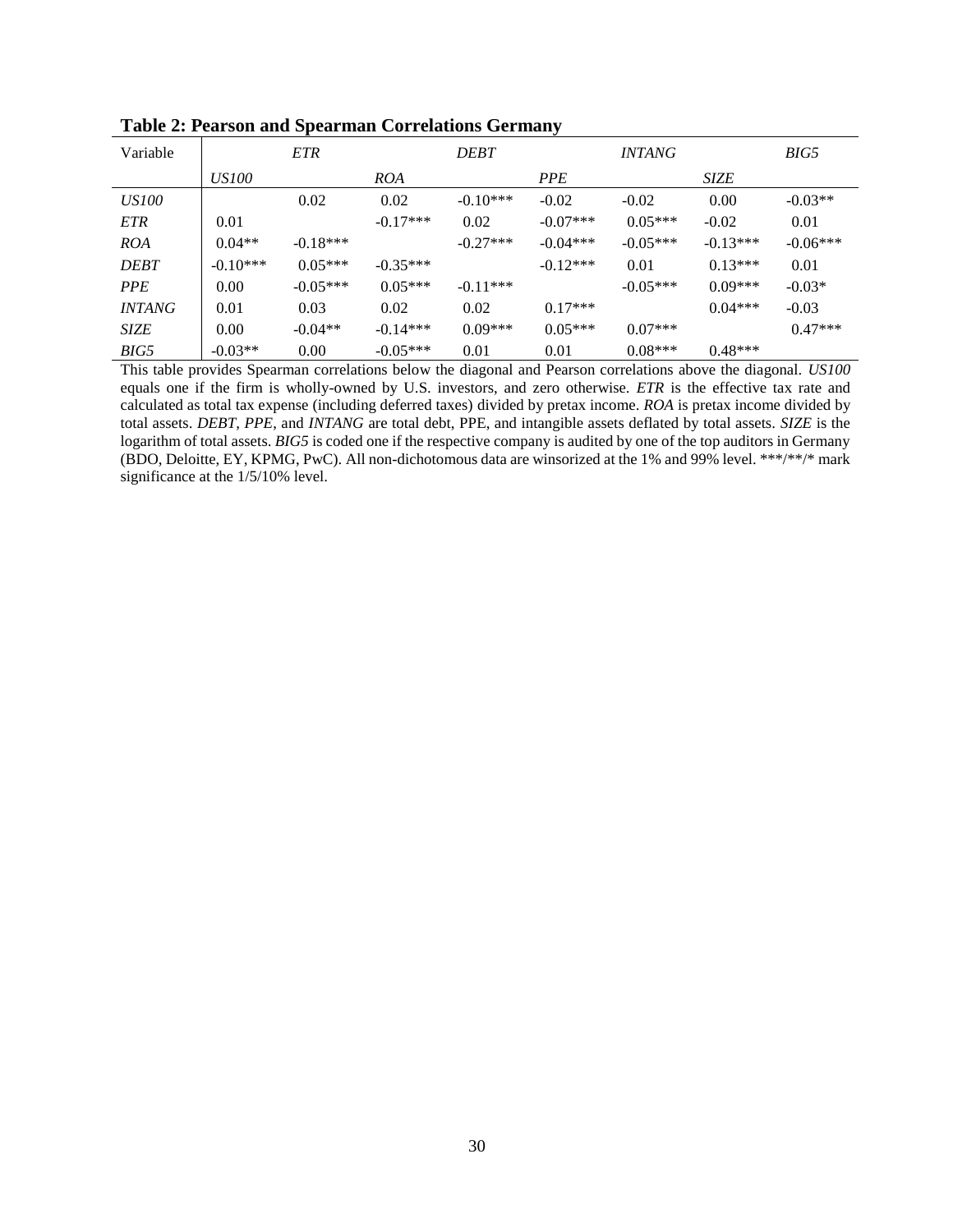| <b>ETR</b>            | Model 1    | Model 2     | Model 3     | Model 4     | Model 5    |
|-----------------------|------------|-------------|-------------|-------------|------------|
|                       |            |             | <b>IMM</b>  | DIV         | Match      |
| Constant              | $0.330***$ | $0.427***$  | $0.424***$  | $0.354***$  | $0.311***$ |
|                       | (0.019)    | (0.032)     | (0.032)     | (0.038)     | (0.061)    |
| <b>US100</b>          | $0.012***$ | $0.012*$    | $-0.007$    | $0.029***$  | $0.028*$   |
|                       | (0.003)    | (0.006)     | (0.007)     | (0.008)     | (0.016)    |
| <b>PARTITION</b>      |            |             | $0.007*$    | $0.029***$  |            |
| (IMM or DIV)          |            |             | (0.004)     | (0.008)     |            |
| <b>US * PARTITION</b> |            |             | $0.037***$  | 0.006       |            |
|                       |            |             | (0.004)     | (0.004)     |            |
| NON_EU                |            | 0.000       | 0.000       | $-0.017**$  | $0.037**$  |
|                       |            | (0.006)     | (0.006)     | (0.008)     | (0.018)    |
| <b>ROA</b>            |            | $-0.286***$ | $-0.287***$ | $-0.250***$ | $-0.272**$ |
|                       |            | (0.035)     | (0.035)     | (0.033)     | (0.113)    |
| <b>DEBT</b>           |            | $-0.025**$  | $-0.024**$  | 0.012       | $-0.052**$ |
|                       |            | (0.010)     | (0.010)     | (0.016)     | (0.022)    |
| <b>PPE</b>            |            | $-0.044***$ | $-0.043***$ | $-0.057***$ | $-0.080**$ |
|                       |            | (0.013)     | (0.013)     | (0.019)     | (0.030)    |
| <b>INTANG</b>         |            | 0.119       | 0.118       | 0.115       | $0.343***$ |
|                       |            | (0.076)     | (0.075)     | (0.089)     | (0.108)    |
| <b>SIZE</b>           |            | $-0.003$    | $-0.003$    | 0.001       | 0.003      |
|                       |            | (0.002)     | (0.002)     | (0.003)     | (0.005)    |
| BIG5                  |            | 0.009       | 0.008       | $-0.014*$   | $0.040***$ |
|                       |            | (0.007)     | (0.007)     | (0.007)     | (0.009)    |
| Year FE               | Yes        | Yes         | Yes         | Yes         | Yes        |
| Legal Form FE         | Yes        | Yes         | Yes         | Yes         | Yes        |
| <b>Industry FE</b>    | Yes        | Yes         | Yes         | Yes         | Yes        |
| R-squared             | 0.040      | 0.073       | 0.076       | 0.084       | 0.138      |
| $\mathbf N$           | 4199       | 4199        | 4199        | 2325        | 722        |

**Table 3: Regressions - Germany**

This table shows OLS regression results. The dependent variable is *ETR* which is the effective tax rate. It is calculated as total tax expense (including deferred taxes) divided by pretax income. In Model 3, the conditioning variable (*PARTITION*) is *IMM* and in Model 4 it is *DIV*. *IMM* is a dummy variable which is coded one if the ultimate owner is equal to the immediate owner. *DIV* is the ratio of dividends to net income. Model 5 contains the results of a matched subsample. *US100* equals one if the firm is wholly-owned by U.S. investors, and zero otherwise. *NON\_EU* is coded one if the parent company is located in a non-EU country, and zero otherwise. *ROA* is pretax income divided by total assets. *DEBT*, *PPE* and *INTANG* are total debt, PPE, and intangible assets deflated by total assets. *SIZE* is the logarithm of total assets. *BIG5* is coded one if the respective company is audited by one of the top auditors in Germany (BDO, Deloitte, EY, KPMG, PwC). All non-dichotomous data are winsorized at the 1% and 99% level. Standard errors are clustered at the home country of the investor and are provided within the brackets below the coefficients. \*\*\*/\*\*/\* marks significance at the 1/5/10% level.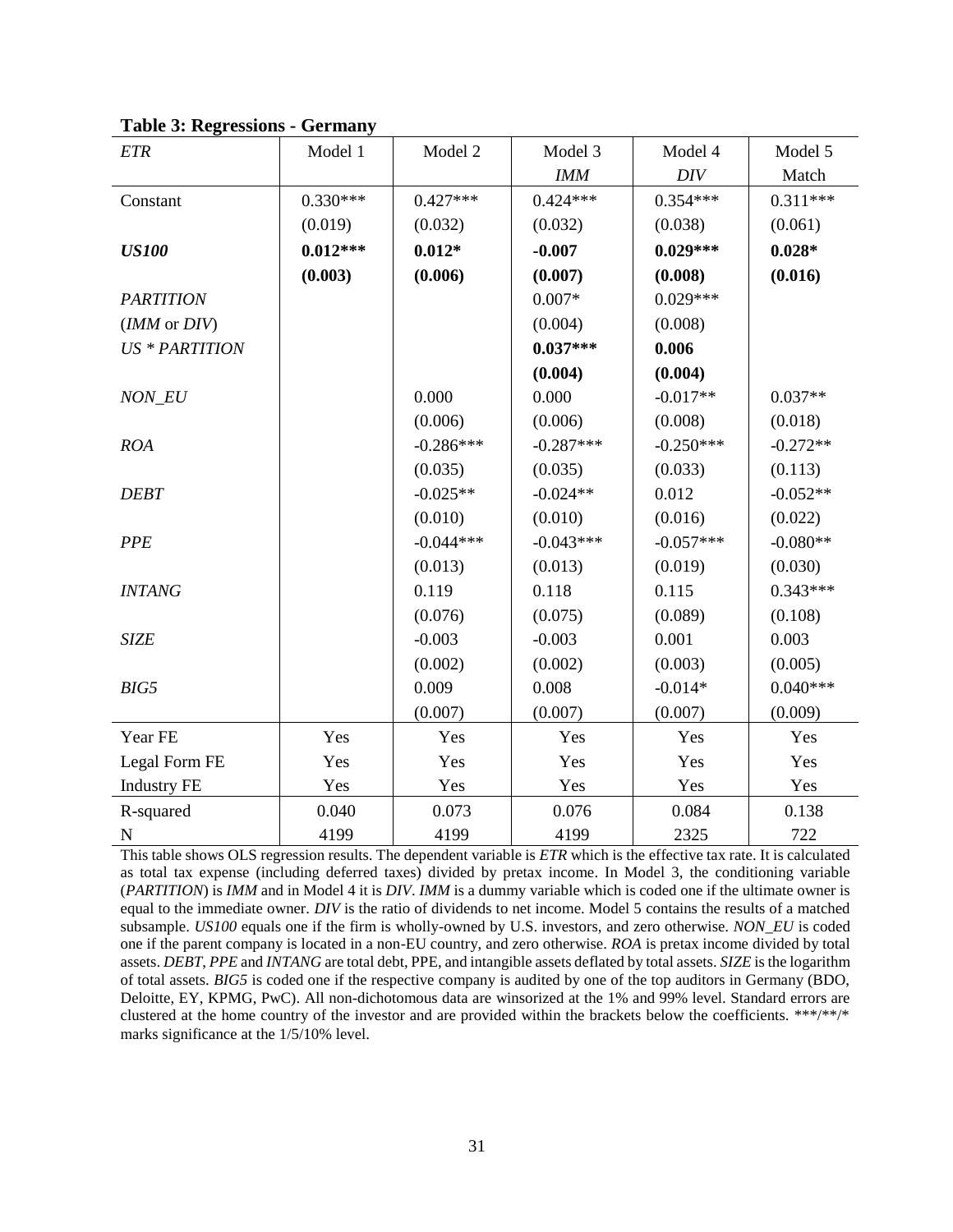| $ETR$                         | Model 1        | Model 2    |
|-------------------------------|----------------|------------|
| Constant                      | $0.316***$     | $0.446***$ |
|                               | (0.033)        | (0.046)    |
| <b>US100</b>                  | $0.028***$     | $0.035***$ |
|                               | (0.009)        | (0.011)    |
| $ETR_p$                       | 0.006          | 0.004      |
|                               | (0.009)        | (0.010)    |
| $ROA_p$                       | $0.079*$       | 0.059      |
|                               | (0.039)        | (0.044)    |
| $LOSS_p$                      | 0.001          | 0.002      |
|                               | (0.012)        | (0.013)    |
| $DEBT_p$                      | 0.017          | 0.014      |
|                               | (0.017)        | (0.019)    |
| $PPE_p$                       | $-0.007$       | $-0.003$   |
|                               | (0.018)        | (0.018)    |
| $INTANG_p$                    | $-0.056*$      | $-0.049$   |
|                               | (0.031)        | (0.032)    |
| SIZE <sub>p</sub>             | 0.001          | 0.000      |
|                               | (0.003)        | (0.003)    |
| <b>Subsidiary Controls</b>    | Yes            | Yes        |
| Time FE (of subsidiary)       | N <sub>o</sub> | Yes        |
| Legal Form FE (of subsidiary) | N <sub>o</sub> | Yes        |
| Industry FE (of subsidiary)   | No             | Yes        |
| R-squared                     | 0.055          | 0.080      |
| N                             | 1809           | 1809       |

**Table 4: Regressions - Germany, Parent Controls**

This table shows OLS regression results where the control variables are based on data of the parent company. The dependent variable is *ETR*, which is the effective tax rate calculated as total tax expense (including deferred taxes) divided by pretax income. *US100* equals one if the firm is wholly-owned by U.S. investors, and zero otherwise. All control variables are based on the parent of the respective subsidiary. *ROA* is pretax income divided by total assets. *DEBT*, *PPE*, and *INTANG* are total debt, PPE, and intangible assets deflated by total assets. *SIZE* is the logarithm of total assets. All non-dichotomous data are winsorized at the 1% and 99% level. Standard errors are clustered at the home country of the investor and are provided within the brackets below the coefficients. \*\*\*/\*\*/\* marks significance at the 1/5/10% level.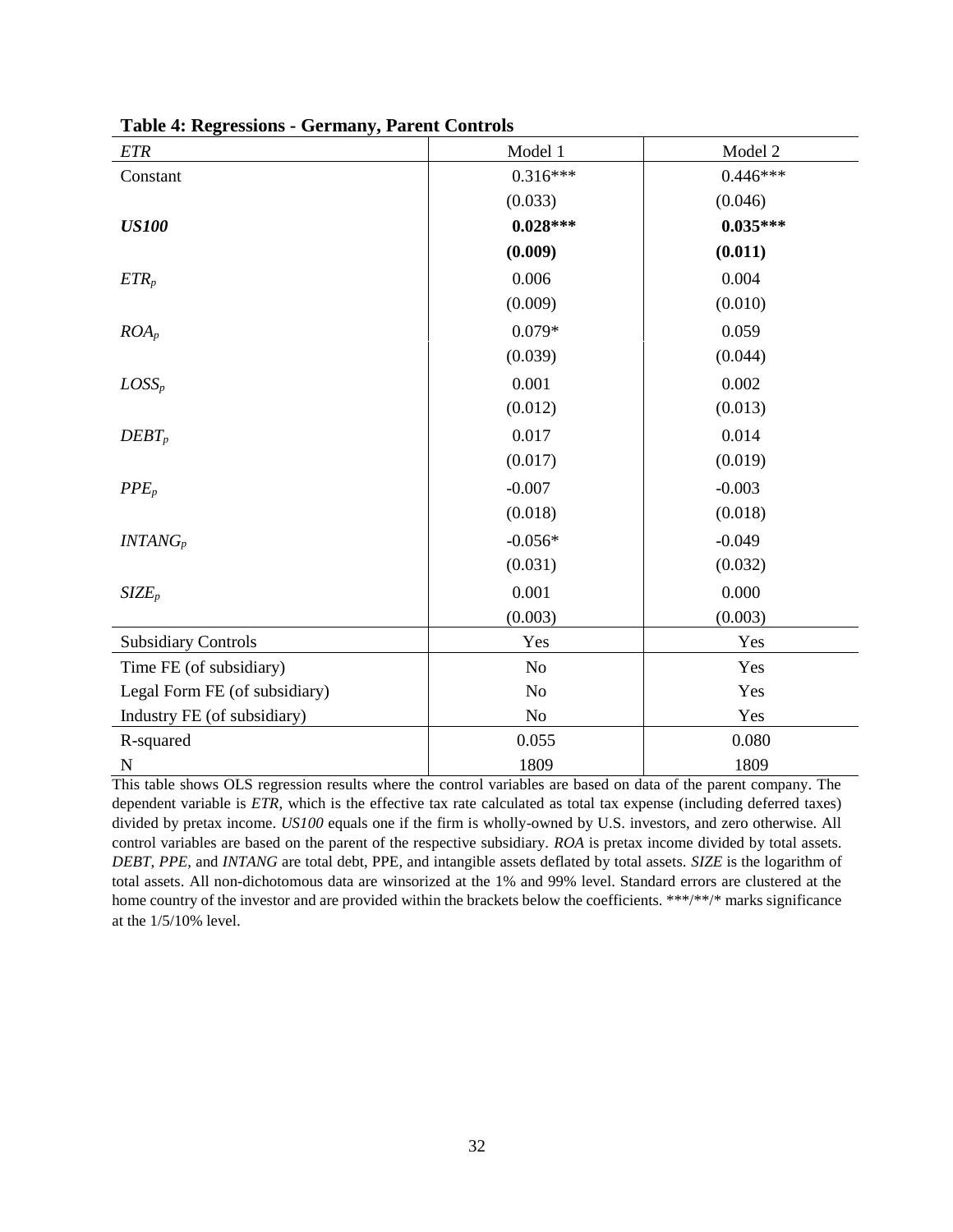| <b>Panel A: Full Sample</b>          |             |                                                                                                                            |            |            |                 |                 |            |            |  |  |
|--------------------------------------|-------------|----------------------------------------------------------------------------------------------------------------------------|------------|------------|-----------------|-----------------|------------|------------|--|--|
| Variable                             | $\mathbf N$ | Mean                                                                                                                       | Sd         | Min        | P <sub>25</sub> | P <sub>50</sub> | P75        | Max        |  |  |
| <b>US100</b>                         | 85,348      | 0.046                                                                                                                      | 0.209      | 0.000      | 0.000           | 0.000           | 0.000      | 1.000      |  |  |
| <b>ETR</b>                           | 85,348      | 0.325                                                                                                                      | 0.194      | 0.003      | 0.213           | 0.313           | 0.401      | 0.953      |  |  |
| <b>ROA</b>                           | 85,348      | 0.094                                                                                                                      | 0.105      | 0.000      | 0.024           | 0.060           | 0.124      | 0.581      |  |  |
| <b>SIZE</b>                          | 85,348      | 15.889                                                                                                                     | 2.011      | 10.859     | 14.638          | 15.935          | 17.132     | 21.577     |  |  |
|                                      |             |                                                                                                                            |            |            |                 |                 |            |            |  |  |
| Panel B: $US100 = 0$                 |             |                                                                                                                            |            |            |                 |                 |            |            |  |  |
| Variable                             | $\mathbf N$ | Mean                                                                                                                       | Sd         | Min        | P <sub>25</sub> | P <sub>50</sub> | P75        | Max        |  |  |
| <b>ETR</b>                           | 81,451      | 0.324                                                                                                                      | 0.194      | 0.003      | 0.211           | 0.312           | 0.401      | 0.953      |  |  |
| <b>ROA</b>                           | 81,451      | 0.094                                                                                                                      | 0.105      | 0.000      | 0.024           | 0.060           | 0.124      | 0.581      |  |  |
| <b>SIZE</b>                          | 81,451      | 15.871                                                                                                                     | 2.018      | 10.859     | 14.619          | 15.921          | 17.115     | 21.577     |  |  |
|                                      |             |                                                                                                                            |            |            |                 |                 |            |            |  |  |
| Panel C: $US100 = 1$                 |             |                                                                                                                            |            |            |                 |                 |            |            |  |  |
|                                      | $\mathbf N$ | Mean                                                                                                                       | Sd         | Min        | P <sub>25</sub> | P <sub>50</sub> | P75        | Max        |  |  |
| <b>ETR</b>                           | 3,897       | 0.334                                                                                                                      | 0.185      | 0.003      | 0.252           | 0.330           | 0.407      | 0.953      |  |  |
| <b>ROA</b>                           | 3,897       | 0.099                                                                                                                      | 0.099      | 0.000      | 0.033           | 0.071           | 0.128      | 0.581      |  |  |
| <b>SIZE</b>                          | 3,897       | 9.358                                                                                                                      | 1.816      | 10.859     | 15.052          | 16.236          | 17.392     | 21.577     |  |  |
|                                      |             |                                                                                                                            |            |            |                 |                 |            |            |  |  |
| <b>Panel D: Tax Rates by Country</b> |             |                                                                                                                            |            |            |                 |                 |            |            |  |  |
| STR < 0.35                           | $\mathbf N$ | <b>ETR</b>                                                                                                                 | <b>STR</b> | STR > 0.35 |                 | $\mathbf N$     | <b>ETR</b> | <b>STR</b> |  |  |
| Austria                              | 835         | 0.221                                                                                                                      | 0.288      | Belgium    |                 | 3,694           | 0.321      | 0.439      |  |  |
| Denmark                              | 3,656       | 0.269                                                                                                                      | 0.288      | France     |                 | 20,790          | 0.363      | 0.366      |  |  |
| Finland                              | 1,986       | 0.306                                                                                                                      | 0.297      | Norway     |                 | 4,193           | 0.295      | 0.352      |  |  |
| Germany                              | 37,657      | 0.306                                                                                                                      | 0.333      | Spain      |                 | 5,596           | 0.301      | 0.370      |  |  |
| Ireland                              | 618         | 0.164                                                                                                                      | 0.169      |            |                 |                 |            |            |  |  |
| Italy                                | 3,797       | 0.501                                                                                                                      | 0.311      |            |                 |                 |            |            |  |  |
| Sweden                               | 2,526       | 0.290                                                                                                                      | 0.263      |            |                 |                 |            |            |  |  |
| Sum                                  | 51,075      |                                                                                                                            |            | Sum        |                 | 34,273          |            |            |  |  |
|                                      |             | Panel A of this table provides descriptive statistics of the European sample. Panels B and C report descriptive statistics |            |            |                 |                 |            |            |  |  |

# **Table 5: Descriptive Statistics – Europe**

Panel A of this table provides descriptive statistics of the European sample. Panels B and C report descriptive statistics split along U.S. ownership (*US100*=1). *US100* equals one if the firm is wholly-owned by U.S. investors, and zero otherwise. *ETR* is the effective tax rate and calculated as total tax expense (including deferred taxes) divided by pretax income. *ROA* is pretax income divided by total assets. *SIZE* is the logarithm of total assets. Panel D divides the sample into countries where the statutory tax burden computed as corporate income tax plus withholding tax on dividend distributions (column STR) is below (exceeds) 35%.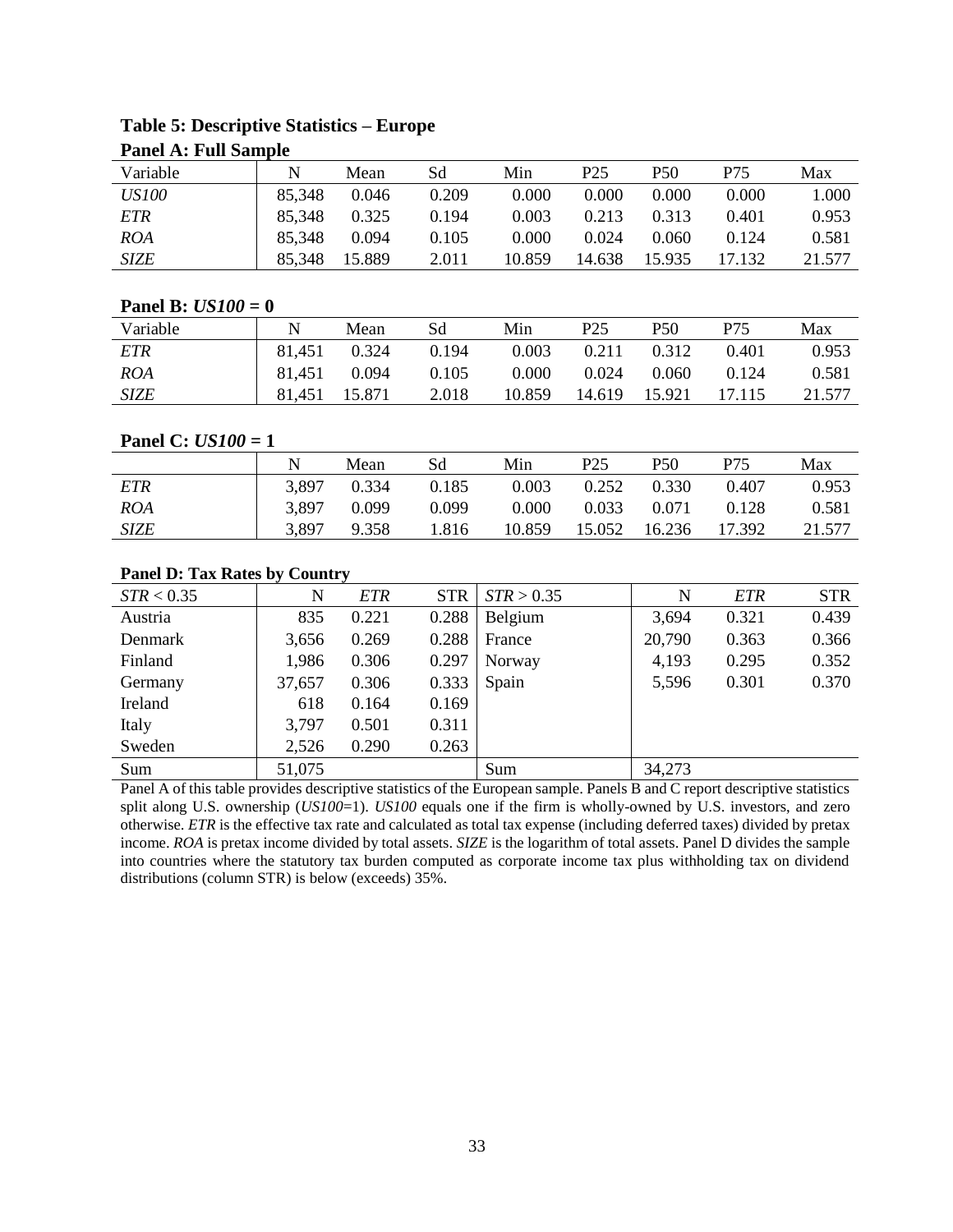| <b>ETR</b>    | ALL         | Austria    | Denmark        | Finland     | Germany        | Ireland     | Italy       | Sweden      |
|---------------|-------------|------------|----------------|-------------|----------------|-------------|-------------|-------------|
| Constant      | $0.352***$  | $0.175***$ | $0.429***$     | $0.275***$  | $0.422***$     | $0.238***$  | $0.831***$  | $0.451***$  |
|               | (0.008)     | (0.036)    | (0.015)        | (0.032)     | (0.399)        | (0.024)     | (0.019)     | (0.021)     |
| <b>US100</b>  | $0.021***$  | 0.036      | $0.023***$     | $0.036***$  | $0.019**$      | $0.039**$   | 0.034       | $0.019***$  |
|               | (0.005)     | (0.025)    | (0.005)        | (0.008)     | (0.013)        | (0.018)     | (0.022)     | (0.006)     |
| <b>NON EU</b> | $-0.002$    | 0.003      | $-0.004$       | $-0.056***$ | 0.001          | $-0.028$    | 0.001       | 0.008       |
|               | (0.005)     | (0.026)    | (0.006)        | (0.011)     | $-(0.015)$     | (0.019)     | (0.023)     | (0.007)     |
| <b>ROA</b>    | $-0.490***$ | $-0.142*$  | $-0.261***$    | $-0.381***$ | $-0.511***$    | $-0.208***$ | $-1.160***$ | $-0.361***$ |
|               | (0.030)     | (0.072)    | (0.015)        | (0.041)     | $-(0.291)$     | (0.050)     | (0.057)     | (0.038)     |
| Size          | $-0.007***$ | 0.006      | $-0.010***$    | $0.010***$  | $-0.006***$    | $-0.006**$  | $-0.024***$ | $-0.012***$ |
|               | (0.001)     | (0.004)    | (0.001)        | (0.002)     | $-(0.012)$     | (0.002)     | (0.002)     | (0.002)     |
| Year FE       | Yes         | Yes        | Yes            | Yes         | Yes            | Yes         | Yes         | Yes         |
| Country FE    | Yes         | No         | N <sub>o</sub> | No          | N <sub>o</sub> | No          | No          | No          |
| R-squared     | 0.146       | 0.025      | 0.093          | 0.107       | 0.070          | 0.106       | 0.246       | 0.123       |
| N             | 51,075      | 835        | 3,656          | 1,986       | 37,657         | 618         | 3,797       | 2,526       |
| $N, US = 1$   | 1,492       | 42         | 297            | 71          | 792            | 33          | 176         | 81          |
| $N, US = 0$   | 49,583      | 793        | 3,359          | 1,915       | 36,865         | 585         | 3,621       | 2,445       |

# **Table 6: Regressions – Europe per Country, ETR < 35%**

This table shows OLS regression results for European countries in which the tax rate is below 35% (domestic tax plus withholding tax according to income tax treaties). The dependent variable is *ETR*, which is the effective tax rate. *US100* equals one if the firm is wholly-owned by U.S. investors, and zero otherwise. *NON\_EU* is coded one if the parent company is located in a non-EU country, and zero otherwise. *ROA* is pretax income divided by total assets. *SIZE* is the logarithm of total assets. Standard errors are clustered at the home country of the investor and are provided within the brackets below the coefficients. All non-dichotomous data are winsorized at the 1% and 99% level. \*\*\*/\*\*/\* marks significance at the 1/5/10% level.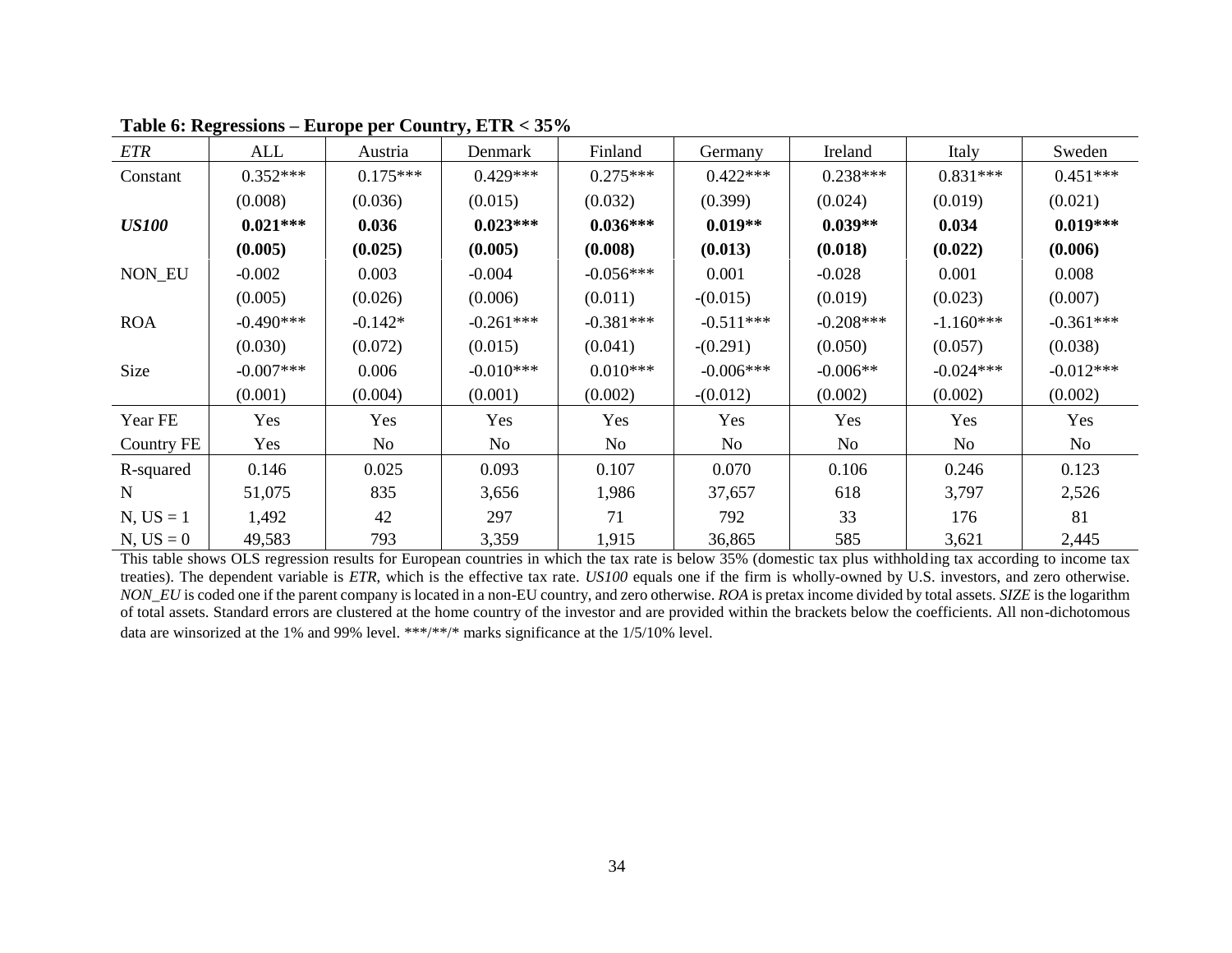| <b>ETR</b>   | ALL         | Belgium     | France      | Norway      | Spain       |
|--------------|-------------|-------------|-------------|-------------|-------------|
| Constant     | $0.423***$  | $0.596***$  | $0.453***$  | $0.348***$  | $0.368***$  |
|              | (0.013)     | (0.025)     | (0.013)     | (0.026)     | (0.016)     |
| <b>US100</b> | $-0.002$    | $-0.003$    | $-0.008$    | $0.033***$  | 0.015       |
|              | (0.009)     | (0.014)     | (0.013)     | (0.010)     | (0.012)     |
| NON_EU       | $-0.003$    | $-0.002$    | 0.001       | $-0.011$    | $-0.016$    |
|              | (0.010)     | (0.016)     | (0.014)     | (0.011)     | (0.012)     |
| <b>ROA</b>   | $-0.459***$ | $-0.338***$ | $-0.631***$ | $-0.196***$ | $-0.242***$ |
|              | (0.034)     | (0.040)     | (0.031)     | (0.024)     | (0.019)     |
| Size         | $-0.006***$ | $-0.024***$ | $-0.005***$ | $-0.001$    | $-0.002***$ |
|              | (0.001)     | (0.002)     | (0.002)     | (0.001)     | (0.001)     |
| Year FE      | Yes         | Yes         | Yes         | Yes         | Yes         |
| Country FE   | Yes         | No          | No          | No          | No          |
| R-squared    | 0.093       | 0.099       | 0.090       | 0.068       | 0.054       |
| $\mathbf N$  | 34,273      | 3,694       | 20,790      | 4,193       | 5,596       |
| $N, US = 1$  | 2,405       | 143         | 1,740       | 149         | 373         |
| $N, US = 0$  | 31,868      | 3,551       | 19,050      | 4,044       | 5,223       |

**Table 7: Regressions – Europe per Country, ETR > 35%**

This table shows OLS regression results for European countries in which the tax rate is above 35% (domestic tax plus withholding tax according to income tax treaties). The dependent variable is *ETR*, which is the effective tax rate. It is calculated as total tax expense (including deferred taxes) divided by pretax income. *ETR* is the effective tax rate and calculated as total tax expense (including deferred taxes) divided by pretax income. *US100* equals one if the firm is wholly-owned by U.S. investors, and zero otherwise. *NON\_EU* is coded one if the parent company is located in a non-EU country, and zero otherwise. *ROA* is pretax income divided by total assets. *SIZE* is the logarithm of total assets. Standard errors are clustered at the home country of the investor and are provided within the brackets below the coefficients. All non-dichotomous data are winsorized at the 1% and 99% level. \*\*\*/\*\*/\* marks significance at the 1/5/10% level.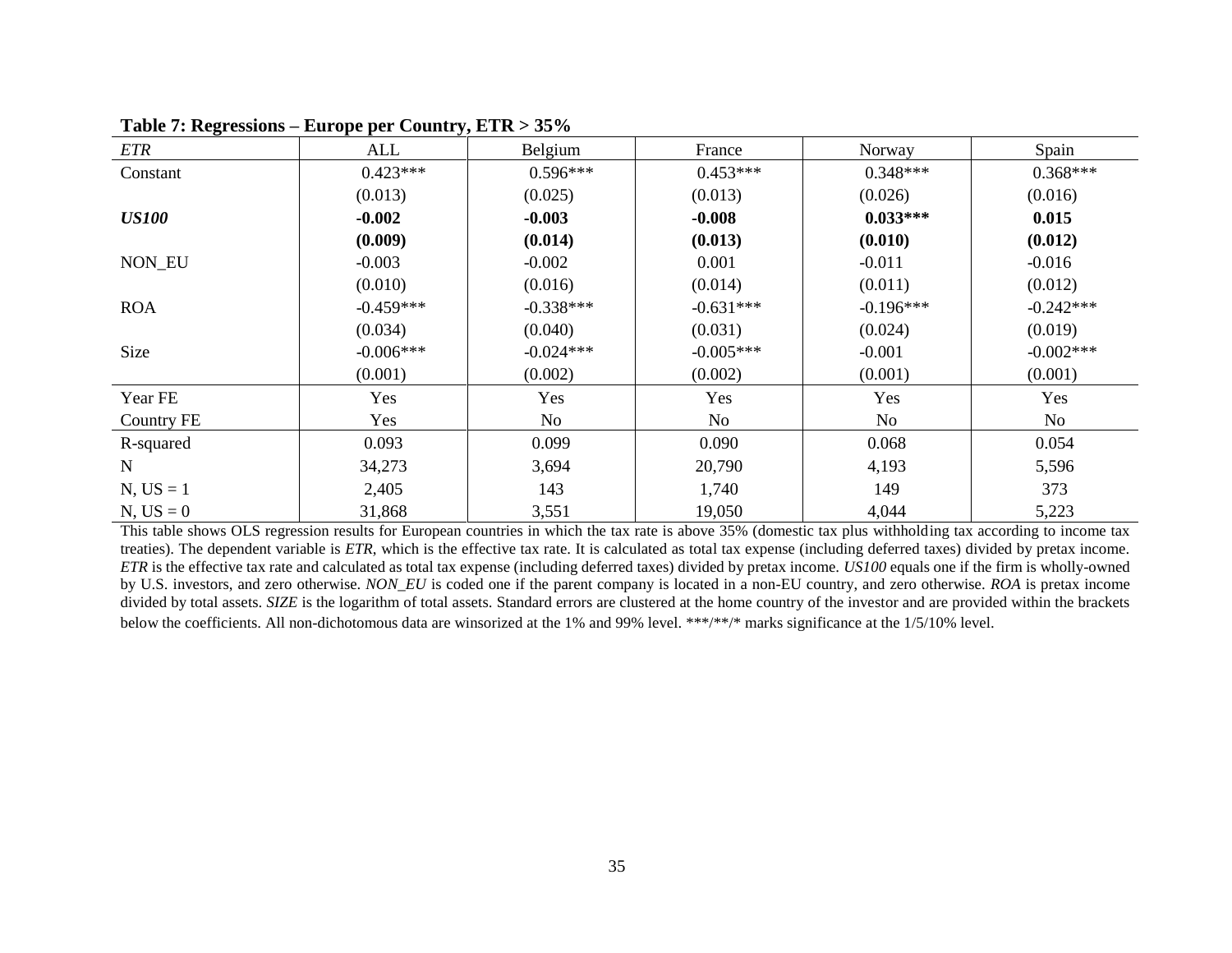|                   |            | Belgium/France $\<35\%$ |             | <b>Belgium/France only</b> |
|-------------------|------------|-------------------------|-------------|----------------------------|
| <b>ETR</b>        | Model 1    | Model 2                 | Model 3     | Model 4                    |
| Constant          | $0.377***$ | $0.534***$              | $0.364***$  | $0.475***$                 |
|                   | (0.020)    | (0.028)                 | (0.007)     | (0.018)                    |
| <b>US100</b>      | 0.011      | $0.016***$              | $-0.018***$ | $-0.010***$                |
|                   | (0.007)    | (0.005)                 | (0.003)     | (0.003)                    |
| <b>ROA</b>        |            | $-0.585***$             |             | $-0.591***$                |
|                   |            | (0.051)                 |             | (0.036)                    |
| <b>SIZE</b>       |            | $-0.012***$             |             | $-0.008***$                |
|                   |            | (0.003)                 |             | (0.002)                    |
| Year FE           | Yes        | Yes                     | Yes         | Yes                        |
| <b>Country FE</b> | Yes        | Yes                     | Yes         | Yes                        |
| R-squared         | 0.010      | 0.091                   | 0.007       | 0.088                      |
| $\mathbf N$       | 6,860      | 6,860                   | 17,624      | 17,624                     |
| $N, US = 1$       | 6,530      | 6,530                   | 16,071      | 16,071                     |
| $N, US = 0$       | 330        | 330                     | 1,553       | 1,553                      |

# **Table 8: Regressions – Belgium and France**

This table shows OLS regression results for Belgium and France. The sample in Model 1 and Model 2 is limited to shareholders that have at least one observation in Belgium/France and one in the <35% sample. Conversely, Model 3 and Model 4 are limited to shareholders that have at least one observation in Belgium/France, but no observations in the <35% sample. The dependent variable in Model 1 through Model 6 is *ETR*, which is the effective tax rate. It is calculated as total tax expense (including deferred taxes) divided by pretax income. *US100* equals one if the firm is wholly-owned by U.S. investors, and zero otherwise. *ROA* is pretax income divided by total assets. *SIZE* is the logarithm of total assets. All non-dichotomous data are winsorized at the 1% and 99% level. Standard errors are clustered at the home country of the investor and are provided within the brackets below the coefficients. \*\*\*/\*\*/\* marks significance at the 1/5/10% level.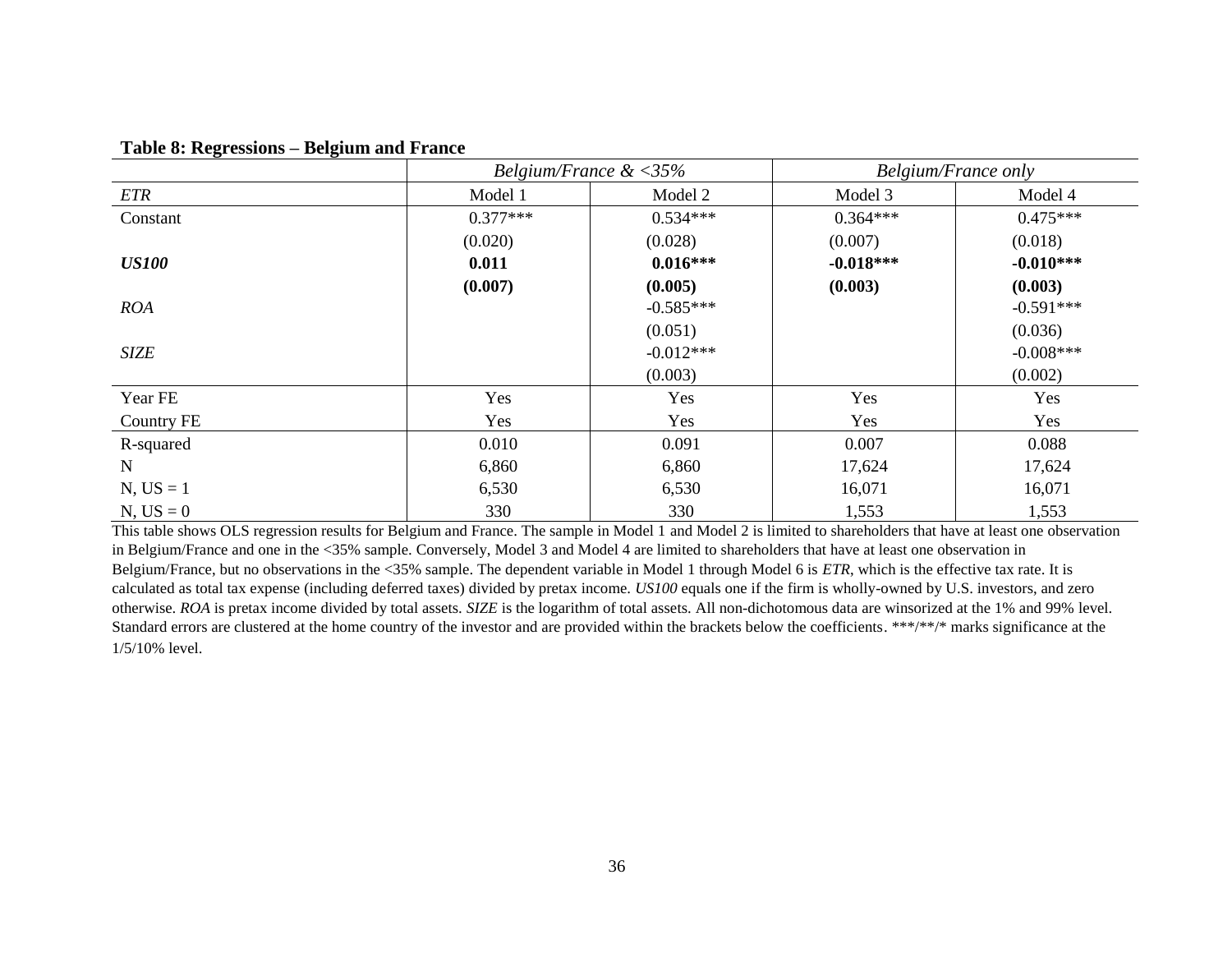|                   | o.                |              |
|-------------------|-------------------|--------------|
| <b>ETR</b>        | <b>STR&lt;30%</b> | $STR > 35\%$ |
| Constant          | $0.318***$        | $0.423***$   |
|                   | (0.017)           | (0.013)      |
| <b>US_100</b>     | $0.025***$        | $-0.002$     |
|                   | (0.003)           | (0.009)      |
| <b>GB_100</b>     | $0.003**$         | 0.002        |
|                   | (0.001)           | (0.003)      |
| $JP_100$          | $0.047***$        |              |
|                   | (0.004)           |              |
| NON_EU            | $-0.008**$        | $-0.003$     |
|                   | (0.004)           | (0.010)      |
| <b>ROA</b>        | $-0.303***$       | $-0.459***$  |
|                   | (0.016)           | (0.034)      |
| <b>SIZE</b>       | $-0.006***$       | $-0.006***$  |
|                   | (0.002)           | (0.001)      |
| Time FE           | Yes               | Yes          |
| <b>Country FE</b> | Yes               | Yes          |
| R-squared         | 0.139             | 0.093        |
| $\mathbf N$       | 9,621             | 34,273       |

**Table 9: Regressions – Japan and United Kingdom**

This table shows OLS regression results for Japan and the United Kingdom. The dependent variable is *ETR*, which is the effective tax rate. It is calculated as total tax expense (including deferred taxes) divided by pretax income. *US100* equals one if the firm is wholly-owned by U.S. investors, and zero otherwise. *GB100* equals one if the firm is wholly-owned by investors from the United Kingdom, and zero otherwise. *JP100* equals one if the firm is whollyowned by Japanese investors, and zero otherwise. *ROA* is pretax income divided by total assets. *SIZE* is the logarithm of total assets. All non-dichotomous data are winsorized at the 1% and 99% level. Standard errors are clustered at the home country of the investor and are provided within the brackets below the coefficients. \*\*\*/\*\*/\* marks significance at the 1/5/10% level.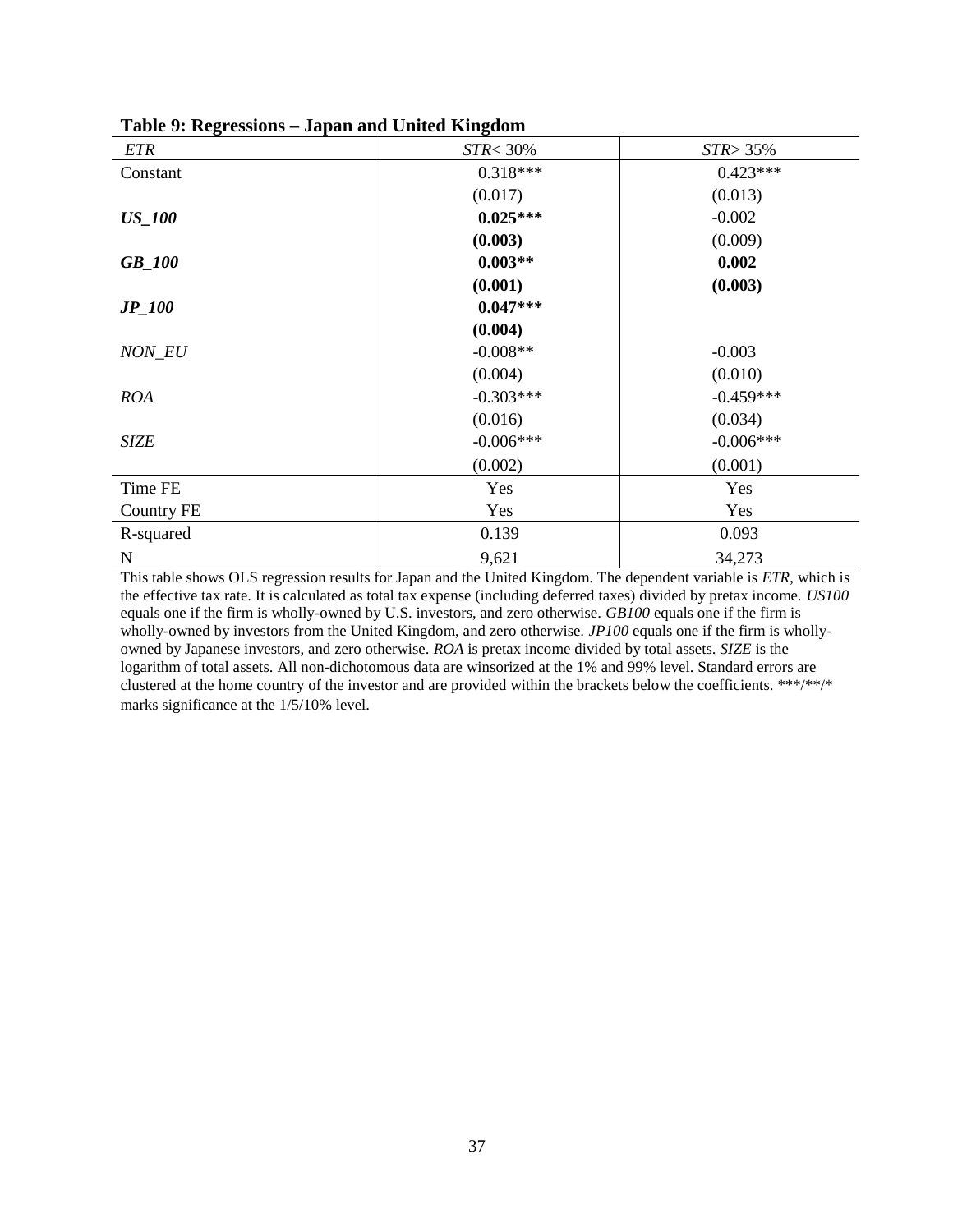| ETR                | US <sub>0</sub> | <b>US25</b> | <b>US50</b> | <b>US75</b> | <b>US100</b> |
|--------------------|-----------------|-------------|-------------|-------------|--------------|
| Constant           | $0.412***$      | $0.386***$  | $0.392***$  | $0.402***$  | $0.427***$   |
|                    | (0.028)         | (0.027)     | (0.029)     | (0.027)     | (0.032)      |
| <b>USX</b>         | $0.006**$       | $0.006**$   | $0.008***$  | $0.011***$  | $0.011***$   |
|                    | (0.003)         | (0.002)     | (0.003)     | (0.003)     | (0.003)      |
| <b>ROA</b>         | $-0.254***$     | $-0.254***$ | $-0.250***$ | $-0.256***$ | $-0.285***$  |
|                    | (0.034)         | (0.032)     | (0.032)     | (0.035)     | (0.035)      |
| <b>DEBT</b>        | $-0.016**$      | $-0.022**$  | $-0.025***$ | $-0.022**$  | $-0.025**$   |
|                    | (0.008)         | (0.010)     | (0.009)     | (0.010)     | (0.010)      |
| <b>PPE</b>         | $-0.043***$     | $-0.040***$ | $-0.042***$ | $-0.045***$ | $-0.044***$  |
|                    | (0.014)         | (0.013)     | (0.014)     | (0.013)     | (0.013)      |
| <b>INTANG</b>      | 0.074           | 0.086       | $0.109*$    | 0.119       | 0.119        |
|                    | (0.058)         | (0.062)     | (0.064)     | (0.072)     | (0.075)      |
| <b>SIZE</b>        | $-0.004**$      | $-0.003*$   | $-0.003*$   | $-0.003*$   | $-0.003$     |
|                    | (0.001)         | (0.001)     | (0.001)     | (0.002)     | (0.002)      |
| BIG5               | 0.001           | 0.001       | 0.001       | 0.003       | 0.009        |
|                    | (0.007)         | (0.006)     | (0.006)     | (0.006)     | (0.007)      |
| Year FE            | Yes             | Yes         | Yes         | Yes         | Yes          |
| Legal Form FE      | Yes             | Yes         | Yes         | Yes         | Yes          |
| <b>Industry FE</b> | Yes             | Yes         | Yes         | Yes         | Yes          |
| R-squared          | 0.063           | 0.069       | 0.068       | 0.068       | 0.073        |
| $\mathbf N$        | 6,038           | 5,245       | 5,179       | 4,648       | 4,199        |
| $N, US = 1$        | 740             | 671         | 624         | 592         | 537          |
| $N, US = 0$        | 5,298           | 4,574       | 4,555       | 4,056       | 3,662        |

**Table 10: Regressions – Different Thresholds**

This table shows OLS regression results for the German sample. The dependent variable is *ETR*, which is the effective tax rate. It is calculated as total tax expense (including deferred taxes) divided by pretax income. *US100* equals one if the firm is wholly-owned by U.S. investors, and zero otherwise. *US75* equals one if at least 75% of the investors are from the United States, and zero otherwise. *US50* equals one if more than 50% of the investors are from the United States, and zero otherwise. *US25* equals one if more than 25% of the investors are from the United States, and zero otherwise. *US0* equals one if the respective firm has at least one U.S. investor, and zero otherwise. *ROA* is pretax income divided by total assets. *DEBT*, *PPE*, and *INTANG* are total debt, PPE, and intangible assets deflated by total assets. *SIZE* is the logarithm of total assets. *BIG5* is coded one if the respective company is audited by one of the top auditors in Germany (BDO, Deloitte, EY, KPMG, PwC). All non-dichotomous data are winsorized at the 1% and 99% level. Standard errors are clustered at the home country of the investor and are provided within the brackets below the coefficients. \*\*\*/\*\*/\* marks significance at the 1/5/10% level.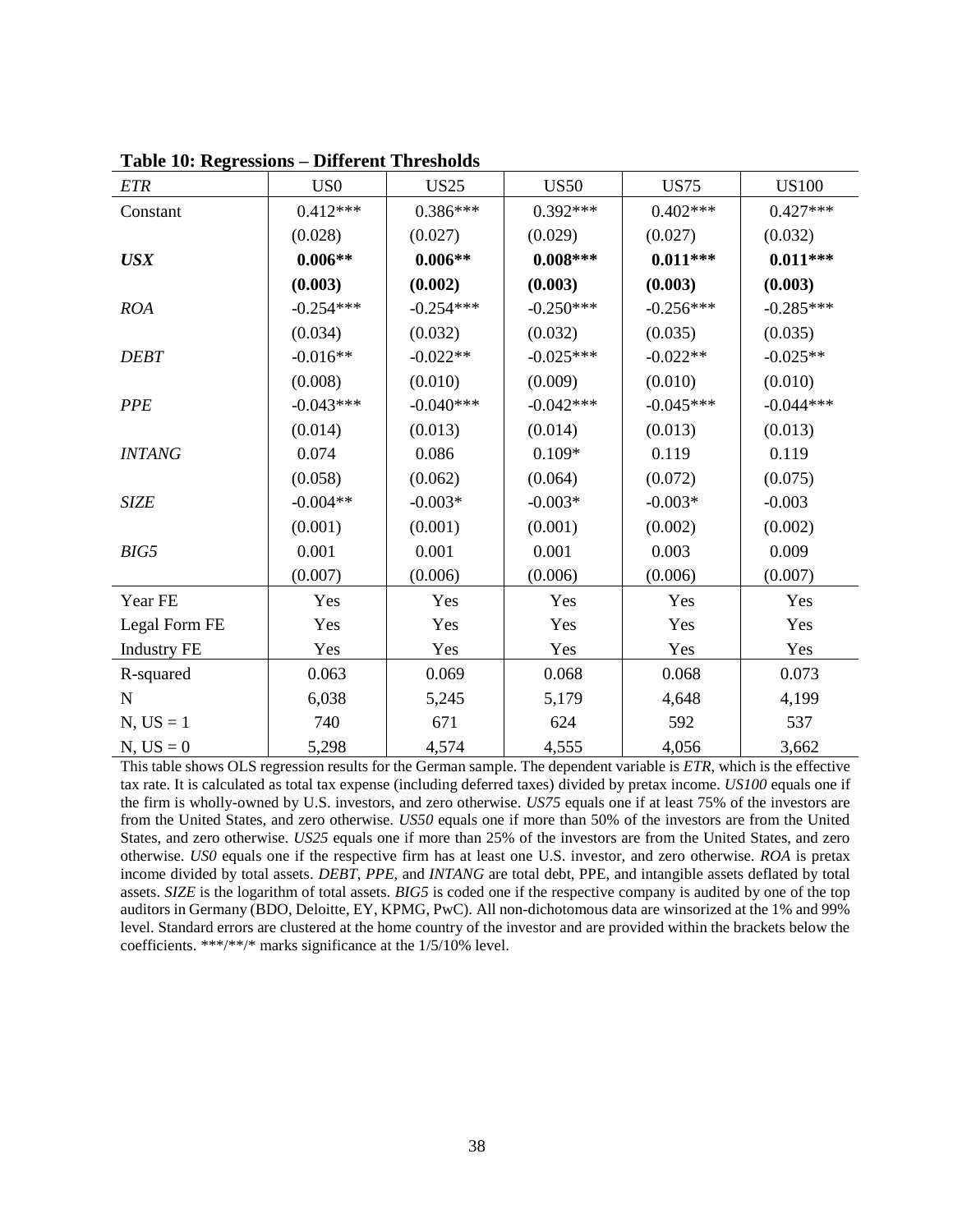| Long-run ETR       | Model 1    | Model 2     |
|--------------------|------------|-------------|
| Constant           | $0.349***$ | $0.397***$  |
|                    | (0.024)    | (0.050)     |
| <b>US100</b>       | $0.016***$ | $0.026***$  |
|                    | (0.005)    | (0.009)     |
| NON_EU             |            | $-0.010$    |
|                    |            | (0.009)     |
| mean(ROA)          |            | $-0.146***$ |
|                    |            | (0.047)     |
| mean(DEBT)         |            | $0.028*$    |
|                    |            | (0.014)     |
| mean(PPE)          |            | $-0.037*$   |
|                    |            | (0.021)     |
| mean(INTANG)       |            | $0.168*$    |
|                    |            | (0.087)     |
| mean(SIZE)         |            | $-0.003$    |
|                    |            | (0.003)     |
| mean(BIG5)         |            | $-0.005$    |
|                    |            | (0.011)     |
| Year FE            | Yes        | Yes         |
| Legal Form FE      | Yes        | Yes         |
| <b>Industry FE</b> | Yes        | Yes         |
| R-squared          | 0.054      | 0.090       |
| $\mathbf N$        | 575        | 575         |
| $N, US = 1$        | 74         | 74          |
| $N, US = 0$        | 501        | 501         |

**Table 11: Regressions – Long-Run ETR**

This table shows OLS regression results for the German sample. In contrast to all other tables, firm-years with negative pretax income are not deleted. The sample includes only subsidiaries with more than two firm-year observations. All variables are calculated as the mean of all observations per firm over the sample period. Subsidiaries with a negative *average* pretax income are deleted from the sample. The independent variable is the long-run *ETR*, which is the average of tax payments summed over all firm-years per firm, divided by sum of pretax income summed up over all firm-years per firm. *US100* equals one if the firm is wholly-owned by U.S. investors, and zero otherwise. *NON EU* is coded one if the parent company is located in a non-EU country, and zero otherwise. *ROA* is pretax income divided by total assets. *DEBT*, *PPE*, and *INTANG* are total debt, PPE, and intangible assets deflated by total assets. *SIZE* is the logarithm of total assets. *BIG5* is coded one if the respective company is audited by one of the top auditors in Germany (BDO, Deloitte, EY, KPMG, PwC). All non-dichotomous data are winsorized at the 1% and 99% level. Standard errors are clustered at the home country of the investor and are provided within the brackets below the coefficients. \*\*\*/\*\*/\* marks significance at the 1/5/10% level.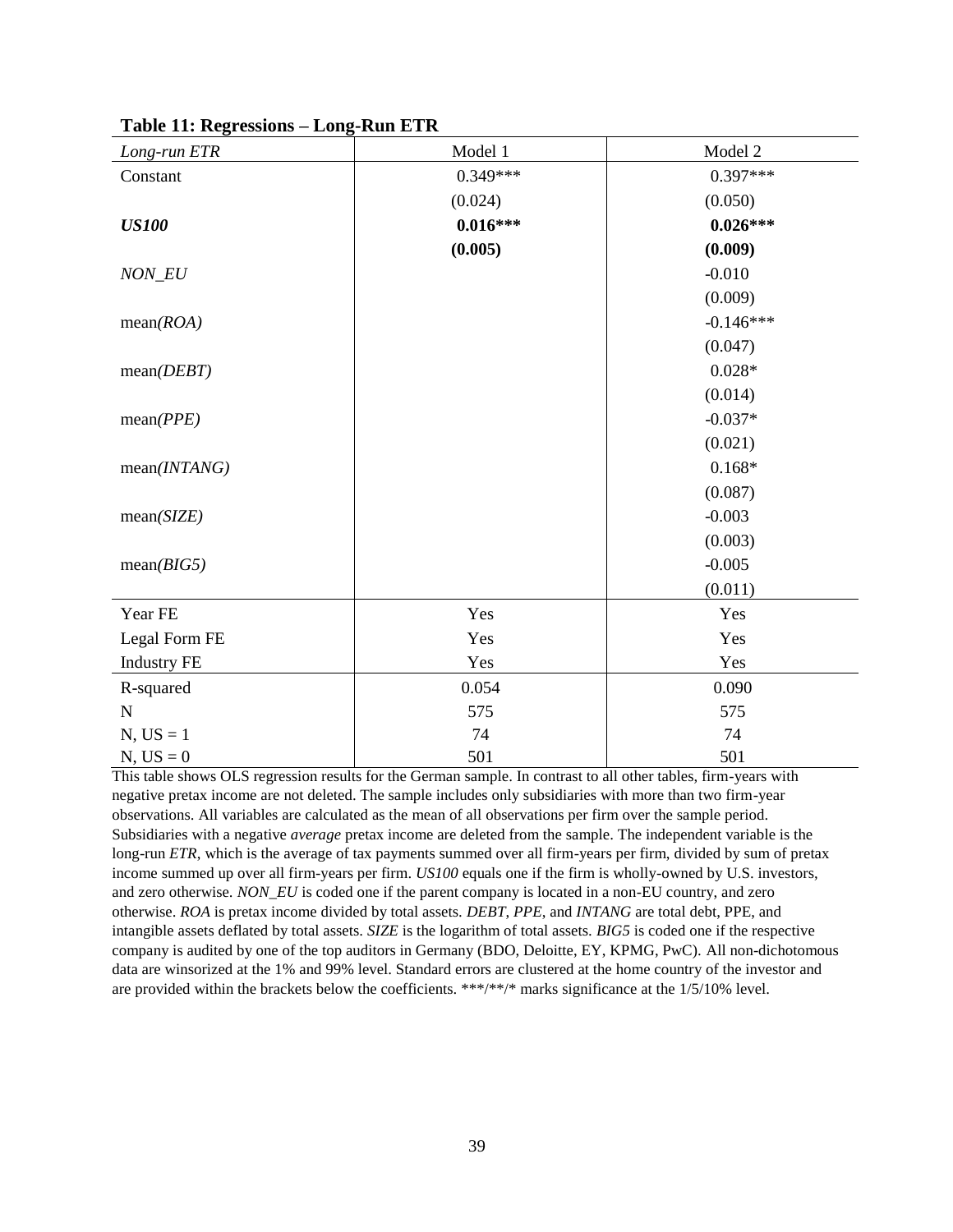| ETR                | Model 1    | Model 2     |
|--------------------|------------|-------------|
| Constant           | $0.320***$ | $0.382***$  |
|                    | (0.025)    | (0.044)     |
| <b>US100</b>       | $0.014***$ | $0.020***$  |
|                    | (0.004)    | (0.007)     |
| $NON\_EU$          |            | $-0.006$    |
|                    |            | (0.008)     |
| ROA                |            | $-0.267***$ |
|                    |            | (0.040)     |
| <b>DEBT</b>        |            | 0.012       |
|                    |            | (0.013)     |
| <b>PPE</b>         |            | $-0.051***$ |
|                    |            | (0.016)     |
| <b>INTANG</b>      |            | 0.120       |
|                    |            | (0.079)     |
| <b>SIZE</b>        |            | $-0.002$    |
|                    |            | (0.003)     |
| BIG5               |            | 0.000       |
|                    |            | (0.006)     |
| Year FE            | Yes        | Yes         |
| Legal Form FE      | Yes        | Yes         |
| <b>Industry FE</b> | Yes        | Yes         |
| R-squared          | 0.063      | 0.103       |
| $\mathbf N$        | 2195       | 2195        |
| $N, US = 1$        | 291        | 291         |
| $N, US = 0$        | 1,904      | 1,904       |

**Table 12: Regressions – TAXRATE, controlling for TLCF**

This table shows OLS regression results. The sample includes only subsidiaries with more than one observation; the first observation is deleted. The dependent variable is *ETR*, which is the effective tax rate. It is calculated as total tax expense (including deferred taxes) divided by pretax income. *US100* equals one if the firm is wholly-owned by U.S. investors, and zero otherwise. *NON\_EU* is coded one if the parent company is located in a non-EU country, and zero otherwise. *ROA* is pretax income divided by total assets. *DEBT*, *PPE*, and *INTANG* are total debt, PPE, and intangible assets deflated by total assets. *SIZE* is the logarithm of total assets. *BIG5* is coded one if the respective company is audited by one of the top auditors in Germany (BDO, Deloitte, EY, KPMG, PwC). All non-dichotomous data are winsorized at the 1% and 99% level. Standard errors are clustered at the home country of the investor and are provided within the brackets below the coefficients. \*\*\*/\*\*/\* marks significance at the 1/5/10% level.